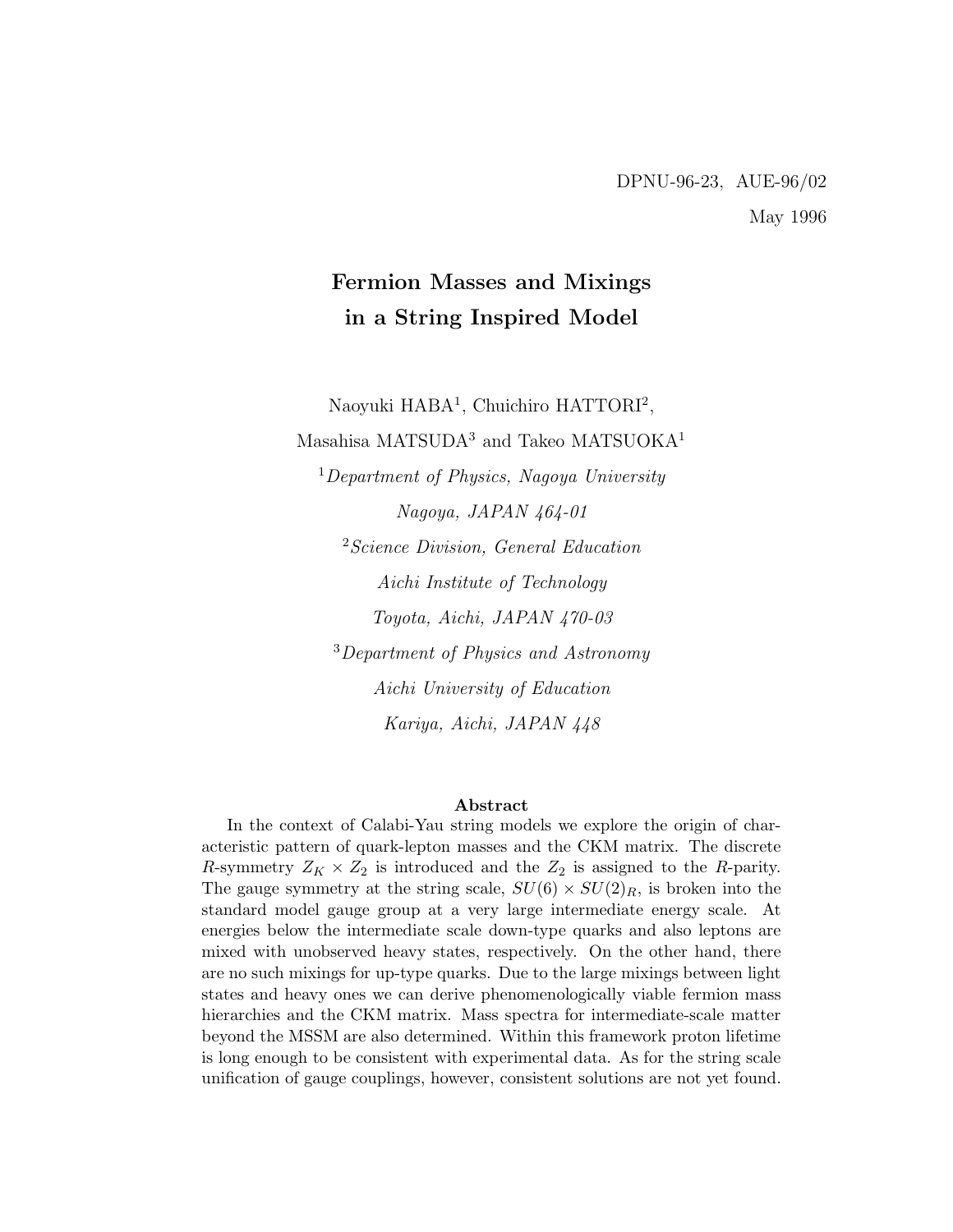## 1 Introduction

In order to make sure of the reality of string theory it is important to explore how string theory determines low-energy parameters which are free parameters in the standard model and in the minimal supersymmetric standard model (MSSM). Among many issues of low-energy parameters, the characteristic pattern of quarklepton masses and mixing angles has long been a challenging problem to explain its origin. The observed masses of quarks and leptons have the hierarchical pattern

(i) 
$$
m(1 \text{ st gen.}) \ll m(2 \text{ nd gen.}) \ll m(3 \text{ rd gen.})
$$

and also the ratios among quark masses are in line as

(ii) 
$$
m_u/m_d < m_c/m_s < m_t/m_b.
$$

Up to now several possibilities of explaining these features have been studied by many authors[[1](#page-43-0)]-[[7\]](#page-44-0). A possibility is that all the observed pattern of fermion masses are attributable to the boundary condition, i.e. to the hierarchical structure of Yukawa couplings themselves at a very large scale. However, when we take GUT-type models, it is difficult to find a satisfactory solution in which property (ii) comes into line with a simple unification of Yukawa couplings. In this paper we explore a somewhat distinct possibility. In the context of Calabi-Yau string models with Kac-Moody level-one we propose a new type of model which potentially generates the characteristic pattern of fermion masses and Cabibbo-Kobayashi-Maskawa(CKM) matrix. In the model property (i) is attributed to the texture of renormalizable and nonrenormalizable interactions restricted by some discrete symmetries at the string scale. This mechanism is similar to those proposed in Refs. [\[1](#page-43-0)][[2](#page-43-0)][\[3\]\[4](#page-43-0)]. On the other hand, property (ii) comes from large mixings among states observed at low energies and unobserved heavy ones. The mixings occur only for down-type quarks and for leptons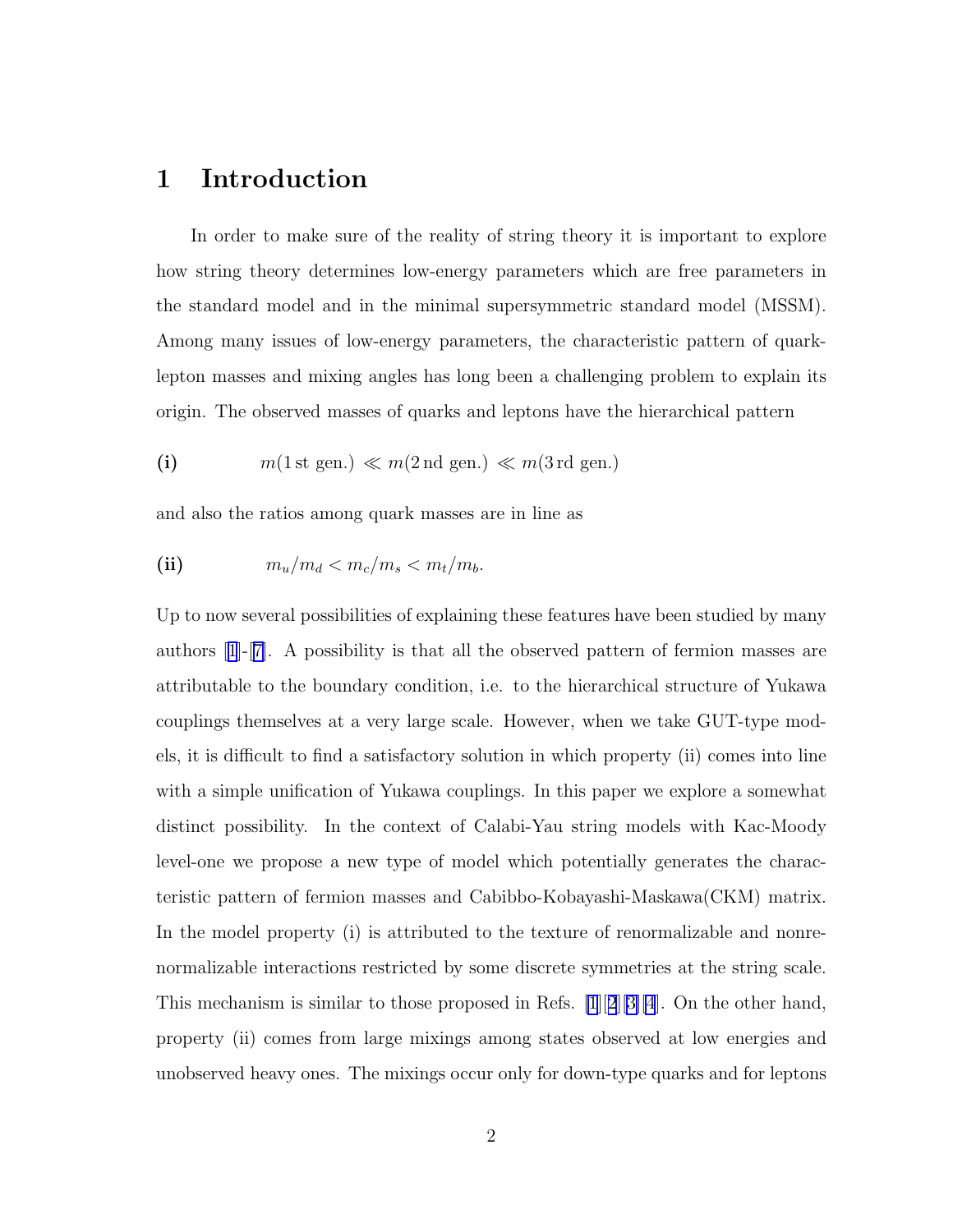below the energy scale at which the gauge group is broken into the standard model gauge group  $G_{st} = SU(3)_c \times SU(2)_L \times U(1)_Y$ .

The four-dimensional effective theory from Calabi-Yau string compactification is far more constrained than ordinary field theory. In the effective theory there are many peculiar features beyond the MSSM. First point is that the gauge group  $G$ , which is given via the flux breaking at the string scale  $M<sub>S</sub>$ , is a subgroup of  $E<sub>6</sub>$  and would be larger than the standard model gauge group  $G_{st}$ . We will choose  $G = SU(6) \times SU(2)_R$ , under which doublet Higgs and color-triplet Higgs fields transform differently [\[8](#page-44-0)]. As we will see later, the gauge group G is spontaneously broken to  $G_{st}$  in two steps at very large intermediate energy scales. Second point is that the massless sector of the Calabi-Yau string model contains extra particles beyond the MSSM. In string inspired models we typically have a number of generations and anti-generations. For illustration, if the gauge group G is  $E_6$ , the massless chiral superfields apart from  $E_6$ -singlets consist of

$$
N_f 27 + \delta (27 + 27^*) , \t\t(1.1)
$$

where  $N_f$  means the family number at low energies. It should be noted that  $\delta$  sets of vector-like multiplets are included in the massless sector. In Calabi-Yau string compactification the generation structure of matter fields is closely linked to the topological structure of the compactified manifold. We will assume  $\delta = 1$  for the sake of simplicity. Adjoint Higgs representations which are introduced in the traditional GUT are not allowed at Kac-Moody level-one. In addition, particles beyond the MSSM are contained also in 27-representation of  $E_6$ . Namely in 27 we have quark superfields  $Q = (U, D), U^c, D^c$ , lepton superfields  $L = (N, E), N^c, E^c$ , Higgs doublets  $H_u$ ,  $H_d$ , color-triplet Higgses g, g<sup>c</sup> and an  $SO(10)$ -singlet S. When the gauge group G is broken into  $G_{st}$ , superfields  $D^c$  and  $g^c$  as well as L and  $H_d$  are indistinguishable from each other under  $G_{st}$ . Hence there possibly appear mixings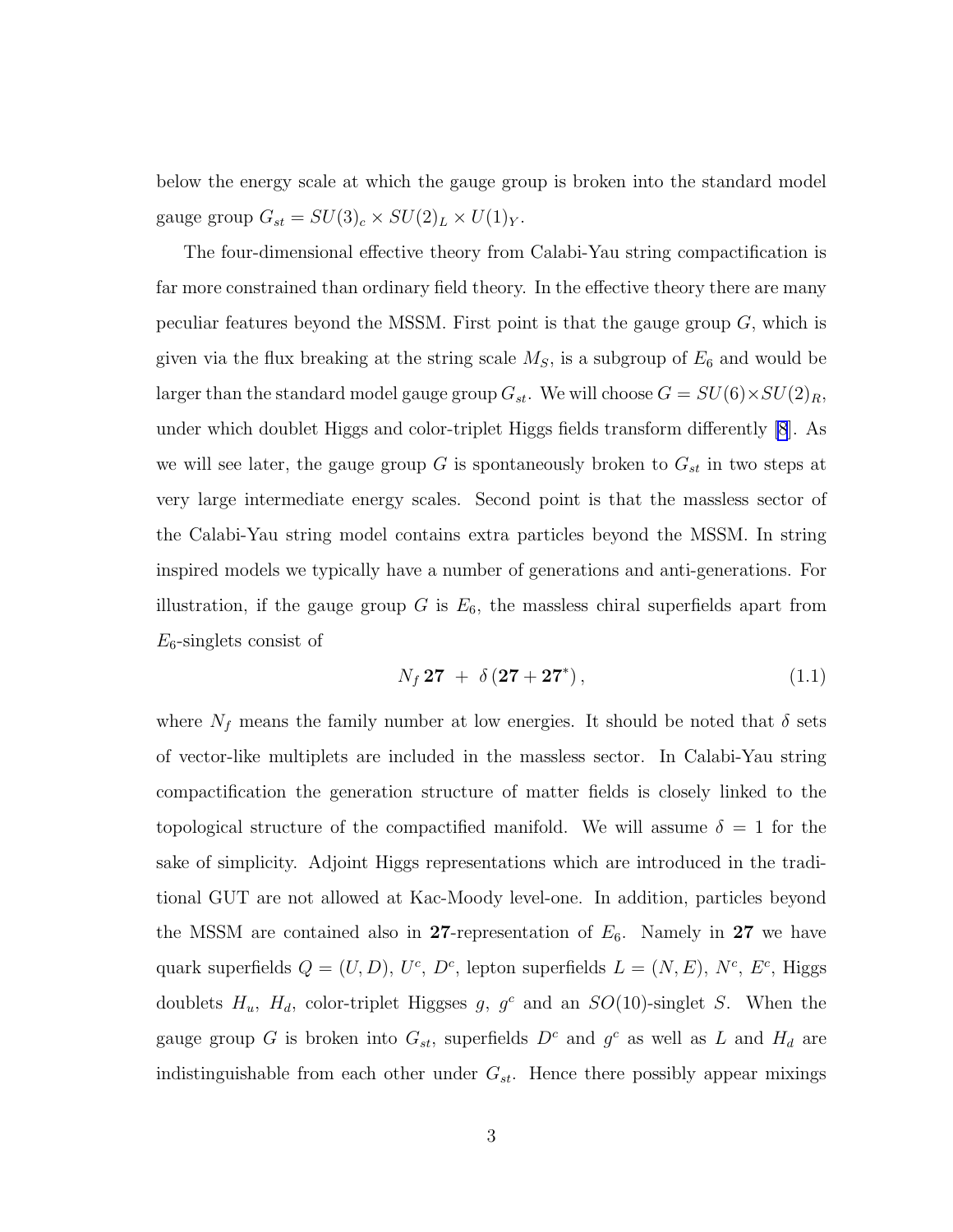between  $D^c$  and  $g^c$  and between L and  $H_d$ . On the other hand, for up-type quarks there appear no such mixings. While up-type, down-type quarks and leptons share their interactions in common at the string scale  $M_S$ ,  $D^c$ - $g^c$  mixing and  $L$ - $H_d$  mixing potentially turn mass pattern of down-type quarks and leptons out of that of up-type quarks at low energies. Further the mixings may be responsible for the CKM matrix. Third point of peculiar features beyond the MSSM is that superstring theory naturally provides the discrete symmetries which stem from symmetric structure of the compactified space. As shown in Gepner model[[9](#page-44-0)], the discrete symmetry can be the R-symmetry under which the components of a given superfield transform differently. Also, the discrete symmetry could be used as a horizontal symmetry. The discrete R-symmetry strongly limits the renormalizable and nonrenormalizable interactions and then possibly controls parameters in the low-energy effective theory. Recently it has been argued that the discrete R-symmetry controls energy scales of the symmetry breaking [\[10\]](#page-44-0), the magnitude of Majorana masses of the right-handed neutrino [[11](#page-44-0)] and the stability of the weak-scale hierarchy[[12\]](#page-44-0). We will introduce the discrete R-symmetry  $Z_K \times Z_2$  at the string scale.

In this paper main emphasis is placed on how both of the mixing mechanism mentioned above and the discrete symmetry bring about phenomenologically viable fermion mass pattern and the CKM matrix. This paper is organized as follows. In section 2 we introduce the discrete R-symmetry, which puts stringent constraints on interactions in the superpotential. The  $Z_2$  symmetry is chosen so as to be in accord with the so-called R-parity in the MSSM. R-parity is conserved over the whole energy range from the string scale to the electroweak scale. After arguing that the discrete R-symmetry controls energy scales of the gauge symmetry breaking, we study particle spectra of vector-like multiplets in section 3. Since doublet Higgses and color-triplet Higgses belong to the different representations of the gauge group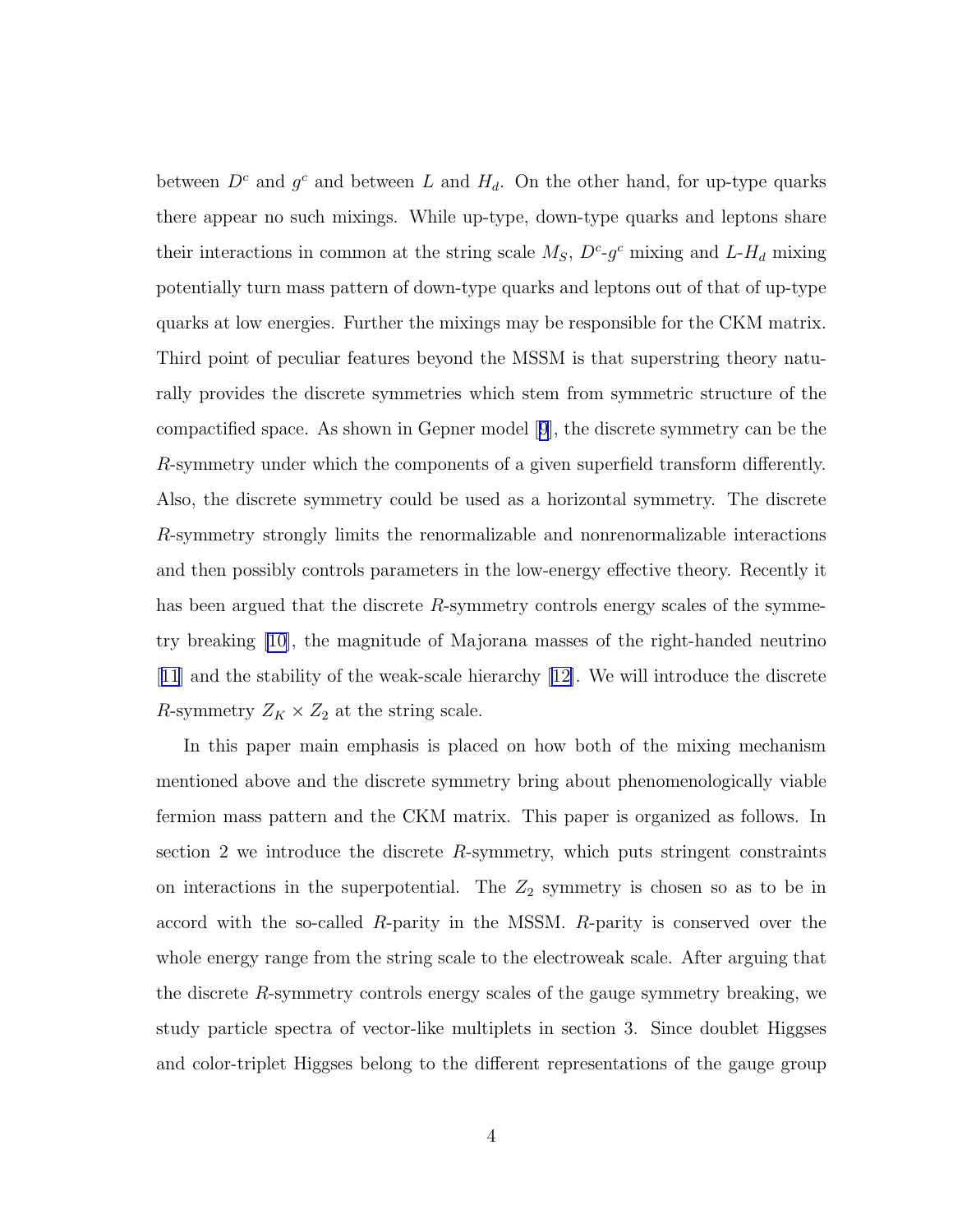$G = SU(6) \times SU(2)_R$ , distinct particle spectra of these fields are derived without some fine-tuning of parameters. In section 4 mass matrices for colored chiral multiplets are presented. There appear mixings between  $D<sup>c</sup>$  and  $g<sup>c</sup>$ . Choosing appropriate assignments of discrete charges, we get large mixings between them. Due to the maximal mixing the mass pattern of down-type quarks differs from that of up-type quarks. The model generates not only the hierarchical pattern of quark masses but also the texture of the CKM matrix. In section 5 we discuss mixings between L and  $H_d$  and study spectra of leptons. The CKM matrix for leptons turns out to be a unit matrix. In the present framework we have several R-parity even colored superfields which potentially mediate proton decay. In section 6 it is shown that proton lifetime is about 10<sup>33</sup>∼<sup>35</sup>year. In section 7 we find that the gauge coupling unification is not successfully achieved as a consequence of spectra of extra intermediate-scale matter. In the final section we conclude with a brief summary of our results. In Appendix A it is shown that under an appropriate condition on the soft SUSY breaking parameters the gauge symmetry is broken at tree level. In Appendix B we show that if neutrino Majorana masses are sufficiently large compared with the soft supersymmetry(SUSY) breaking scale  $m_{3/2} = O(1 \text{TeV})$ , the scalar potential is minimized along the direction where R-parity is conserved.

# 2 Discrete R-symmetry

In order to guarantee the stability of the weak-scale hierarchy without fine-tuning, it is favorable that doublet Higgses and color-triplet Higgses reside in different irreducible representations of the string scale gauge group  $G$ . As the largest gauge group implementing such a situation is  $G = SU(6) \times SU(2)_R$  [[8\]](#page-44-0), in this paper we choose  $SU(6) \times SU(2)_R$  as an example of G. Chiral superfields ( $\Phi$ ) in 27 representation of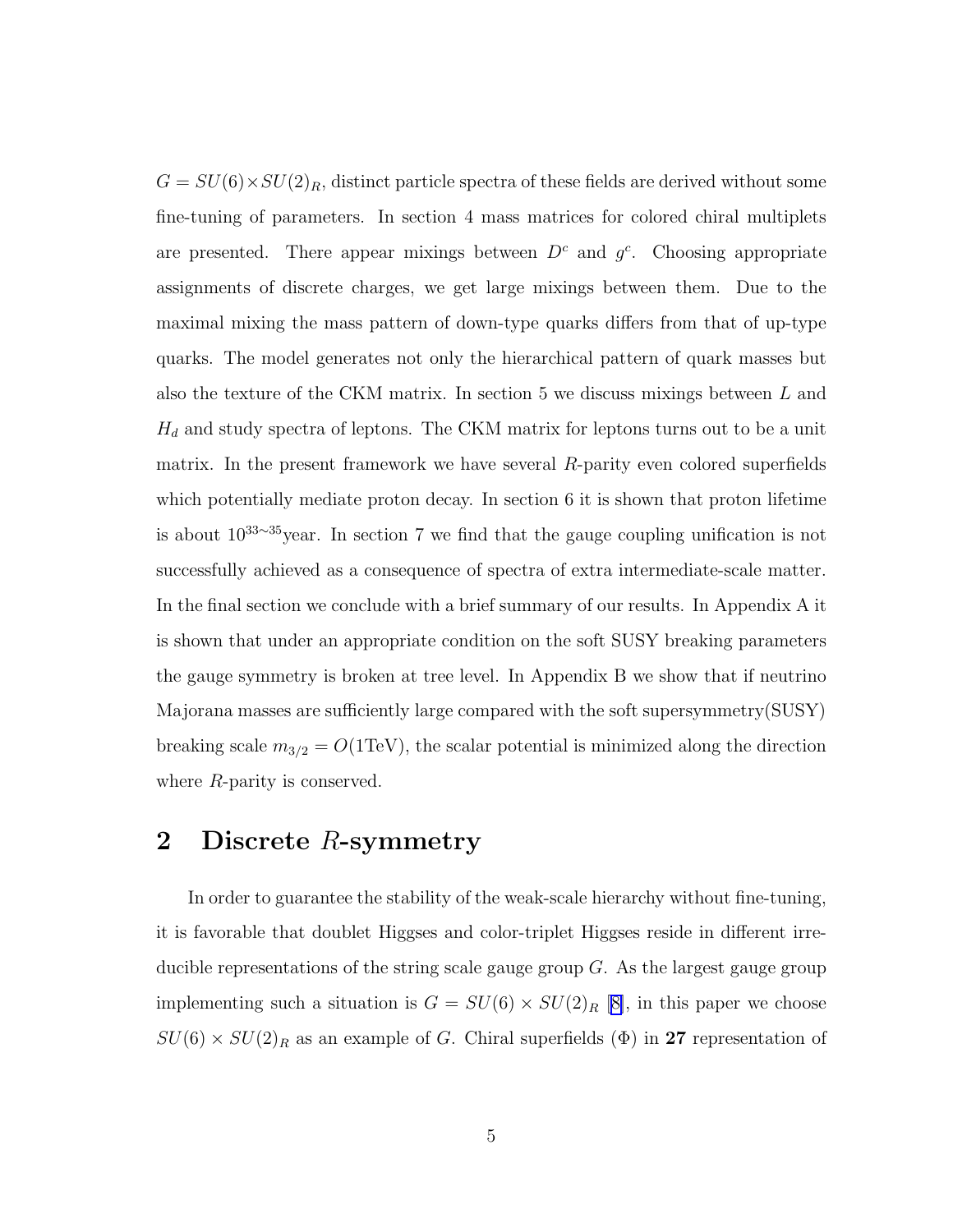$E_6$  are decomposed into

$$
\Phi(\mathbf{15}, \mathbf{1}) \; : \; Q, L, g, g^c, S, \n\Phi(\mathbf{6}^*, \mathbf{2}) \; : \; U^c, D^c, N^c, E^c, H_u, H_d.
$$

Although L and  $H_d$  ( $D^c$  and  $g^c$ ) have the same quantum numbers under  $G_{st}$ , they belong to different irreducible representations of  $SU(6) \times SU(2)_R$ . The superpotential W is described in terms of 27 chiral superfields  $(\Phi)$  and 27<sup>\*</sup> ones  $(\Phi)$  as

$$
W = \Phi^3 + \overline{\Phi}^3 + (\Phi \overline{\Phi})^{m+1} + \Phi^3 (\Phi \overline{\Phi})^n + \cdots,
$$
\n(2.1)

where  $m$  and  $n$  are positive integers and all the terms are characterized by the couplings of  $O(1)$  in units of  $M_S = O(10^{18} \text{GeV})$ . The cubic term  $\Phi^3$  is of the forms

$$
(\Phi(\mathbf{15}, \mathbf{1}))^3 = QQg + Qg^c L + g^c g S,
$$
\n
$$
\Phi(\mathbf{15}, \mathbf{1})(\Phi(\mathbf{6}^*, \mathbf{2}))^2 = QH_d D^c + QH_u U^c + L H_d E^c + L H_u N^c
$$
\n
$$
+ SH_u H_d + g N^c D^c + g E^c U^c + g^c U^c D^c. \tag{2.3}
$$

We assume that the massless matter fields are composed of chiral multiplets  $\Phi_i$  $(i = 1, \dots, N_f = 3)$  and a set  $(\delta = 1)$  of vector-like multiplets  $\Phi_0$  and  $\overline{\Phi}$ . Here we introduce the discrete R-symmetry  $Z_K \times Z_2$  as a stringy selection rule. As we will see below, large  $K$  is favorable for explaining the mass pattern of quarks and leptons. The  $Z_2$  symmetry is taken so as to be in accord with the R-parity in the MSSM. Therefore, hereafter the  $Z_2$  symmetry is referred to as R-parity. Supposing that ordinary quarks and leptons are included in chiral multiplets  $\Phi_i$  (i = 1, 2, 3), R-parity of all  $\Phi_i$  (i = 1, 2, 3) are set to be odd. Since light Higgs scalars are even under R-parity, light Higgs doublets are bound to reside in  $\Phi_0$  and/or  $\overline{\Phi}$ . For this reason we assign even R-parity to  $\Phi_0$  and  $\overline{\Phi}$ . In Appendix B we show that once the R-parity is conserved at the string scale, the R-parity remains unbroken down to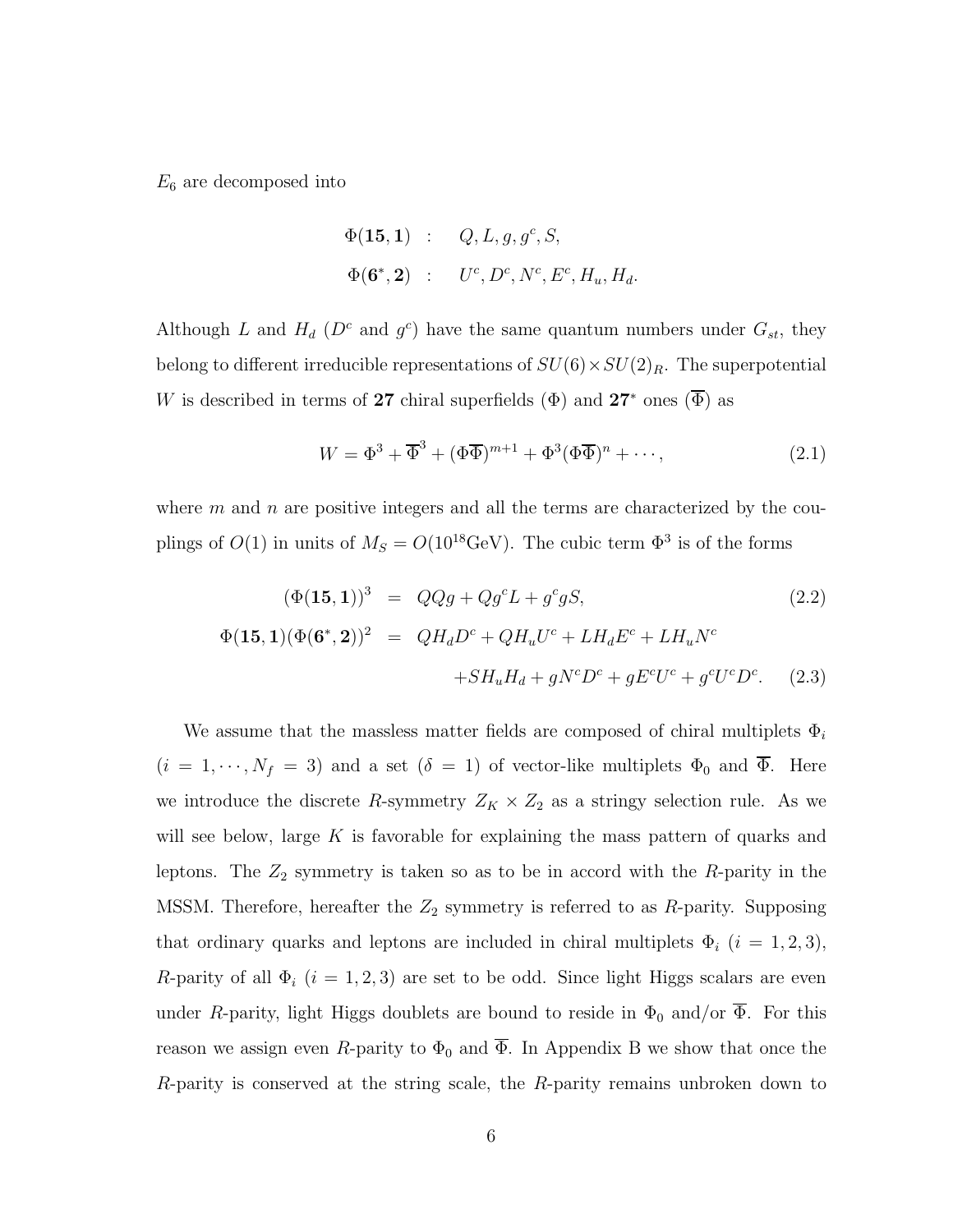the electroweak scale under appropriate conditions. Hence, through the spontaneous breaking of gauge symmetry gauge superfields are possibly mixed with the vector-like multiplets  $\Phi_0$  and  $\overline{\Phi}$  but not with the chiral multiplets  $\Phi_i$  ( $i = 1, 2, 3$ ). Furthermore, no mixing occurs between the vector-like multiplets and the chiral multiplets.

We use the  $Z_K$  symmetry as a horizontal symmetry and construct our model incorporating the mechanism of Froggatt and Nielsen[\[1](#page-43-0)]. The  $Z_K$  symmetry controls not only a large hierarchy of the energy scales of the symmetry breaking but also the texture of effective Yukawa couplings. We denote the  $Z_K$ -charges of chiral multiplets  $\Phi_i(\mathbf{15}, \mathbf{1})$  and  $\Phi_i(\mathbf{6^*}, \mathbf{2})$  by  $a_i$  and  $b_i$   $(i = 0, 1, 2, 3)$ , respectively. In Table I, we tabulate the notations for  $Z_K$ -charges and the assignment of  $R$ -parity for each superfield. Note that the anticommuting number  $\theta$  has also a  $Z_K \times Z_2$ -charge  $(-1, -)$ .

#### Table I

### 3 Gauge hierarchy and the  $\mu$ -term

The discrete symmetry introduced above puts stringent constraints on both renormalizable and nonrenormalizable interactions in the superpotential. To begin with,  $Z_K$ -charges of vector-like multiplets are chosen such that both the nonrenormalizable interactions

$$
\left(\Phi_0(\mathbf{15},\mathbf{1})\overline{\Phi}(\mathbf{15}^*,\mathbf{1})\right)^{sk} \tag{3.1}
$$

and

$$
\left(\Phi_0(\mathbf{6}^*, \mathbf{2})\overline{\Phi}(\mathbf{6}, \mathbf{2})\right)^s \tag{3.2}
$$

are allowed, where  $K = sk + 1$  and s and k are even and odd integers larger than unity, respectively. This implies that  $sk(a_0 + \overline{a}) + 2 \equiv s(b_0 + \overline{b}) + 2 \equiv 0$  in modulus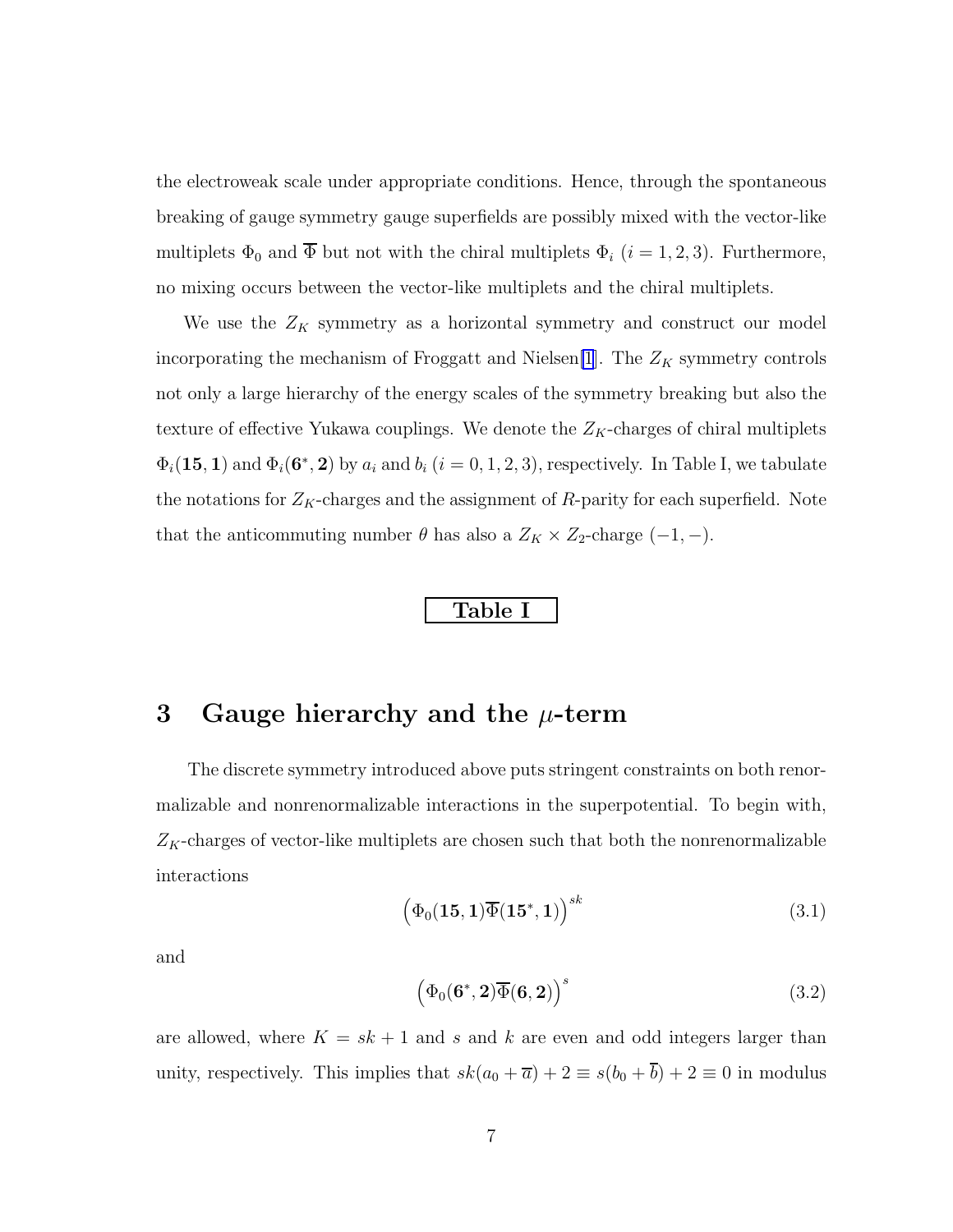<span id="page-7-0"></span> $K = sk + 1$ . Thus we impose

$$
a_0 + \overline{a} \equiv 2, \qquad b_0 + \overline{b} \equiv 2k \qquad \text{mod } K. \tag{3.3}
$$

It follows that the interactions

$$
W_{SN} \sim \sum_{r=0}^{s} (\Phi_0(\mathbf{15}, \mathbf{1}) \overline{\Phi}(\mathbf{15}^*, \mathbf{1}))^{(s-r)k} (\Phi_0(\mathbf{6}^*, \mathbf{2}) \overline{\Phi}(\mathbf{6}, \mathbf{2}))^r
$$
(3.4)

are allowed in  $M<sub>S</sub>$  units. Due to R-parity conservation the interactions containing even number of  $\Phi_i$  (i = 1, 2, 3) are also allowed but all of the interactions containing odd number of  $\Phi_i$   $(i = 1, 2, 3)$  are forbidden.

Incorporating the soft SUSY breaking terms together with the  $F-$  and  $D$ -terms, we get the scalar potential. Although dynamics of SUSY breaking is not presently known, we may parametrize the SUSY breaking by introducing the universal soft terms. The scale of SUSY breaking  $m_{3/2}$  is supposed to be  $O(1 \text{TeV})$ . Through the minimization of the scalar potential we are able to detemine a ground state, which is characterized by VEVs of  $\Phi_0$ ,  $\overline{\Phi}$  and  $\Phi_i$  (*i* = 1, 2, 3). Under appropriate conditions on soft SUSY breaking parameters the gauge symmetry is spontaneously broken at tree level (see Appendix A). Further, if masses of  $G_{st}$ -neutral and R-parity odd superfields are sufficiently larger than  $m_{3/2}$ , the scalar potential is minimized at vanishing  $\langle \Phi_i \rangle$ for  $i = 1, 2, 3$  (see Appendix B). On the other hand,  $\Phi_0$  and  $\overline{\Phi}$  acquire nonzero VEVs along a D-flat direction, namely

$$
\langle \Phi_0(\mathbf{15}, \mathbf{1}) \rangle = \langle \overline{\Phi}(\mathbf{15}^*, \mathbf{1}) \rangle \simeq M_S x, \tag{3.5}
$$

$$
\langle \Phi_0(\mathbf{6}^*, \mathbf{2}) \rangle = \langle \overline{\Phi}(\mathbf{6}, \mathbf{2}) \rangle \simeq M_S x^k \tag{3.6}
$$

up to phase factors  $[10][11]$  $[10][11]$  $[10][11]$ , where

$$
x = \left(\frac{m_{3/2}}{M_S}\right)^{1/(2sk-2)}.\tag{3.7}
$$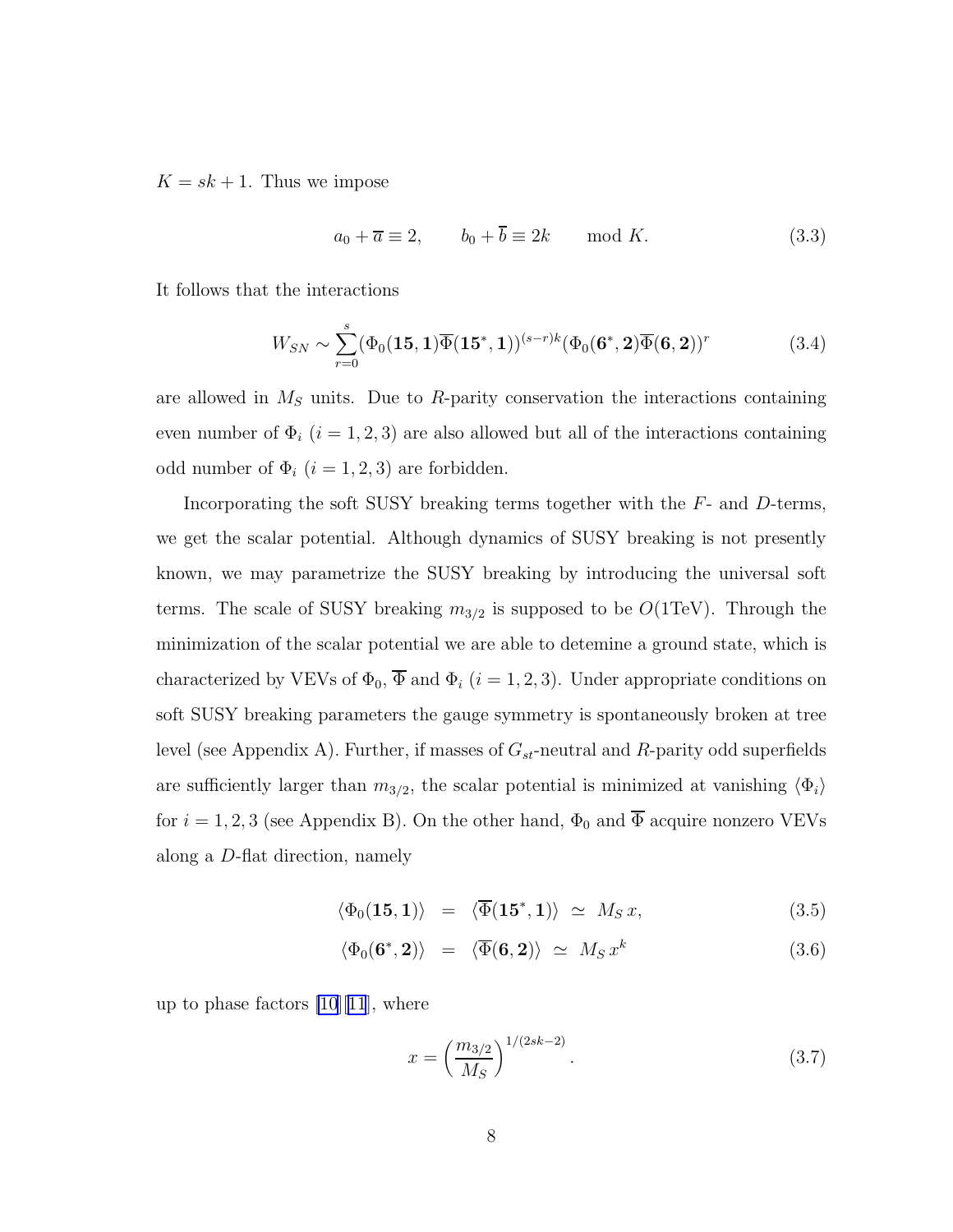Although for a large K the parameter x by itself is not a very small number, the large hierarchy occurs by raising the number to large powers. Hence,  $x$  becomes an efficient parameter in describing the hierarchical structure of the effective theory. Note that we have the inequalities

$$
M_S > |\langle \Phi_0(\mathbf{15}, \mathbf{1}) \rangle| > |\langle \Phi_0(\mathbf{6}^*, \mathbf{2}) \rangle| \gg \sqrt{m_{3/2} M_S}.
$$
 (3.8)

Hereafter the fields  $\Phi_0({\bf 15},{\bf 1})$  and  $\Phi({\bf 15^*},{\bf 1})$  which develop non-zero VEVs are referred to as  $G_{st}$ -neutral fields  $S_0$  and  $\overline{S}$ , respectively. At the scale  $\langle S_0 \rangle = \langle \overline{S} \rangle \simeq M_S x$  the gauge symmetry  $SU(6)\times SU(2)_R$  is spontaneously broken to  $SU(4)_{PS}\times SU(2)_L\times$  $SU(2)_R$ , where  $SU(4)_{PS}$  stands for the Pati-Salam  $SU(4)$  [\[13\]](#page-44-0). Under the  $SU(4)_{PS}$  ×  $SU(2)_L \times SU(2)_R$  the chiral superfields  $\Phi(15,1)$  and  $\Phi(6^*,2)$  are decomposed as

$$
(15,1) = (4,2,1) + (6,1,1) + (1,1,1), \tag{3.9}
$$

$$
(6^*, 2) = (4^*, 1, 2) + (1, 2, 2), \tag{3.10}
$$

,

where each matter field is assigned as

$$
\Phi(4,2,1) : Q,L,\n\Phi(6,1,1) : g,g^{c},\n\Phi(1,1,1) : S,\n\Phi(4^*,1,2) : U^c, D^c, N^c, E^c\n\Phi(1,2,2) : H_u, H_d.
$$

The subsequent symmetry breaking takes place via the non-zero VEVs  $\langle \Phi_0(\mathbf{6^*}, \mathbf{2}) \rangle$  $= \langle \overline{\Phi}(6, 2) \rangle \simeq M_S x^k$ . At this stage of the symmetry breaking there seem to be two possibilities depending on whether the non-zero VEV  $\langle \Phi_0(\mathbf{6}^*, \mathbf{2}) \rangle (\langle \Phi(\mathbf{6}, \mathbf{2}) \rangle)$  is attributed to  $\langle \Phi_0(4^*,1,2) \rangle (\langle \Phi(4,1,2) \rangle)$  or  $\langle \Phi_0(1,2,2) \rangle (\langle \Phi(1,2,2) \rangle)$ . As will be seen soon later, we have the term  $(S_0 \overline{S})^p \overline{S} \overline{H}_u \overline{H}_d$  in the superpotential, where p is a positive integer detemined by the discrete symmetry  $Z_K$ . Under an appropriate charge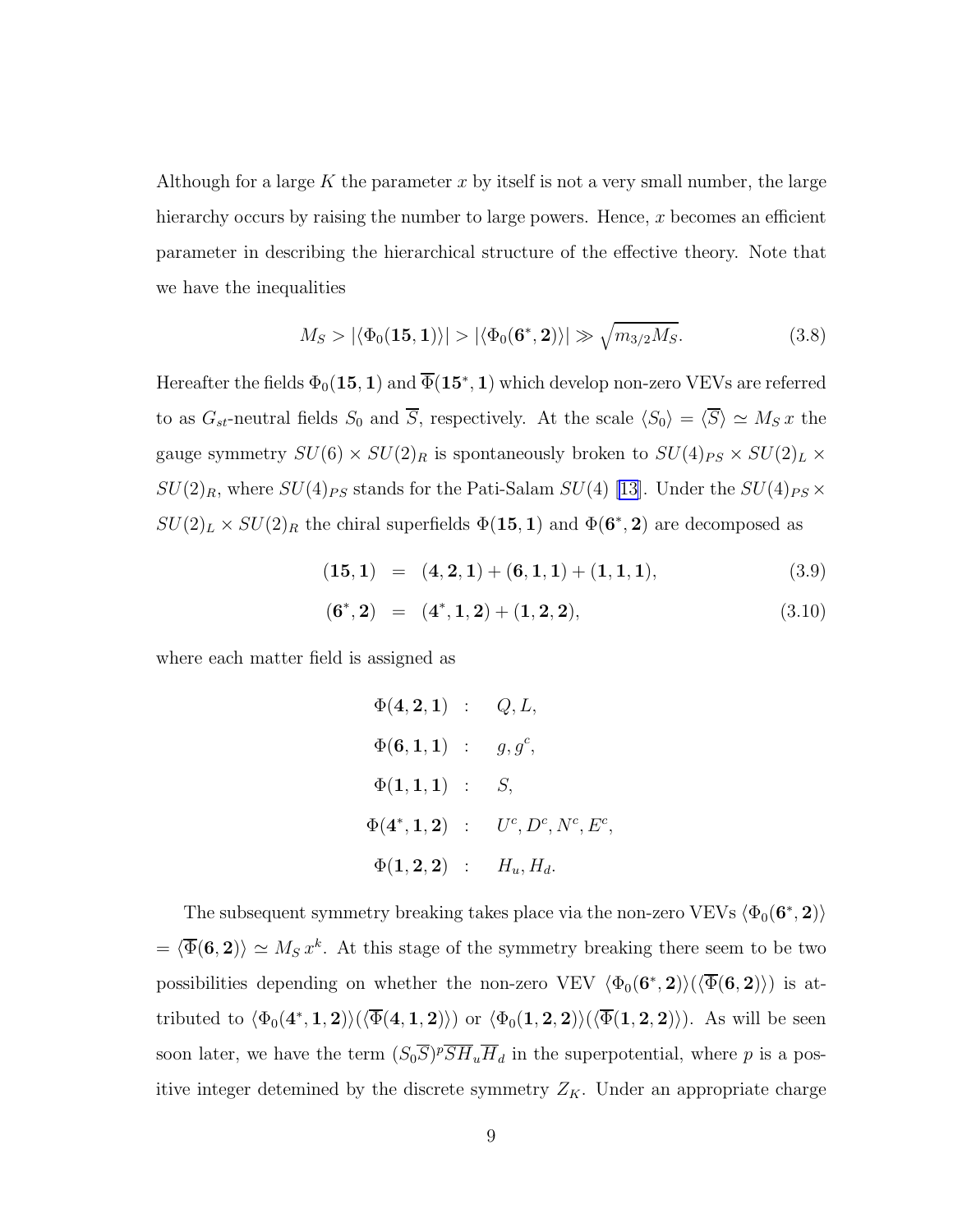assignment of matter fields we have  $p \simeq sk - 2k$ . According to the presence of this superpotential term the large VEV  $\langle \overline{\Phi}(1, 2, 2) \rangle$  is inconsistent with the (almost) F-flat condition. Consequently, the subsequent symmetry breaking occurs through  $\langle \Phi_0(4^*,1,2) \rangle = \langle \overline{\Phi}(4,1,2) \rangle \simeq M_S x^k$ . Then we denote the fields  $\Phi_0(4^*,1,2)$  and  $\overline{\Phi}(4,1,2)$  with the non-zero VEVs as  $N_0^c$  and  $\overline{N}^c$ , respectively. Thus the gauge symmetry is spontaneously broken in two steps at the scales  $\langle S_0 \rangle$  and  $\langle N_0^c \rangle$  as

$$
SU(6) \times SU(2)_R \xrightarrow{\langle S_0 \rangle} SU(4)_{PS} \times SU(2)_L \times SU(2)_R \tag{3.11}
$$

$$
\xrightarrow{\langle N_0^c \rangle} SU(3)_c \times SU(2)_L \times U(1)_Y. \tag{3.12}
$$

Since  $S_0$ ,  $\overline{S}$ ,  $N_0^c$  and  $\overline{N}^c$  acquire VEVs along a D-flat direction, SUSY is maintained down to  $O(1 \text{TeV})$ .

At the first step of the symmetry breaking chiral superfields  $Q_0$ ,  $L_0$ ,  $\overline{Q}$ ,  $\overline{L}$  and  $(S_0 - \overline{S})/\sqrt{2}$  are absorbed by gauge superfields. Through the subsequent symmetry breaking chiral superfields  $U_0^c$ ,  $E_0^c$ ,  $\overline{U}^c$ ,  $\overline{E}^c$  and  $(N_0^c - \overline{N}^c)/\sqrt{2}$  are absorbed. On the other hand, for components  $(S_0 + \overline{S})/\sqrt{2}$  and  $(N_0^c + \overline{N}^c)/\sqrt{2}$  the mass matrix is of the form

$$
\begin{pmatrix}\nO(x^{2sk-2}) & O(x^{(2s-1)k-1}) \\
O(x^{(2s-1)k-1}) & O(x^{2(s-1)k})\n\end{pmatrix}
$$
\n(3.13)

in  $M<sub>S</sub>$  units. This yields mass eigenvalues

$$
O(m_{3/2}), \quad O(M_S x^{2(s-1)k}),
$$
\n(3.14)

which correspond to the eigenstates

$$
\frac{1}{\sqrt{2}}(S_0 + \overline{S}) + O(x^{k-1}) \frac{1}{\sqrt{2}}(N_0^c + \overline{N}^c),
$$
  
\n
$$
\frac{1}{\sqrt{2}}(N_0^c + \overline{N}^c) + O(x^{k-1}) \frac{1}{\sqrt{2}}(S_0 + \overline{S}),
$$
\n(3.15)

respectively[[11](#page-44-0)]. The discrete symmetry  $Z_K$  is broken together with  $SU(6) \times SU(2)_R$ by the VEV  $\langle S_0 \rangle$ , while the VEV allows the Z<sub>2</sub>-symmetry (referred to R-parity conservation) to remain unbroken all the way down to TeV.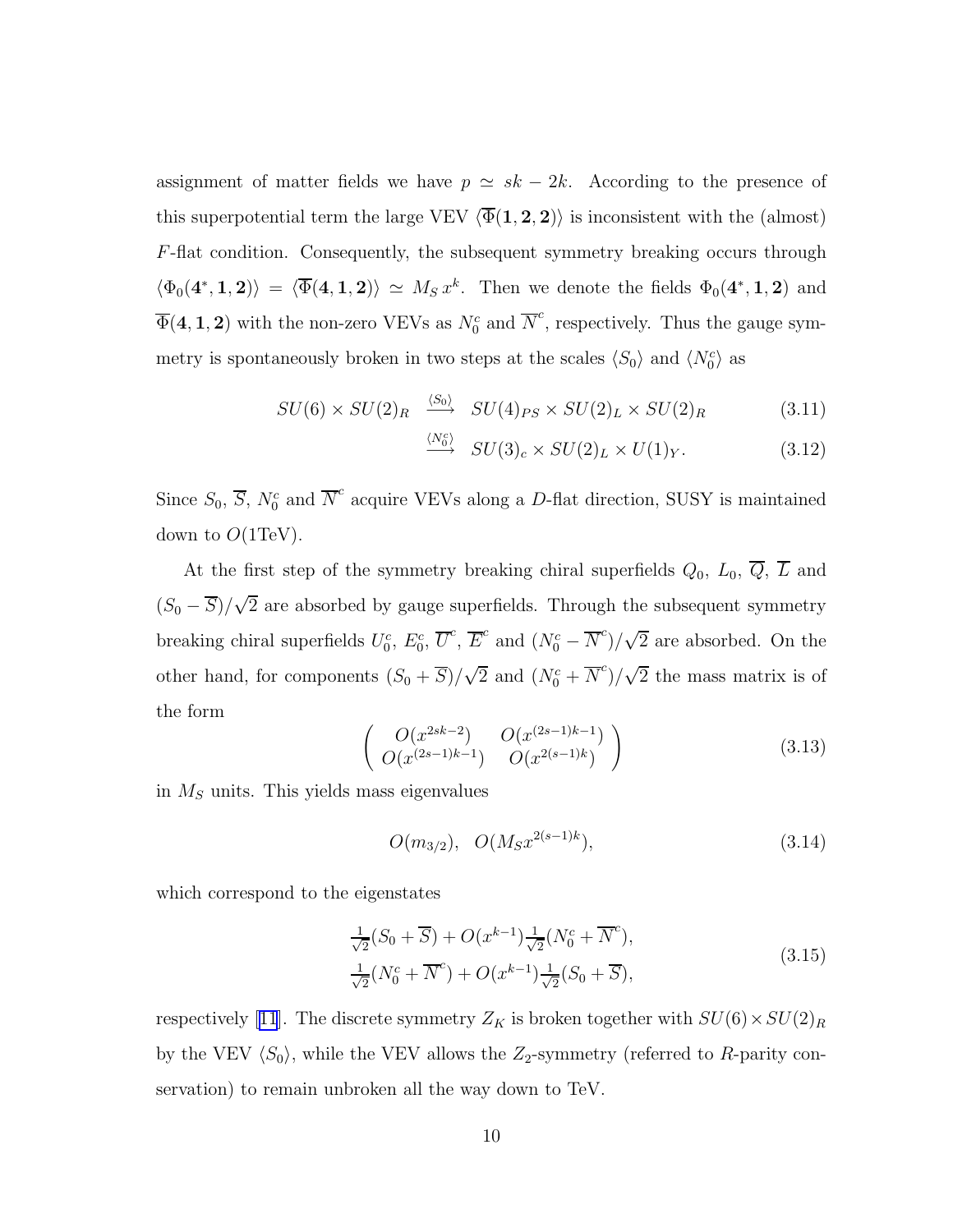In order to stabilize the weak-scale hierarchy we put an additional requirement that the interaction

$$
(S_0 \overline{S})^{sk-e} S_0 H_{u0} H_{d0} \tag{3.16}
$$

is allowed with  $e = 0$ , 1 in the superpotential. We will shortly show that the  $\mu$ problem is solved by this setting  $e = 0$ , 1. This condition is translated into

$$
a_0 + 2b_0 \equiv 2e \mod K. \tag{3.17}
$$

From Eqs.[\(3.3](#page-7-0)) and (3.17) the superpotential of Higgs doublet in vector-like multiplets has the form

$$
W_H \sim (S_0 \overline{S})^{(s-2)k+e-1} \overline{S} \overline{H}_u \overline{H}_d + (S_0 \overline{S})^{(s-1)k} (H_{u0} \overline{H}_u + H_{d0} \overline{H}_d)
$$
  
 
$$
+ (S_0 \overline{S})^{sk-e} S_0 H_{u0} H_{d0}. \tag{3.18}
$$

When  $S_0$  and  $\overline{S}$  develop the non-zero VEVs, the superpotential induces the mass matrix of  $H_{u0}$ ,  $H_{d0}$ ,  $\overline{H}_u$  and  $\overline{H}_d$ 

$$
\overline{H}_u \qquad H_{d0}
$$
\n
$$
\overline{H}_d \qquad \left( \begin{array}{cc} O(x^{2(s-2)k+2e-1}) & O(x^{2(s-1)k}) \\ O(x^{2(s-1)k}) & O(x^{2sk-2e+1}) \end{array} \right)
$$
\n(3.19)

in  $M<sub>S</sub>$  units, which leads to the mass eigenvalues

$$
O(M_S x^{2(s-2)k+2e-1}), \quad O(M_S x^{2sk-2e+1}) = O(m_{3/2} x^{3-2e}). \tag{3.20}
$$

Consequently, we have the  $\mu$ -term with  $m_{3/2} > \mu = O(m_{3/2} x^{3-2e}) = O(10^{2 \sim 3} \text{GeV})$ for  $e = 0, 1$  [\[8](#page-44-0)][[12](#page-44-0)]. Here, note that we take  $x \sim 0.7$  with  $sk = 50$  in a typical example given later. Light Higgs states are given by

$$
H_{u0} + O(x^{2k+1-2e})\overline{H}_d, \qquad H_{d0} + O(x^{2k+1-2e})\overline{H}_u.
$$
 (3.21)

The components of  $\overline{H_d}$  and  $\overline{H_u}$  in light Higgses are small. Generally speaking, in the superpotential  $W_H$  there exist additional terms which are obtained by replacing each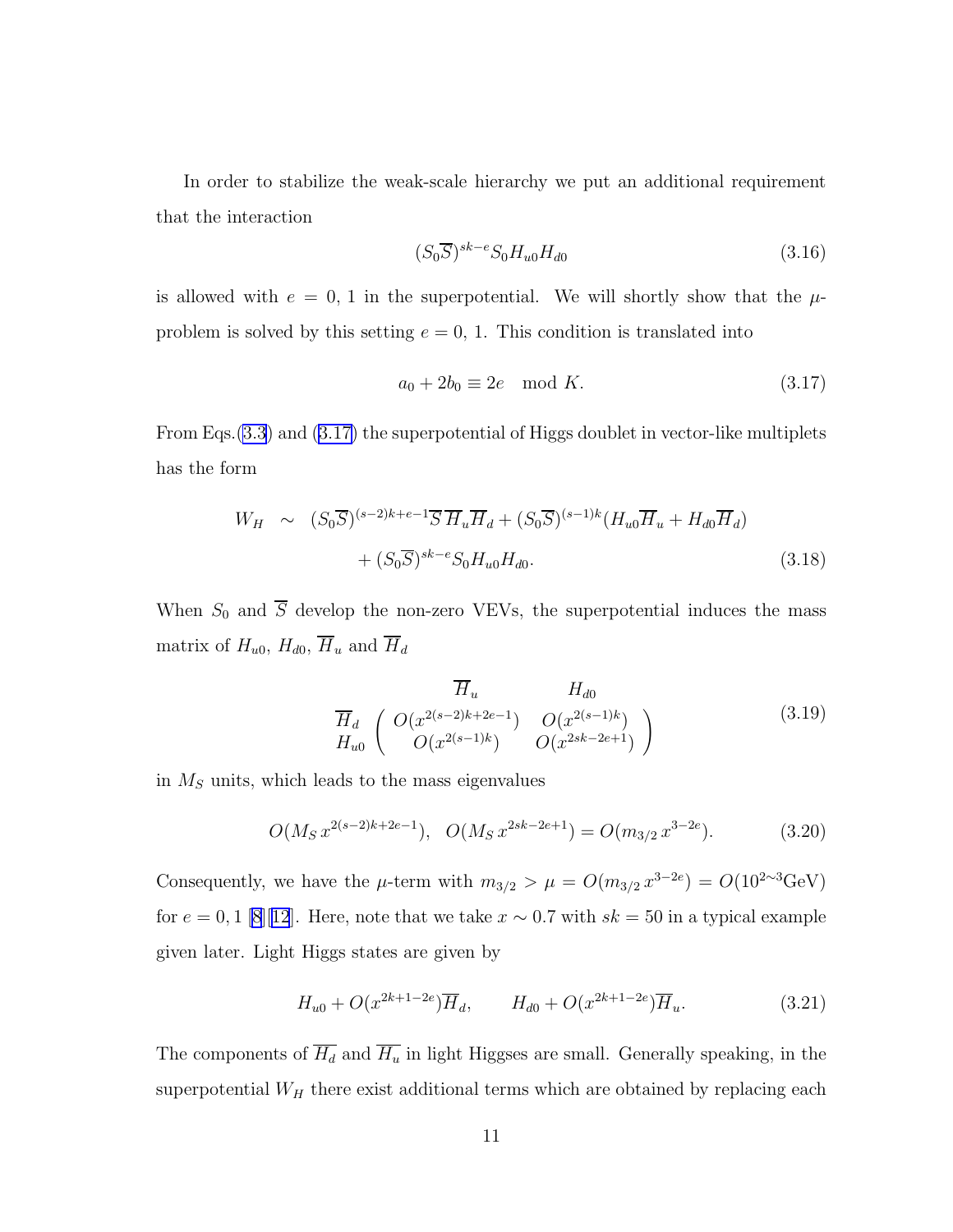<span id="page-11-0"></span>factor  $(S_0 \overline{S})^k$  by a factor  $(N_0^c \overline{N}^c)$ . However, as far as the mass matrices are concerned, these terms yield the same order of magnitude as in each entry of the above matrix because of the relations  $(|\langle S_0 \rangle|/M_S)^k = |\langle N_0^c \rangle|/M_S$  and  $k(a_0 + \overline{a}) \equiv b_0 + \overline{b}$ . Since we do not address here the issue of CP-violation, all VEVs are assumed to be real for simplicity. Therefore, hereafter the nonrenormalizable terms are expressed in terms only of the powers of  $(S_0\overline{S})$ . Note that the product  $H_{u0}H_{d0}$  has a nonzero  $Z_K$ -charge. In contrast with the present model, in a solution of the  $\mu$ -problem proposed in Ref. [\[14](#page-44-0)] the R-charge of the product of light Higgses has to be zero.

The remaining components in  $\Phi_0$  and  $\overline{\Phi}$ , i.e.  $g_0$ ,  $g_0^c$ ,  $D_0^c$  and  $\overline{g}$ ,  $\overline{g}^c$ ,  $\overline{D}^c$  are downtype color-triplet fields. In the present model the spectra of color-triplet Higgses are quite different from those of doublet Higgses. Mass matrix for these fields is given in section 6.

## 4 Quark masses and the CKM matrix

Next we turn to mass matrices for chiral multiplets  $\Phi_i$   $(i = 1, 2, 3)$ . Due to R-parity conservation  $\Phi_i$  (i = 1, 2, 3) are not mixed with vector-like multiplets  $\Phi_0$ and  $\overline{\Phi}$ . The superpotential of up-type quarks which contributes to the mass matrix of up-type quarks, is given by

$$
W_U \sim (S_0 \overline{S})^{m_{ij}} Q_i U_j^c H_{u0} \qquad (i, j = 1, 2, 3), \qquad (4.1)
$$

where the exponents  $m_{ij}$  are integers in the range  $0 \le m_{ij} < K = sk+1$ . Although the  $Z_K$  symmetry allows the terms multiplied by  $(S_0\overline{S})^K$ ,  $(S_0\overline{S})^{2K}$ ,  $\cdots$ , the contributions of these terms are negligibly small compared with the above ones. Therefore, it is sufficient for us to take only the terms with  $m_{ij} < K$ . Recall that light Higgs doublets are almost  $H_{u0}$  and  $H_{d0}$ . Under the  $Z_K$ -symmetry the exponent  $m_{ij}$  is determined by the condition

$$
2m_{ij} + a_i + b_j + b_0 + 2 \equiv 0 \quad \text{mod } K. \tag{4.2}
$$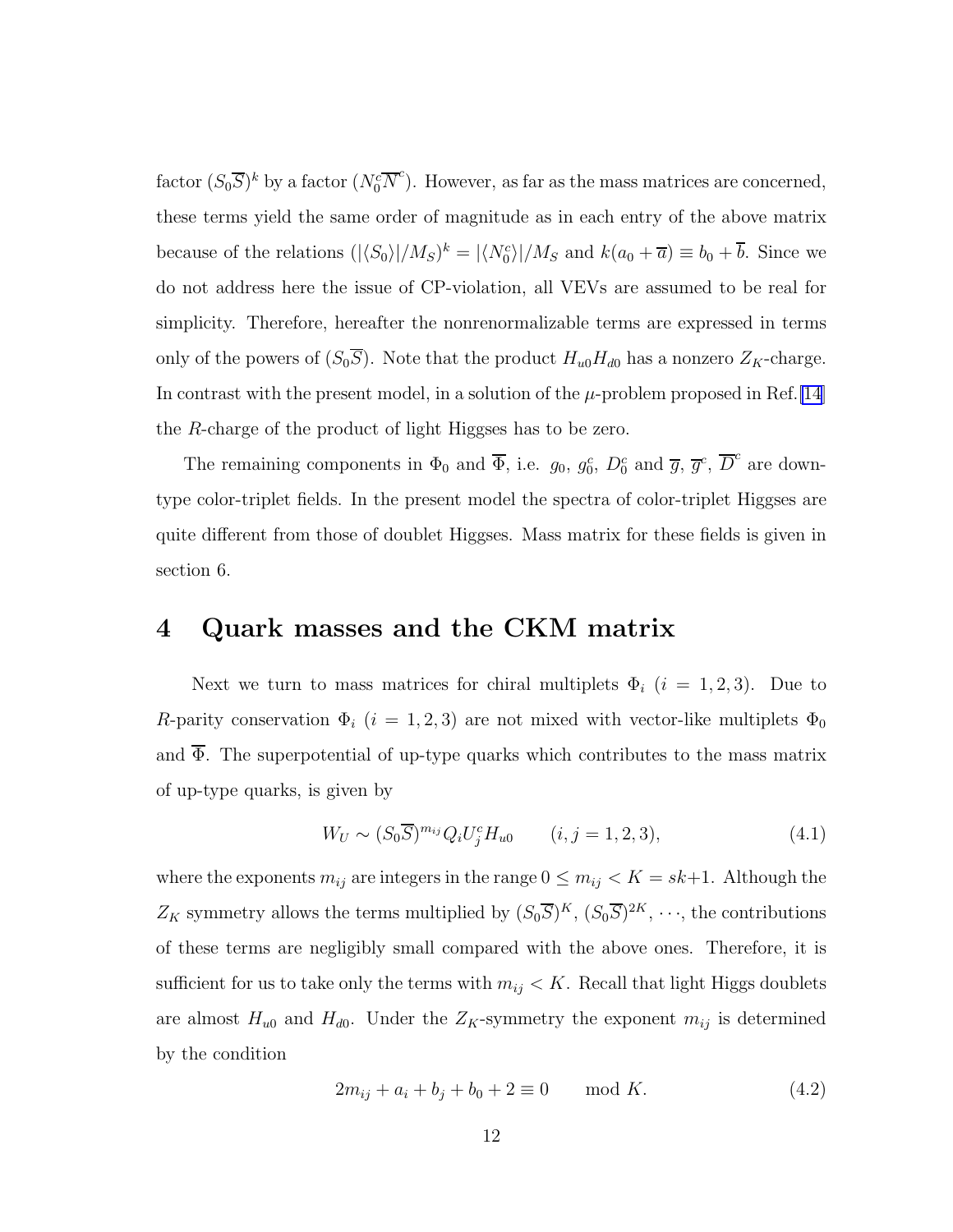Instead of  $a_i$  and  $b_i$  (i = 1, 2, 3), hereafter we introduce new notations  $\alpha$ ,  $\beta$ ,  $\gamma$ , and  $\delta$  defined by

$$
a_2 - a_1 \equiv \alpha, \quad b_2 - b_1 \equiv \beta, \quad a_3 - a_2 \equiv \gamma, \quad b_3 - b_2 \equiv \delta.
$$
 (4.3)

These parameters are supposed to be even integers to derive desirable mass pattern of quarks and

$$
0 < \alpha \le \delta \le \gamma \le \beta, \qquad 2(\beta + \delta) < K. \tag{4.4}
$$

The above condition [\(4.2](#page-11-0)) is rewritten as

$$
2m_{ij} \equiv 2m_{33} + \begin{pmatrix} \alpha + \beta + \gamma + \delta & \alpha + \gamma + \delta & \alpha + \gamma \\ \beta + \gamma + \delta & \gamma + \delta & \gamma \\ \beta + \delta & \delta & 0 \end{pmatrix}_{ij} \mod K, \tag{4.5}
$$

where  $2m_{33} \equiv -a_3 - b_3 - b_0 - 2$ . The mass matrix of up-type quarks is described by a  $3 \times 3$  matrix M with elements

$$
M_{ij} = O(x^{2m_{ij}})
$$
\n
$$
(4.6)
$$

multiplied by  $v_u = \langle H_{u0} \rangle$ . This equation is an order of magnitude relationship, so that each element will be multiplied by an  $O(1)$  number. From Eq.(4.5) the matrix M is generally asymmetric. Here we take an ansatz that only top-quark has a trilinear coupling. This means that

$$
m_{33} = 0.\t\t(4.7)
$$

When we adopt appropriate unitary matrices  $\mathcal{V}_u$  and  $\mathcal{U}_u$ , the matrix

$$
\mathcal{V}_u^{-1} M \mathcal{U}_u \tag{4.8}
$$

becomes diagonal. Explicitly,  $\mathcal{V}_u$  and  $\mathcal{U}_u$  are of the forms

$$
\mathcal{V}_u = \begin{pmatrix} 1 - O(x^{2\alpha}) & O(x^{\alpha}) & O(x^{\alpha+\gamma}) \\ O(x^{\alpha}) & 1 - O(x^{2\alpha}) & O(x^{\gamma}) \\ O(x^{\alpha+\gamma}) & O(x^{\gamma}) & 1 - O(x^{2\gamma}) \end{pmatrix}, \tag{4.9}
$$

$$
\mathcal{U}_{u} = \begin{pmatrix} 1 - O(x^{2\beta}) & O(x^{\beta}) & O(x^{\beta+\delta}) \\ O(x^{\beta}) & 1 - O(x^{2\delta}) & O(x^{\delta}) \\ O(x^{\beta+\delta}) & O(x^{\delta}) & 1 - O(x^{2\delta}) \end{pmatrix}.
$$
 (4.10)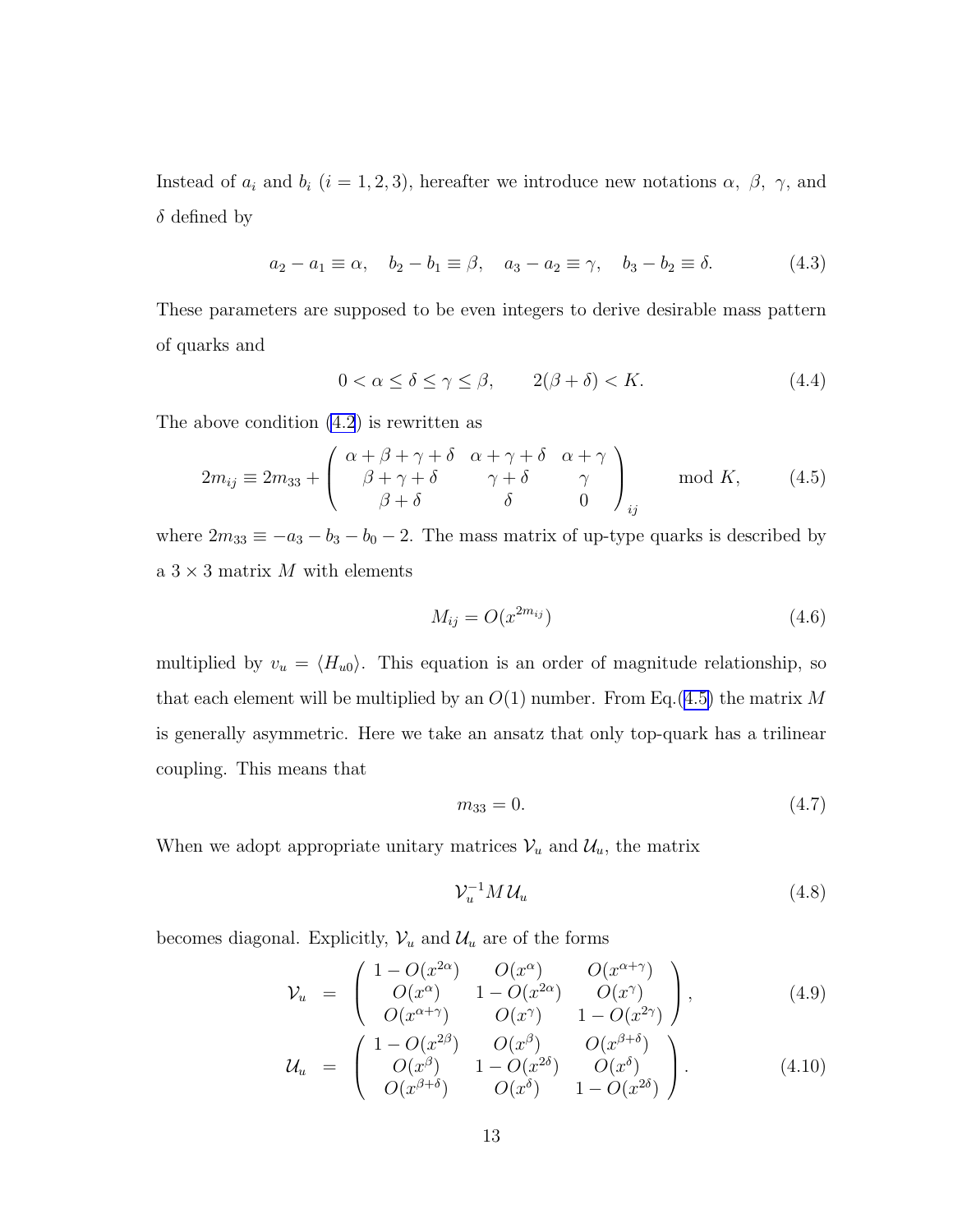<span id="page-13-0"></span>The eigenvalues of M are

$$
O(x^{\alpha+\beta+\gamma+\delta}), \qquad O(x^{\gamma+\delta}), \qquad O(1),
$$
 (4.11)

which correspond to  $u_-, c$ - and  $t$ -quarks, respectively.

Under  $SU(6) \times SU(2)_R$  gauge symmetry down-type quarks and leptons share the nonrenormalizable terms in common with up-type quarks. Namely we get

$$
W \sim (S_0 \overline{S})^{m_{ij}} \{ Q_i D_j^c H_{d0} + L_i N_j^c H_{u0} + L_i E_j^c H_{d0} \}.
$$
 (4.12)

For down-type quarks, however, the mixings between  $g^c$  and  $D^c$  should be taken into account at energies below the scale  $\langle N_0^c \rangle$ . This is because we have two down-type  $SU(2)_L$ -singlet colored fields in each 27 of  $E_6$ . Then, hereafter we denote R-parity odd  $g_i$  and  $g_i^c$   $(i = 1, 2, 3)$  as  $D_i'$  and  $D_i'^c$   $(i = 1, 2, 3)$ , respectively. The superpotential of down-type colored fields is of the form

$$
W_D \sim (S_0 \overline{S})^{z_{ij}} S_0 D_i' D_j'^c + (S_0 \overline{S})^{m_{ij}} (N_0^c D_i' + H_{d0} Q_i) D_j^c, \tag{4.13}
$$

where the exponents  $z_{ij}$  are determined by

$$
2z_{ij} + a_i + a_j + a_0 + 2 \equiv 0 \quad \text{mod } K \tag{4.14}
$$

in the range  $0 \leq z_{ij} < K$ . Thus we have

$$
2z_{ij} \equiv 2z_{33} + \begin{pmatrix} 2\alpha + 2\gamma & \alpha + 2\gamma & \alpha + \gamma \\ \alpha + 2\gamma & 2\gamma & \gamma \\ \alpha + \gamma & \gamma & 0 \end{pmatrix}_{ij} \text{ mod } K \qquad (4.15)
$$

with  $2z_{33} \equiv -2a_3 - a_0 - 2$ . In terms of a  $3 \times 3$  matrix Z with elements

$$
Z_{ij} = O(x^{2z_{ij}}),
$$
\n(4.16)

a mass matrix of down-type colored fields is written as

$$
\widehat{M}_d = \frac{D'}{D} \begin{pmatrix} xZ & x^k M \\ 0 & \rho_d M \end{pmatrix}
$$
\n(4.17)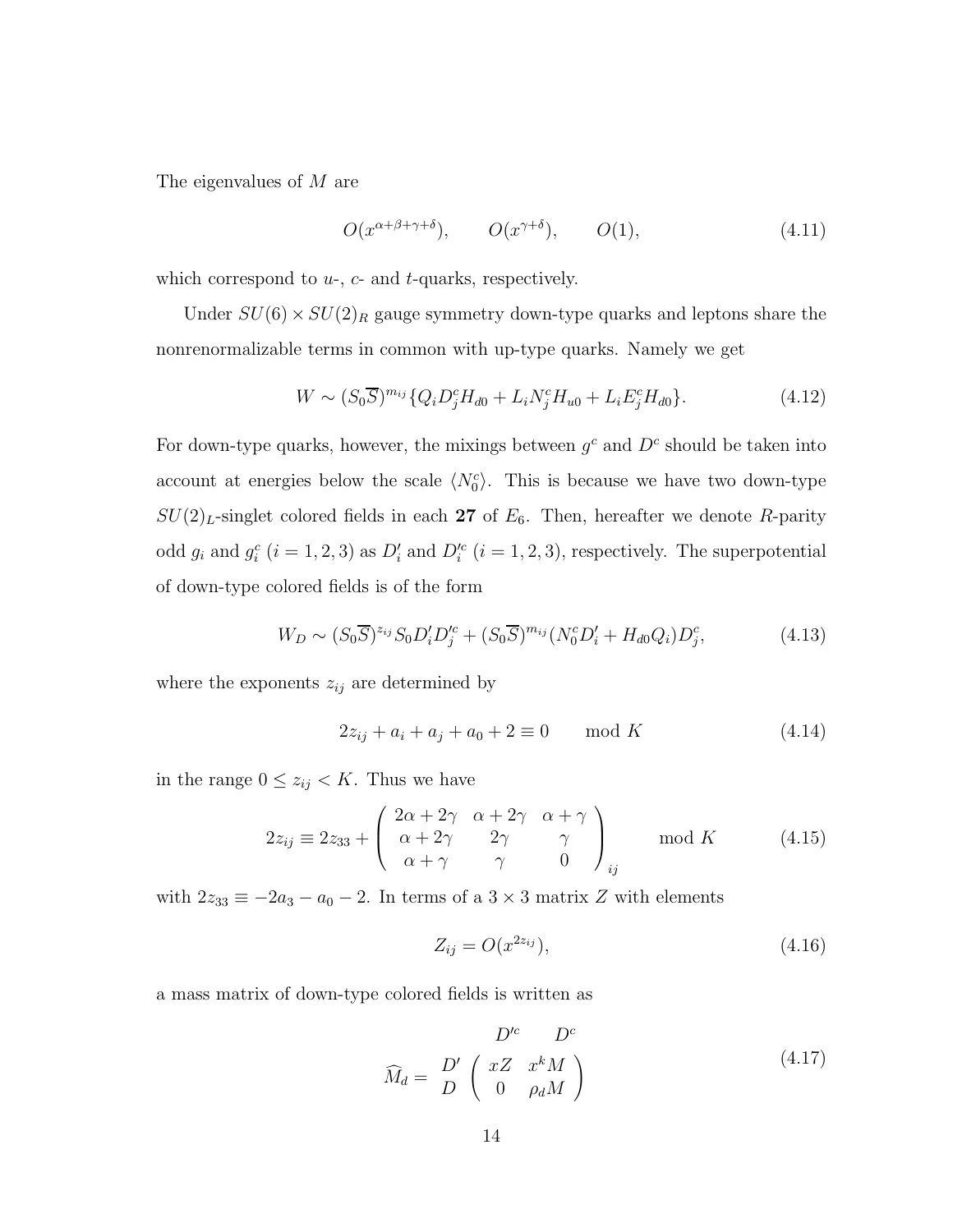in  $M_S$  units below the scale  $\langle N_0^c \rangle$ , where  $\rho_d = \langle H_{d0} \rangle / M_S = v_d / M_S$ . This  $\widehat{M}_d$  is a  $6 \times 6$ matrix and can be diagonalized by a bi-unitary transformation as

$$
\widehat{\mathcal{V}}_d^{-1} \widehat{M}_d \widehat{\mathcal{U}}_d. \tag{4.18}
$$

 $\widehat{M}_d$  shows mixings between  $D^{\prime c}$  and  $D^c$ , explicitly. This type of mixings does not occur for up-type quarks. From Eqs. ([4.17\)](#page-13-0) and (4.18) the matrix

$$
\widehat{\mathcal{V}}_d^{-1} \widehat{M}_d \widehat{M}_d^{\dagger} \widehat{\mathcal{V}}_d = \widehat{\mathcal{V}}_d^{-1} \begin{pmatrix} A_d + B_d & \epsilon_d B_d \\ \epsilon_d B_d & \epsilon_d^2 B_d \end{pmatrix} \widehat{\mathcal{V}}_d \tag{4.19}
$$

is diagonal, where

$$
A_d = x^2 Z Z^{\dagger}, \qquad B_d = x^{2k} M M^{\dagger}, \qquad \epsilon_d = \rho_d x^{-k}. \tag{4.20}
$$

In view of the smallness of the parameter  $\epsilon_d$ , we use the perturbative method in solving the eigenvalue problem. It follows that the eigen equation is approximately separated into two pieces. For heavy states the eigen equation becomes

$$
\det\left(A_d + B_d - \frac{\eta}{M_S^2}\right) = 0.\tag{4.21}
$$

Solving this equation of a variable  $\eta$ , we obtain masses squared for three heavy states. The other three states are light and their masses are given by solving the eigen equation

$$
\det\left(x^{-2k}(A_d^{-1} + B_d^{-1})^{-1} - \frac{\eta}{v_d^2}\right) = 0.
$$
\n(4.22)

This equation is derived in  $\epsilon_d^2$  order of the perturbative expansion. The light states correspond to observed down-type quarks. If the mixing between  $D^{c}$  and  $D^{c}$  is sizable, mass pattern of down-type quarks is possibly changed from that of up-type quarks. Thus in our model, property (ii) pointed out in section 1 for observed fermion masses is attributable to this mixing mechanism.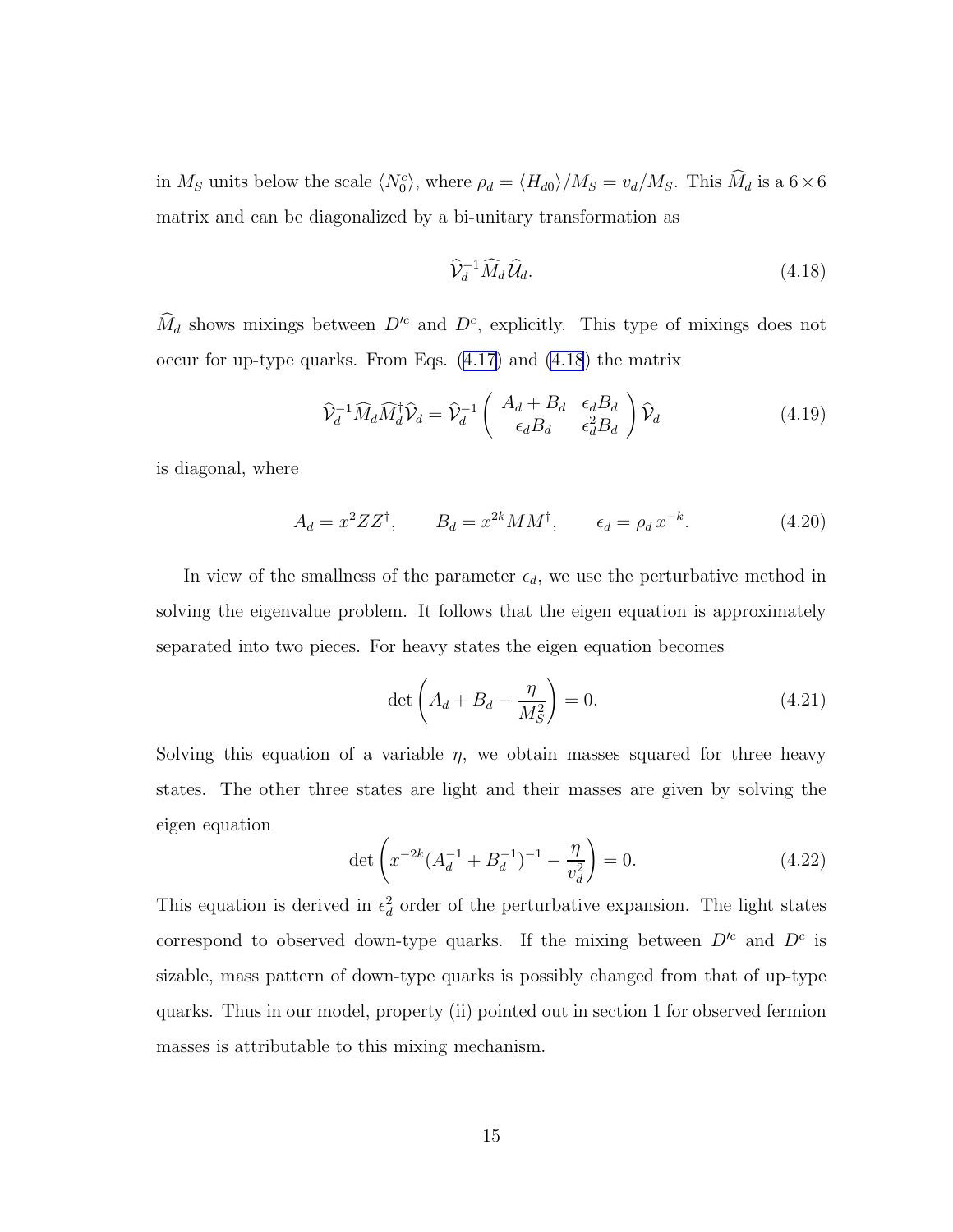<span id="page-15-0"></span>The  $6\times 6$  unitary matrices  $\widehat{\mathcal{V}}_d$  and  $\widehat{\mathcal{U}}_d$  are

$$
\widehat{\mathcal{V}}_d \simeq \begin{pmatrix} \mathcal{W}_d & -\epsilon_d (A_d + B_d)^{-1} B_d \mathcal{V}_d \\ \epsilon_d B_d (A_d + B_d)^{-1} \mathcal{W}_d & \mathcal{V}_d \end{pmatrix}, \qquad (4.23)
$$

$$
\widehat{\mathcal{U}}_d \simeq \begin{pmatrix} xZ^{\dagger} \mathcal{W}_d \, (\Lambda_d^{(0)})^{-1/2} & -(xZ)^{-1} \mathcal{V}_d \, (\Lambda_d^{(2)})^{1/2} \\ x^k M^{\dagger} \mathcal{W}_d \, (\Lambda_d^{(0)})^{-1/2} & (x^k M)^{-1} \mathcal{V}_d \, (\Lambda_d^{(2)})^{1/2} \end{pmatrix},\tag{4.24}
$$

respectively. Here  $\mathcal{W}_d$  and  $\mathcal{V}_d$  are  $3 \times 3$  unitary matrices which are determined such that the matrices

$$
\mathcal{W}_d^{-1}(A_d + B_d)\mathcal{W}_d = \Lambda_d^{(0)}, \qquad \mathcal{V}_d^{-1}(A_d^{-1} + B_d^{-1})^{-1}\mathcal{V}_d = \Lambda_d^{(2)} \tag{4.25}
$$

become diagonal. As a consequence we can expect to have a nontrivial CKM matrix

$$
V^{CKM} = \mathcal{V}_u^{-1} \mathcal{V}_d. \tag{4.26}
$$

Note that  $\mathcal{V}_u$  is determined such that  $\mathcal{V}_u^{-1} B_d \mathcal{V}_u$  is diagonal. If the relation

$$
|\det(A_d + B_d)| \simeq |\det A_d| \gg |\det B_d| \tag{4.27}
$$

is satisfied, the mixing is small and we have

$$
(A_d^{-1} + B_d^{-1})^{-1} \simeq B_d. \tag{4.28}
$$

This implies that mass pattern of down-type quarks is the same as that of up-type quarks and that  $V_d \simeq V_u$ . In this case  $V^{CKM}$  becomes almost a unit matrix.

To get a phenomenologically viable solution, large mixings between  $D^{\prime c}$  and  $D^{c}$ are preferable. Thus we impose the maximal mixing in which  $(A_d^{-1})_{ij}$  and  $(B_d^{-1})_{ij}$ are the same order. The maximal mixing is realized under the condition

$$
2z_{33} = k - 1 - \alpha - \gamma + \beta + \delta. \tag{4.29}
$$

Note that  $k$  is an odd integer. Under the above condition on  $z_{33}$  the eigenvalues of  $A_d + B_d$  become

$$
O(x^{2(k+\alpha+\gamma+\delta)}), \qquad O(x^{2(k+\beta+\delta-\alpha)}), \qquad O(x^{2k}).
$$
 (4.30)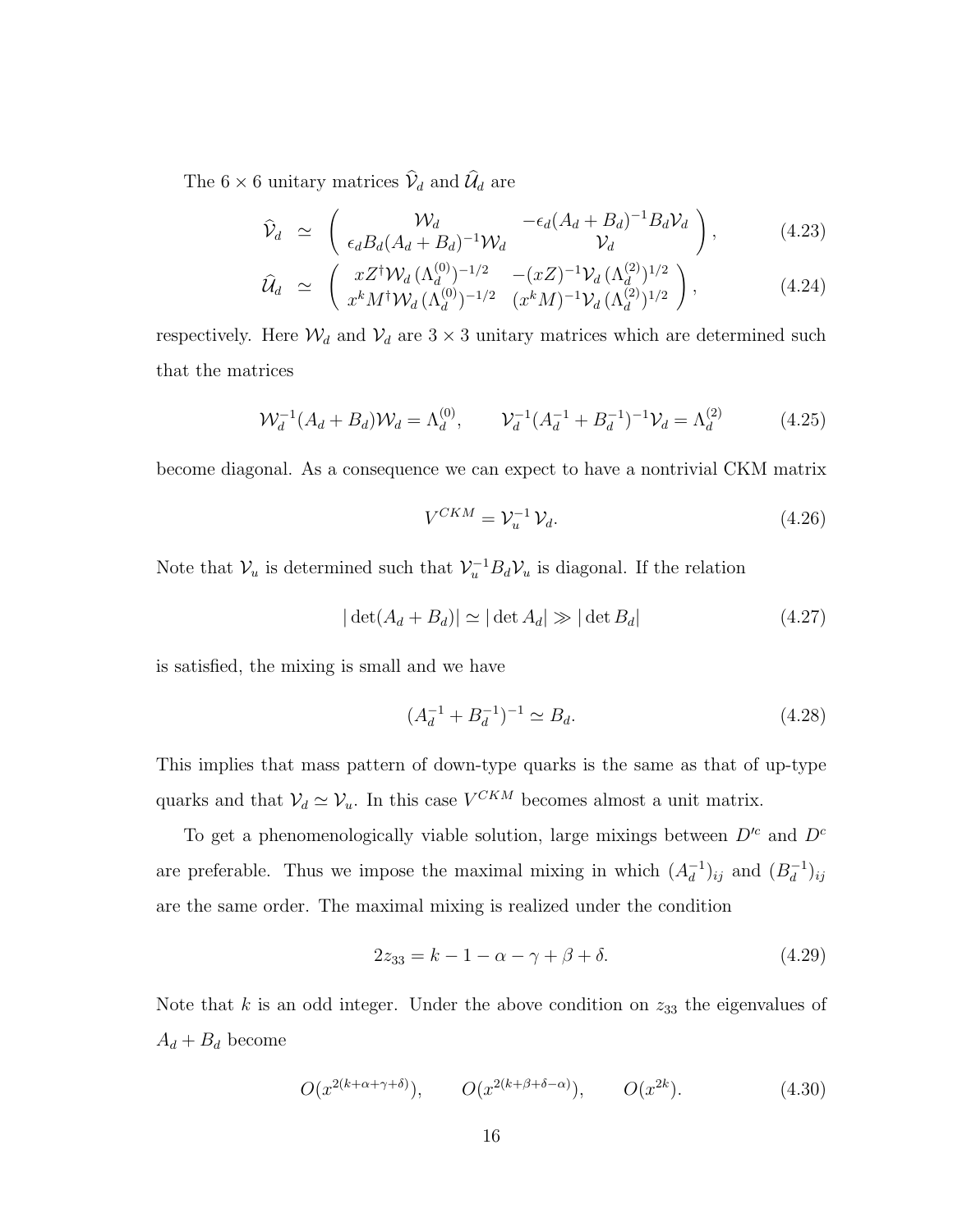<span id="page-16-0"></span>It follows that extra down-type heavy quarks have their masses

$$
M_S x^{k+\alpha+\gamma+\delta}, \qquad M_S x^{k+\beta+\delta-\alpha}, \qquad M_S x^k. \tag{4.31}
$$

Main components of these eigenstates are  $D_1$ - $(O(1)D_1^c+O(1)D_2^c)$ ,  $D_2$ - $D_3^{\prime c}$  and  $D_3$ - $D_2^{\prime c}$ , respectively. On the other hand, down-type light quarks have their masses

$$
v_d \, x^{\alpha + \beta + \gamma + \delta}, \qquad v_d \, x^{\beta + \gamma + \delta}, \qquad v_d \, x^{-\alpha + \beta + \delta}, \tag{4.32}
$$

which correspond to observed  $d$ -,  $s$ - and  $b$ -quarks. These eigenstates are approximately  $D_1$ - $(O(1)D_1^c + O(1)D_2^c)$ ,  $D_2$ - $D_1^{\prime c}$  and  $D_3$ - $D_3^{\prime c}$ , respectively. It should be noted that we have very large  $D_i^c \text{-} D_i^{\prime c}$  mixings. The unitary matrix  $\mathcal{V}_d$  which diagonalizes  $A_d^{-1} + B_d^{-1}$ , is expressed as

$$
\mathcal{V}_d = \begin{pmatrix} 1 - O(x^{2\alpha}) & O(x^{\alpha}) & O(x^{\alpha+\gamma}) \\ O(x^{\alpha}) & 1 - O(x^{2\alpha}) & O(x^{\gamma}) \\ O(x^{\alpha+\gamma}) & O(x^{\gamma}) & 1 - O(x^{2\gamma}) \end{pmatrix}.
$$
 (4.33)

Corresponding elements of the matrices  $\mathcal{V}_u$  and  $\mathcal{V}_d$  are in the same order of magnitudes but their coefficients of the leading term in off-diagonal elements are different with each other because of the maximal mixing. Consequently, the CKM matrix is given by

$$
V^{CKM} = \mathcal{V}_u^{-1} \mathcal{V}_d = \begin{pmatrix} 1 - O(x^{2\alpha}) & O(x^{\alpha}) & O(x^{\alpha + \gamma}) \\ O(x^{\alpha}) & 1 - O(x^{2\alpha}) & O(x^{\gamma}) \\ O(x^{\alpha + \gamma}) & O(x^{\gamma}) & 1 - O(x^{2\gamma}) \end{pmatrix}.
$$
 (4.34)

It is worth noting that large  $D_i^c \text{-} D_i^{\prime c}$  mixings play an essential role in generating a nontrivial CKM matrix. An early attempt of explaining the CKM matrix via  $D_i^c$ - $D_i^{\prime c}$ mixings has been made in Ref. [[15\]](#page-44-0), in which a SUSY  $SO(10)$  model was taken.

Confronting the CKM matrix obtained here with the observed one, it is feasible for us to take

$$
\alpha = 1.0 \times w, \qquad \gamma = 2.0 \times w \tag{4.35}
$$

with  $x^w = \lambda = \sin \theta_C$ , where  $\theta_C$  is the Cabbibo angle. In this parametrization we get

$$
V^{CKM} = \begin{pmatrix} 1 - O(\lambda^2) & O(\lambda) & O(\lambda^3) \\ O(\lambda) & 1 - O(\lambda^2) & O(\lambda^2) \\ O(\lambda^3) & O(\lambda^2) & 1 - O(\lambda^4) \end{pmatrix}.
$$
 (4.36)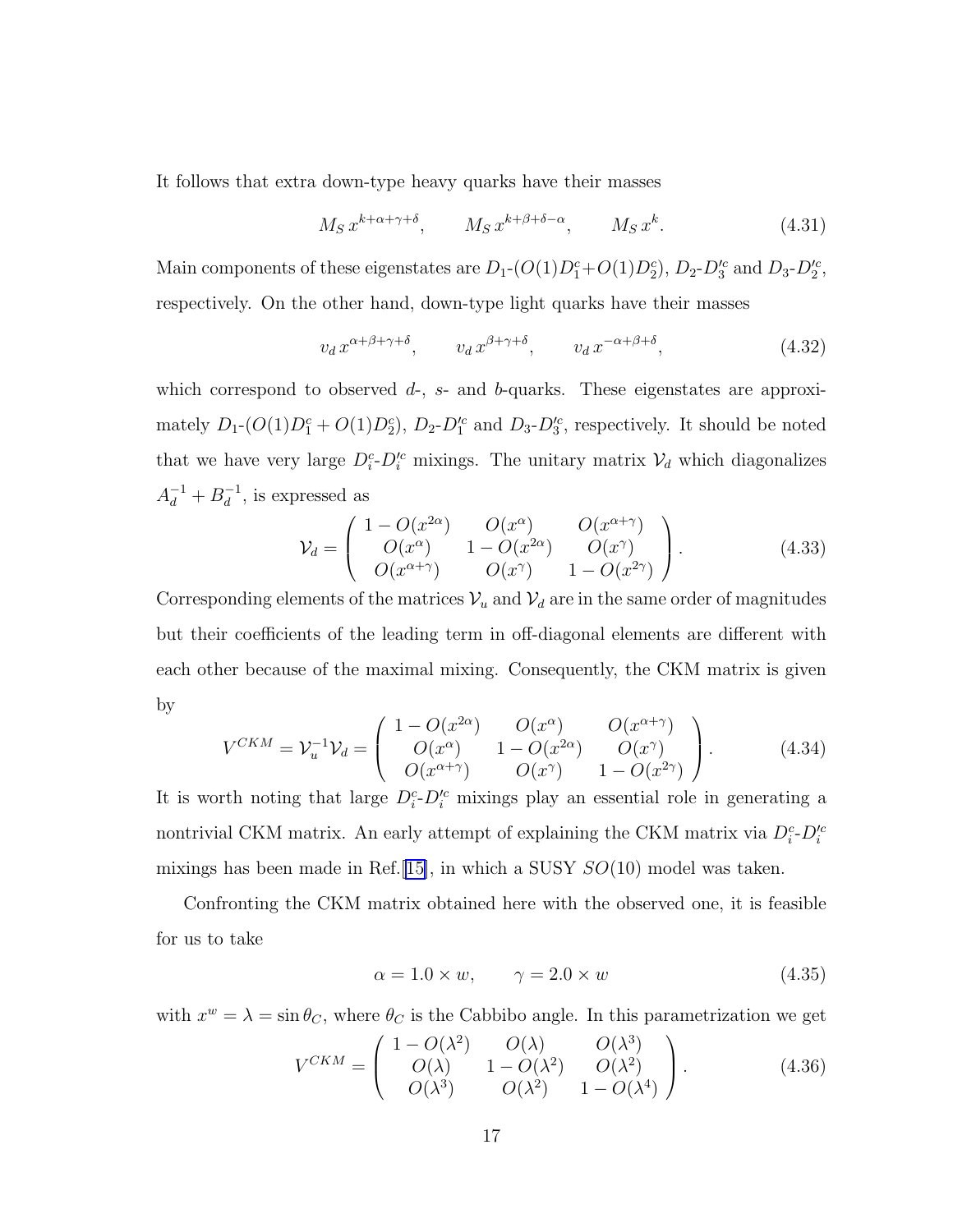<span id="page-17-0"></span>Further, if we set

$$
\beta = 2.5 \times w, \qquad \delta = 1.5 \times w, \tag{4.37}
$$

then we have quark masses

$$
m_u = O(\lambda^7 v_u), \qquad m_c = O(\lambda^{3.5} v_u), \qquad m_t = O(v_u),
$$
 (4.38)

$$
m_d = O(\lambda^7 v_d), \qquad m_s = O(\lambda^6 v_d), \qquad m_b = O(\lambda^3 v_d). \tag{4.39}
$$

These results are in line with the observed values. Since  $\alpha$ ,  $\beta$ ,  $\gamma$ , and  $\delta$  are set to be even positive integers, w should be a multiple of 4 in this case. Taking  $x^w = \lambda \sim 0.22$ and  $x^{2sk-2} = m_{3/2}/M_S = 10^{-(15\sim 16)}$  into account, we obtain the constraint

$$
sk = (10 \sim 14) \times w. \tag{4.40}
$$

As a typical example, we will often refer the set of parameters

$$
s = 10,
$$
  $k = 5,$   $w = 4,$   $e = 0,$   
\n $\alpha = 4,$   $\beta = 10,$   $\gamma = 8,$   $\delta = 6,$  (4.41)

in which we have  $K = 51$ . In this case we have  $x \simeq 0.7$  and  $x^k \simeq 0.15$ . Consequently, when  $M_S = 10^{18} \text{GeV}$ , the symmetry breaking scales  $\langle S_0 \rangle$  and  $\langle N_0^c \rangle$  turn out to be  $\sim 7 \times 10^{17}$ GeV and  $\sim 1.5 \times 10^{17}$ GeV, respectively. Since the symmetry breaking scales are very large, we have the standard model gauge group over the wide energy range.

### 5 Spectra of leptons

Let us now study the mass matrices for lepton sector, in which  $L-H_d$  mixing occurs at energies below the scale  $\langle N_0^c \rangle$ . Colorless  $SU(2)_L$ -doublet fields L and  $H_d$ are not distinguished with each other under  $G_{st}$ . Then, hereafter we denote R-parity odd  $H_{di}$  as  $L'_{i}$   $(i = 1, 2, 3)$ . As mentioned in section 2,  $H_{ui}$  and  $L'_{i}$   $(i = 1, 2, 3)$  in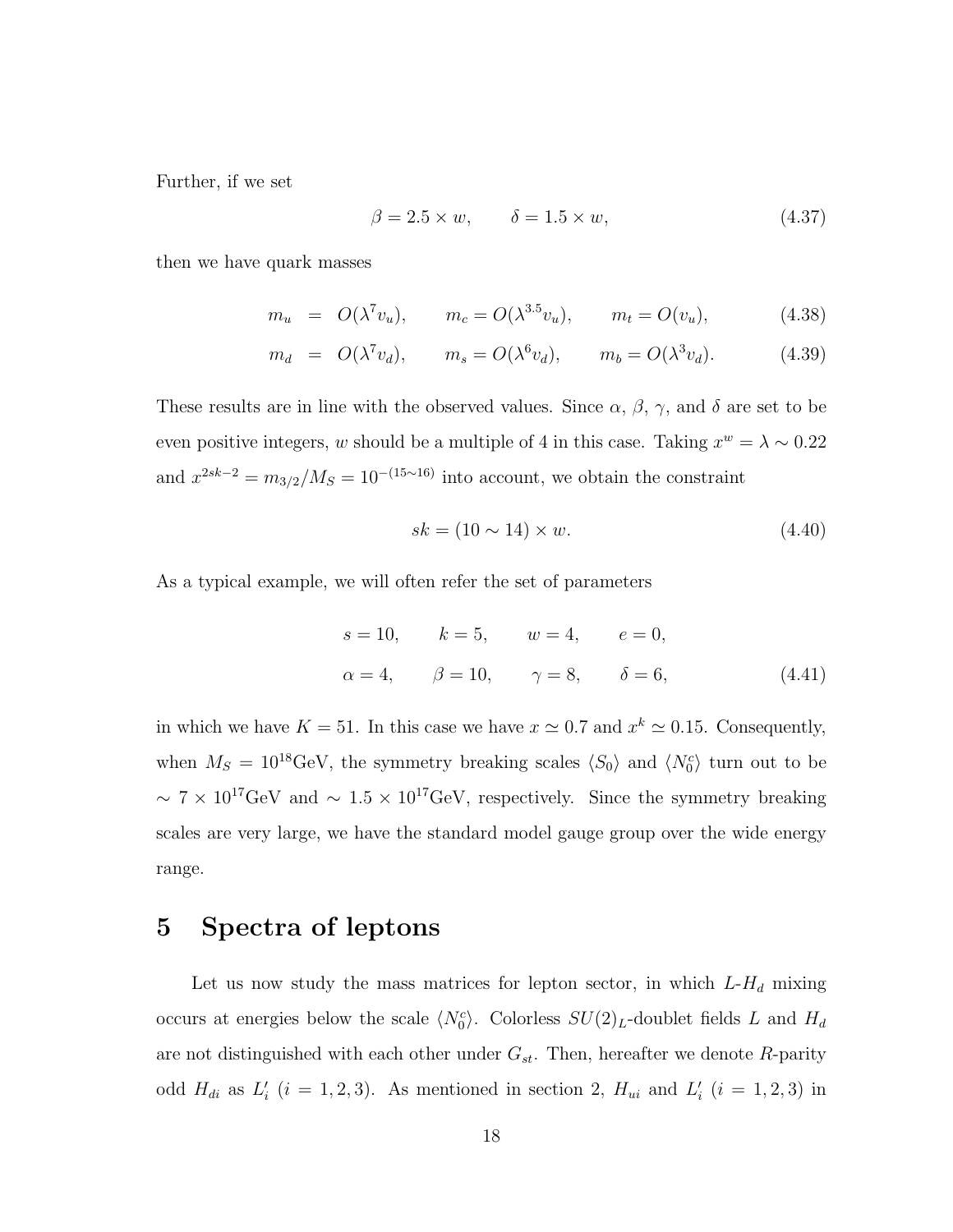<span id="page-18-0"></span>chiral multiplets do not develop their VEVs. It follows that there exist no mixings of  $SU(2)_L \times U(1)_Y$  gauge superfields with  $H_{ui}$  and  $L'_i$   $(i = 1, 2, 3)$ . Since both L and  $L'$  are  $SU(2)_L$ -doublets, the CKM matrix for lepton sector becomes a unit matrix irrespective of the magnitude of L-L ′ mixing. For charged leptons the superpotential is

$$
W_E \sim (S_0 \overline{S})^{h_{ij}} S_0 L'_i H_{uj} + (S_0 \overline{S})^{m_{ij}} L_i (N_0^c H_{uj} + H_{d0} E_j^c), \tag{5.1}
$$

where the exponents  $h_{ij}$  are integers in the range  $0 \leq h_{ij} < K$  and satisfy

$$
2h_{ij} + b_i + b_j + a_0 + 2 \equiv 0 \quad \text{mod } K. \tag{5.2}
$$

Thus we have

$$
2h_{ij} \equiv 2h_{33} + \begin{pmatrix} 2\beta + 2\delta & \beta + 2\delta & \beta + \delta \\ \beta + 2\delta & 2\delta & \delta \\ \beta + \delta & \delta & 0 \end{pmatrix}_{ij} \mod K \tag{5.3}
$$

with  $2h_{33} \equiv -2b_3 - a_0 - 2$ . As before, we introduce a  $3 \times 3$  matrix H with elements

$$
H_{ij} = O(x^{2h_{ij}}). \tag{5.4}
$$

The mass matrix for charged leptons has the form

$$
H_u^+ \t E^{c+}
$$
  

$$
\widehat{M}_l = \begin{bmatrix} L' \\ L^- \end{bmatrix} \begin{pmatrix} xH & 0 \\ x^kM & \rho_d M \end{pmatrix}
$$
 (5.5)

in  $M_S$  units. This  $M_l$  is also a  $6 \times 6$  matrix and can be diagonalized by a bi-unitary transformation as

$$
\widehat{\mathcal{V}}_l^{-1} \widehat{M}_l \widehat{\mathcal{U}}_l. \tag{5.6}
$$

From Eqs. $(5.5)$  and  $(5.6)$  the matrix

$$
\widehat{\mathcal{U}}_l^{-1} \widehat{M}_l^{\dagger} \widehat{M}_l \widehat{\mathcal{U}}_l = \widehat{\mathcal{U}}_l^{-1} \left( \begin{array}{cc} A_l + B_l & \epsilon_d B_l \\ \epsilon_d B_l & \epsilon_d^2 B_l \end{array} \right) \widehat{\mathcal{U}}_l \tag{5.7}
$$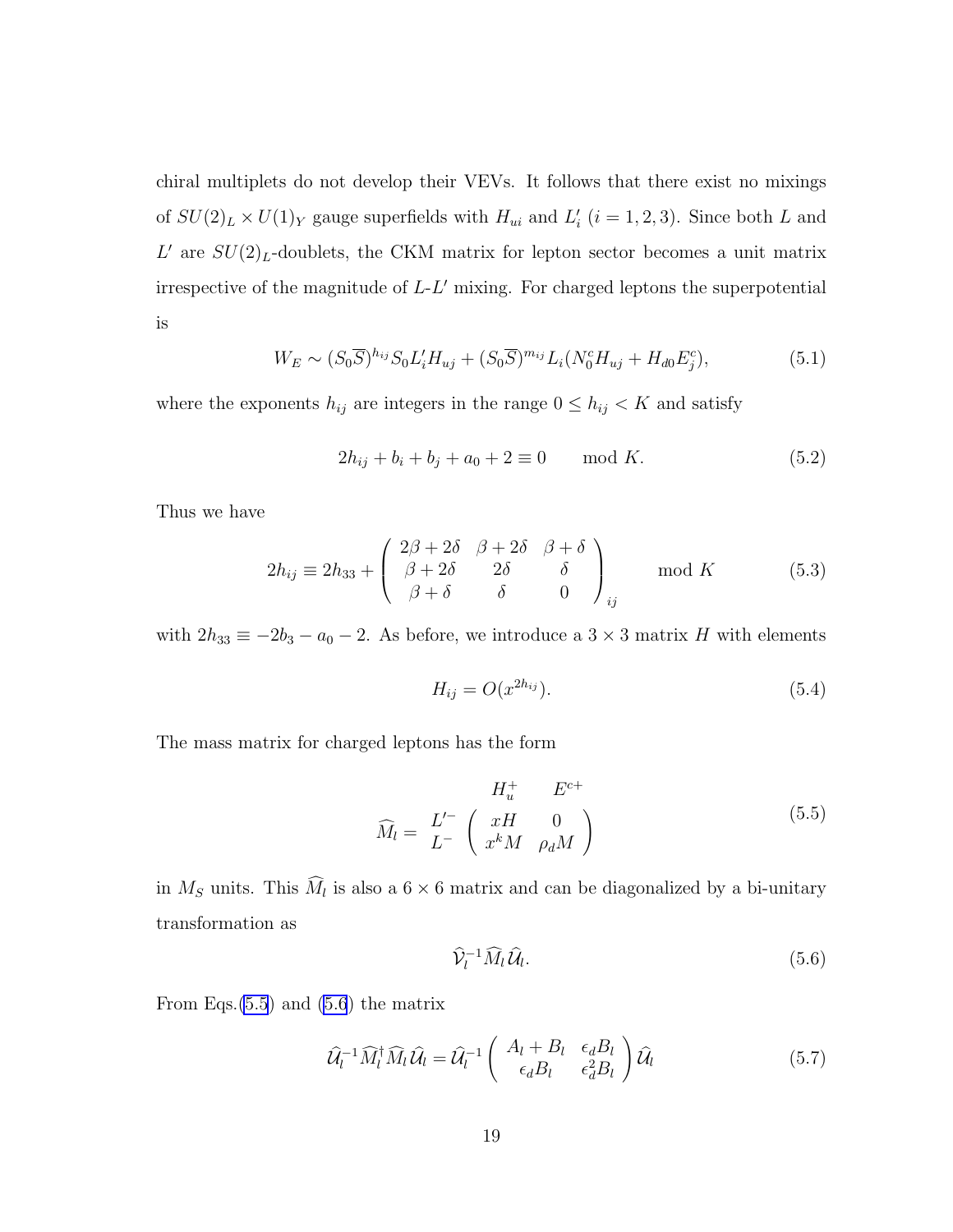<span id="page-19-0"></span>is diagonal, where

$$
A_l = x^2 H^{\dagger} H, \qquad B_l = x^{2k} M^{\dagger} M. \tag{5.8}
$$

The analysis is parallel to that of down-type quark masses in the previous section. We have the eigen equation

$$
\det\left(A_l + B_l - \frac{\eta}{M_S^2}\right) = 0\tag{5.9}
$$

for heavy states. For three light states their masses squared are given by the eigen equation

$$
\det\left(x^{-2k}(A_l^{-1} + B_l^{-1})^{-1} - \frac{\eta}{v_d^2}\right) = 0.
$$
\n(5.10)

The light states correspond to observed charged leptons. Due to  $L$ - $L'$  mixings mass pattern of charged leptons could be changed from that of up-type quarks. Introducing appropriate unitary matrices  $\mathcal{W}_l$  and  $\mathcal{V}_l$ , we can diagonalize  $(A_l + B_l)$  and  $(A_l^{-1} +$  $B_l^{-1}$ )<sup>-1</sup> as

$$
\mathcal{W}_l^{-1}(A_l + B_l)\mathcal{W}_l = \Lambda_l^{(0)}, \qquad \mathcal{V}_l^{-1}(A_l^{-1} + B_l^{-1})^{-1}\mathcal{V}_l = \Lambda_l^{(2)}, \tag{5.11}
$$

where  $\Lambda_l^{(0)}$  and  $\Lambda_l^{(2)}$  are diagonal  $3 \times 3$  matrices. Masses of charged leptons are written as

$$
m_{li}^2 = v_d^2 \left( x^{-2k} \Lambda_l^{(2)} \right)_{ii} \qquad (i = 1, 2, 3). \tag{5.12}
$$

Explicit forms of  $\hat{\mathcal{V}}_l$  and  $\hat{\mathcal{U}}_l$  are

$$
\widehat{\mathcal{V}}_l \simeq \begin{pmatrix} x H \mathcal{W}_l (\Lambda_l^{(0)})^{-1/2} & -(x H^\dagger)^{-1} \mathcal{V}_l (\Lambda_l^{(2)})^{1/2} \\ x^k M \mathcal{W}_l (\Lambda_l^{(0)})^{-1/2} & (x^k M^\dagger)^{-1} \mathcal{V}_l (\Lambda_l^{(2)})^{1/2} \end{pmatrix}, \tag{5.13}
$$

$$
\widehat{\mathcal{U}}_l \simeq \begin{pmatrix} \mathcal{W}_l & -\epsilon_d (A_l + B_l)^{-1} B_l \mathcal{V}_l \\ \epsilon_d B_l (A_l + B_l)^{-1} \mathcal{W}_l & \mathcal{V}_l \end{pmatrix} . \tag{5.14}
$$

In the same way as the case of down-type quarks, we also choose a large mixing solution. Defining an even integer  $\xi$  by

$$
\xi = 2h_{33} - k + 1 - (\alpha + \gamma - \beta - \delta),\tag{5.15}
$$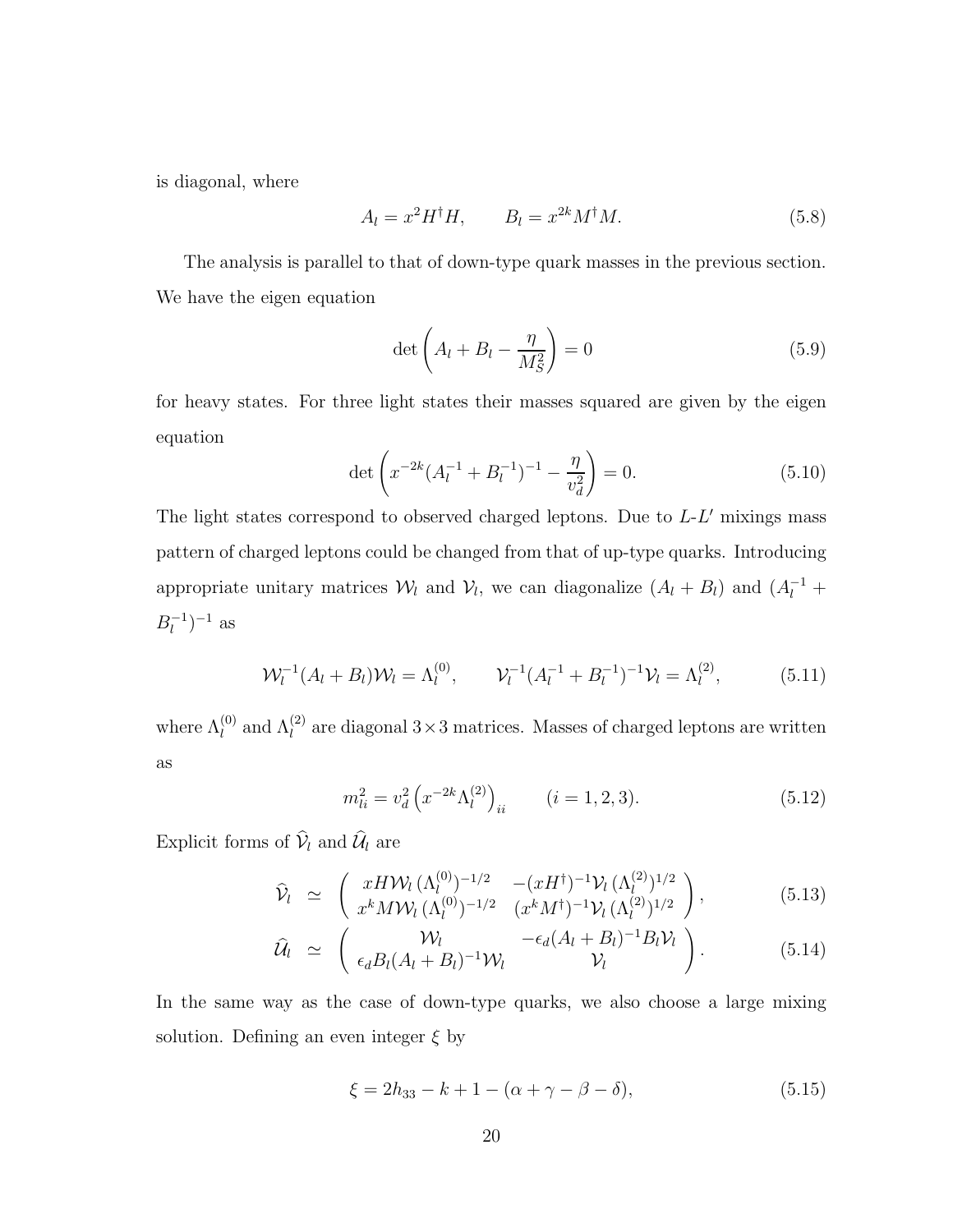<span id="page-20-0"></span>we now impose the condition

$$
\alpha + \gamma + \xi - \beta - \delta \sim 0. \tag{5.16}
$$

This condition means that

$$
2h_{33} \sim k - 1. \tag{5.17}
$$

In this case eigenvalues of  $A_l + B_l$  become  $x^{2(k+\beta+2\delta)}$ ,  $x^{2(k+\delta)}$  and  $x^{2k}$ . Thus masses of three heavy charged leptons are

$$
M_S x^{k+\beta+2\delta}, \qquad M_S x^{k+\delta}, \qquad M_S x^k, \tag{5.18}
$$

whose eigenstates are mainly  $L_1$ - $H_{u1}$ ,  $L'_1$ - $H_{u2}$  and  $(O(1)L'_2 + O(1)L'_3)$ - $H_{u3}$ , respectively. On the other hand, light charged leptons have their masses of

$$
v_d \, x^{\alpha + \beta + \gamma + \delta + \xi}, \qquad v_d \, x^{\alpha + \gamma + \delta}, \qquad v_d \, x^\gamma,\tag{5.19}
$$

which correspond to observed  $e$ -,  $\mu$ - and  $\tau$ -leptons, respectively. Main components of these eigenstates are  $L_2$ - $E_1^c$ ,  $L_3$ - $E_2^c$  and  $(O(1)L'_2 + O(1)L'_3)$ - $E_3^c$ , respectively. The unitary matrix  $V_l$  which diagonalizes  $A_l^{-1} + B_l^{-1}$ , is expressed as

$$
\mathcal{V}_l = \begin{pmatrix} 1 - O(x^{2\beta}) & O(x^{\beta}) & O(x^{\beta+\delta}) \\ O(x^{\beta}) & 1 - O(x^{2\delta}) & O(x^{\delta}) \\ O(x^{\beta+\delta}) & O(x^{\delta}) & 1 - O(x^{2\delta}) \end{pmatrix}.
$$
 (5.20)

Taking

$$
\xi = w \tag{5.21}
$$

together with the above parametrization [\(4.35](#page-16-0)) and ([4.37\)](#page-17-0), we obtain

$$
m_e = O(\lambda^8 v_d), \qquad m_\mu = O(\lambda^{4.5} v_d), \qquad m_\tau = O(\lambda^2 v_d)
$$
 (5.22)

and

$$
\mathcal{V}_l = \begin{pmatrix} 1 - O(\lambda^5) & O(\lambda^{2.5}) & O(\lambda^4) \\ O(\lambda^{2.5}) & 1 - O(\lambda^3) & O(\lambda^{1.5}) \\ O(\lambda^4) & O(\lambda^{1.5}) & 1 - O(\lambda^3) \end{pmatrix}.
$$
 (5.23)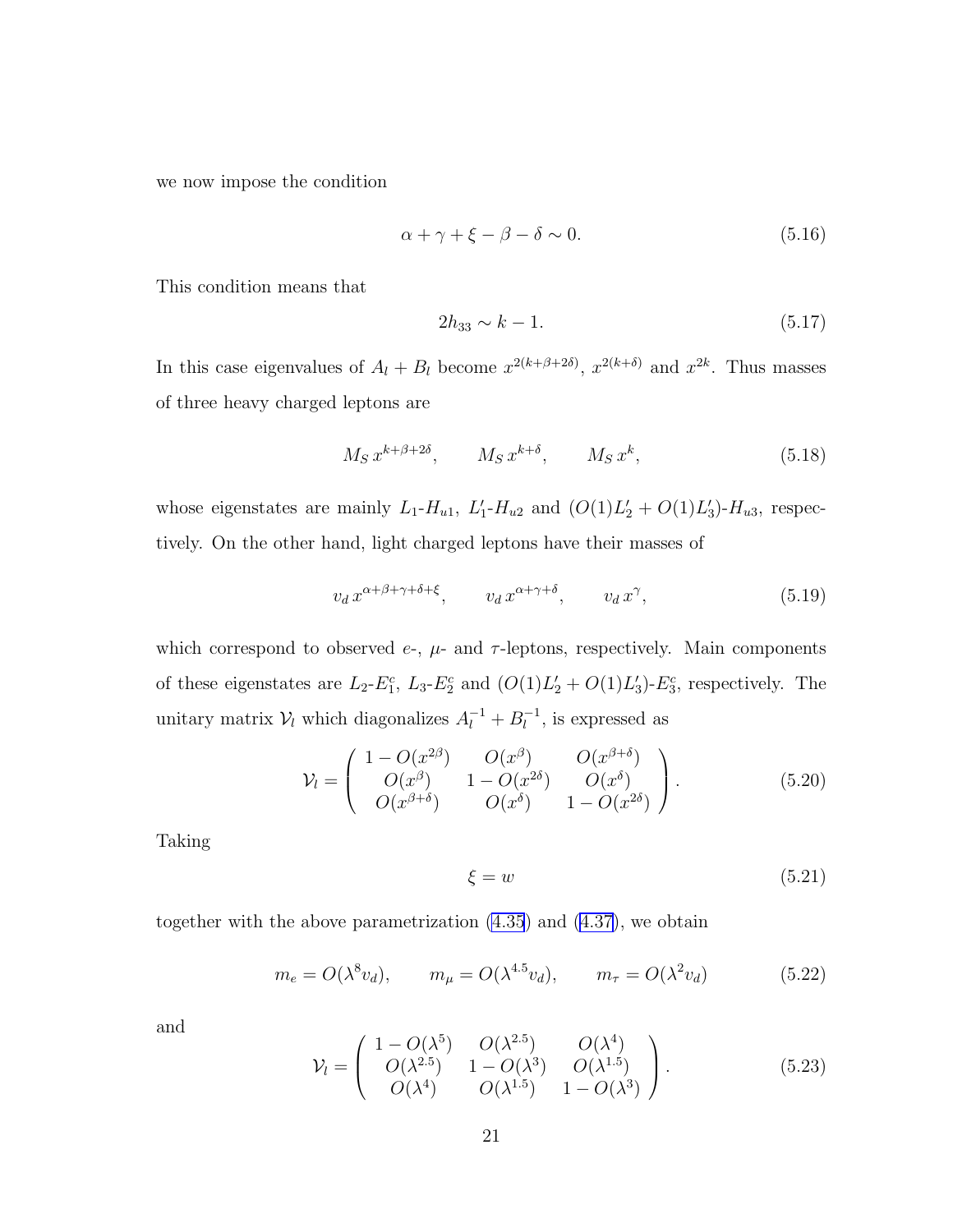We now proceed to study mass pattern of neutral sector. In the present framework there are fifteen neutral fields, i.e.,  $H_{ui}^0$ ,  $L_i^0$ ,  $L_i^0$ ,  $N_i^c$  and  $S_i$   $(i = 1, 2, 3)$ . For neutral fields the superpotential is of the form

$$
W_N \sim (S_0 \overline{S})^{h_{ij}} S_0 L'_i H_{uj} + (S_0 \overline{S})^{m_{ij}} L_i (N_0^c H_{uj} + H_{u0} N_j^c)
$$
  
+ 
$$
(S_0 \overline{S})^{s_{ij}} (S_i \overline{S}) (S_j \overline{S}) + (S_0 \overline{S})^{t_{ij}} (S_i \overline{S}) (N_j^c \overline{N}^c)
$$
  
+ 
$$
(S_0 \overline{S})^{n_{ij}} (N_i^c \overline{N}^c) (N_j^c \overline{N}^c),
$$
 (5.24)

where the exponents  $s_{ij}$ ,  $t_{ij}$  and  $n_{ij}$  are determined by

$$
2s_{ij} + a_i + a_j + 2\overline{a} + 2 \equiv 0,
$$
  
\n
$$
2t_{ij} + a_i + b_j + \overline{a} + \overline{b} + 2 \equiv 0,
$$
 mod  $K$  (5.25)  
\n
$$
2n_{ij} + b_i + b_j + 2\overline{b} + 2 \equiv 0
$$

in the range  $0 \le s_{ij}, t_{ij}, n_{ij} < K$ . From Eqs.([4.2\)](#page-11-0), [\(4.14](#page-13-0)) and [\(5.2](#page-18-0)) these equations are put into the form

$$
2s_{ij} \equiv 2z_{ij} + a_0 - 2\overline{a},
$$
  
\n
$$
2t_{ij} \equiv 2m_{ij} + b_0 - \overline{a} - \overline{b}, \quad \text{mod } K
$$
  
\n
$$
2n_{ij} \equiv 2h_{ij} + a_0 - 2\overline{b}.
$$
  
\n(5.26)

In the above we have imposed the ansatzs

$$
2m_{33} \equiv 0, \tag{5.27}
$$

$$
2z_{33} \equiv k - 1 - \alpha - \gamma + \beta + \delta, \tag{5.28}
$$

$$
2h_{33} \equiv k - 1 + \alpha + \gamma - \beta - \delta + \xi \sim k - 1 \tag{5.29}
$$

together with the conditions

$$
a_0 + \overline{a} \equiv 2
$$
,  $b_0 + \overline{b} \equiv 2k$ ,  $a_0 + 2b_0 \equiv 2e$ ,  $e = 0, 1$ . (5.30)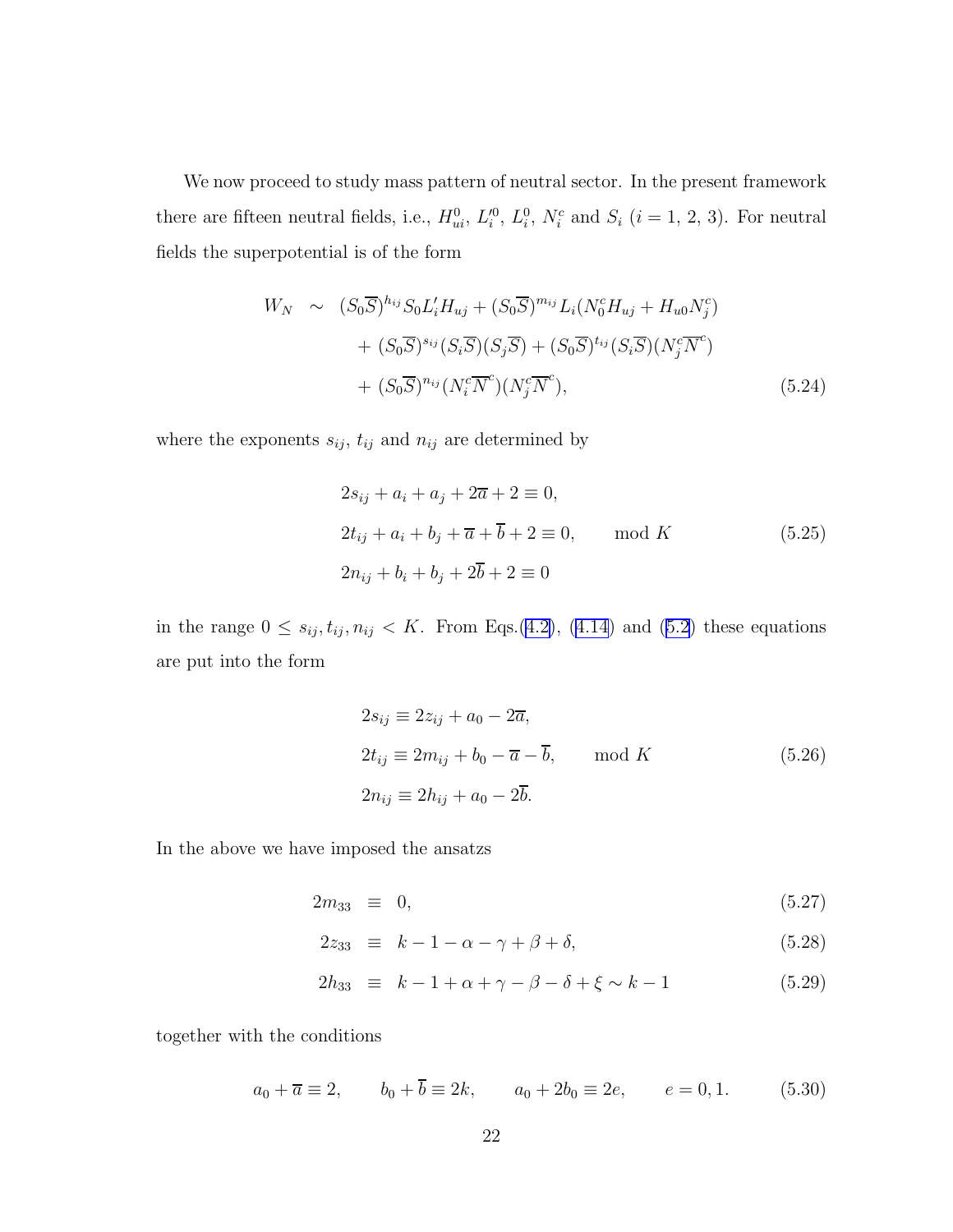<span id="page-22-0"></span>Therefore, the exponents  $s_{ij},\,t_{ij}$  and  $n_{ij}$  are rewritten as

$$
2s_{ij} \equiv 2z_{ij} - 2 + 2e - 2k - \xi,
$$
  
\n
$$
2t_{ij} \equiv 2m_{ij} - 2 + 2e - 2k,
$$
 mod  $K$  (5.31)  
\n
$$
2n_{ij} \equiv 2h_{ij} + 2e - 4k.
$$

Introducing  $3 \times 3$  matrices S, T and N with elements

$$
S_{ij} = O(x^{2s_{ij}}), \quad T_{ij} = O(x^{2t_{ij}}), \quad N_{ij} = O(x^{2n_{ij}}), \tag{5.32}
$$

we have a  $15\times15$  mass matrix

$$
\widehat{M}_{N} = \begin{array}{c c c c c c} & H_{u}^{0} & L^{0} & L^{0} & N^{c} & S \\ H_{u}^{0} & 0 & xH & x^{k}M^{T} & 0 & 0 \\ L^{0} & xH & 0 & 0 & 0 & 0 \\ x^{k}M & 0 & 0 & \rho_{u}M & 0 \\ N^{c} & 0 & 0 & \rho_{u}M^{T} & x^{2k}N & x^{k+1}T^{T} \\ S & 0 & 0 & 0 & x^{k+1}T & x^{2}S \end{array}
$$
\n(5.33)

in  $M_S$  units for neutral sector, where  $\rho_u = v_u/M_S$ . Since  $SU(2)_L$  symmetry is preserved above the electroweak scale, the eigen equation for six heavy states is the same as Eq.([5.9\)](#page-19-0). For another nine states we have an approximate eigen equation

$$
\det\left(\widehat{M}_{LNS} - \frac{\eta}{M_S}\right) = 0,\tag{5.34}
$$

where  $\widehat M_{LNS}$  is defined by

$$
\widehat{M}_{LNS} = \begin{pmatrix}\n0 & \epsilon_u (\Lambda_l^{(2)})^{1/2} \mathcal{V}_l^{-1} & 0 \\
\epsilon_u \mathcal{V}_l (\Lambda_l^{(2)})^{1/2} & x^{2k} N & x^{k+1} T^T \\
0 & x^{k+1} T & x^2 S\n\end{pmatrix} (5.35)
$$

with  $\epsilon_u = x^{-k} \rho_u$ . Light neutrino masses are given by

$$
m_{\nu i} = \frac{m_{li}^2}{M_S x^{2k}} \left(\frac{v_u}{v_d}\right)^2 \left(\mathcal{V}_l^{-1} \Delta_N \mathcal{V}_l\right)_{ii}
$$
(5.36)

with

$$
\Delta_N = (N - T^T S^{-1} T)^{-1}.
$$
\n(5.37)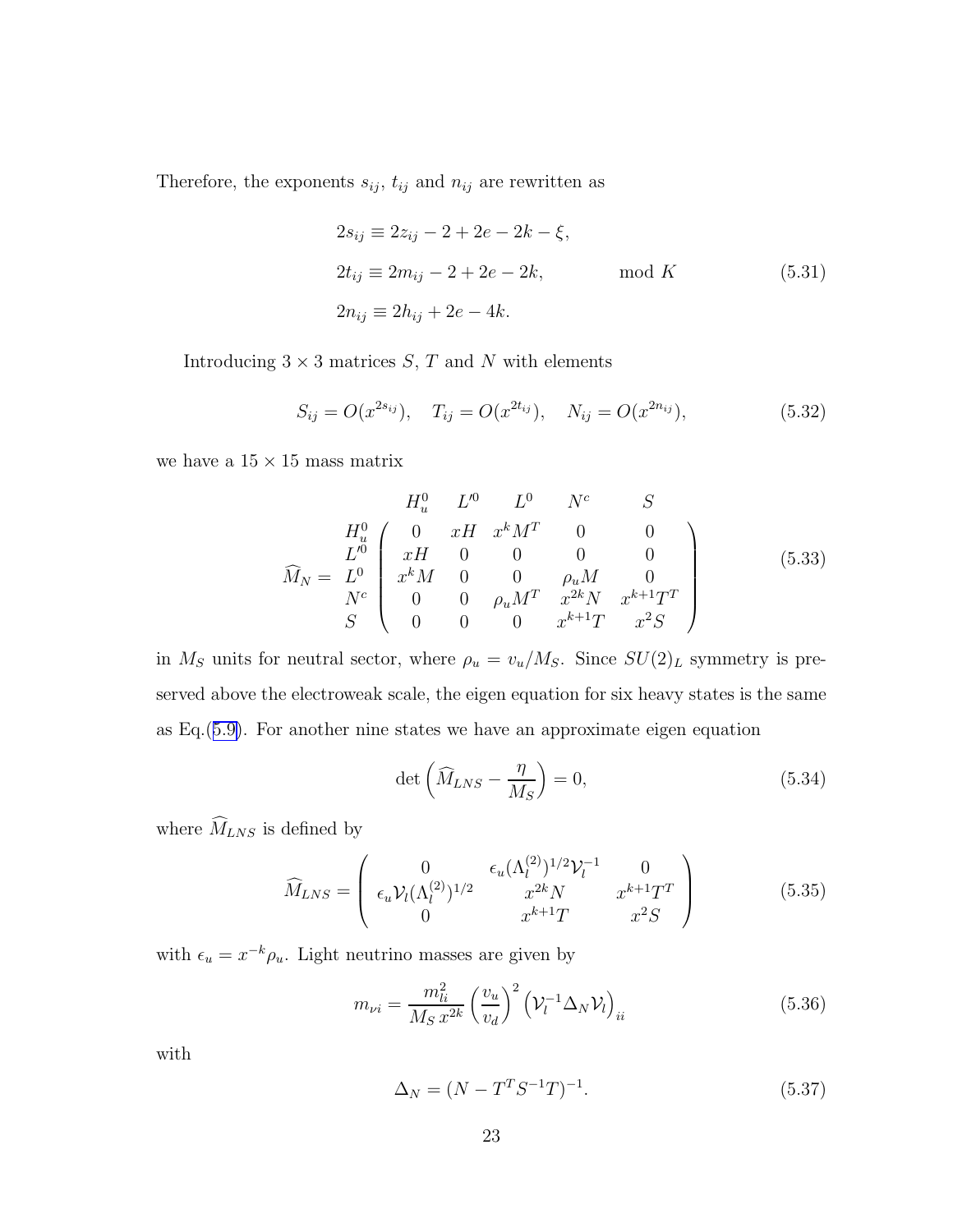This type of mass matrix has been discussed in Ref. [\[16\]](#page-44-0). Let us suppose that  $\widehat{M}_{LNS}$ is a  $3 \times 3$  matrix. When  $N - TS^{-1}T \sim N$  in order of magnitude, the usual seesaw mechanism [\[17\]](#page-45-0) is at work. On the other hand, when  $N < TS^{-1}T$ , another type of seesaw mechanism takes place. In the present framework  $\widehat{M}_{LNS}$  is a  $9 \times 9$  matrix. The exponents  $2n_{ij}$  in  $N_{ij}$  are equal to those in  $(T^T S^{-1} T)_{ij}$  in modulus K. The relative magnitude of  $N_{ij}$  to  $(T^T S^{-1} T)_{ij}$  depends on the value of k. In the case  $k > \frac{1}{2}(\alpha + \gamma) - 1 + e$  which corresponds to small  $s$  ( $s \le 8$ ), light neutrino masses are not so small. For instance, we have  $m_{\nu\tau} = O(1{\rm keV})$ . So we do not adopt this case. In the case  $k \leq \frac{1}{2}$  $\frac{1}{2}(\alpha + \gamma) - 1 + e$  which corresponds to  $s \ge 8$ , light neutrino masses are extremely small. Specifically, the latter case yields

$$
\left(\mathcal{V}_l^{-1}\Delta_N \mathcal{V}_l\right)_{ii} = \{x^{3k+1-2(\beta+\delta+e)}, x^{3k+1-2(\delta+e)}, x^{3k+1-2e}\}_i. \tag{5.38}
$$

Combining this with the result ([5.19\)](#page-20-0) for  $m_{li}$ , we have the light neutrino masses

$$
m_{\nu i} = \frac{v_u^2}{M_S} x^{k+1-2e} \times \{ x^{2(\alpha+\gamma+\xi)}, \quad x^{2(\alpha+\gamma)}, \quad x^{2\gamma} \}.
$$
 (5.39)

The previous parametrization ([4.35\)](#page-16-0) and [\(4.37](#page-17-0)) leads us to

$$
m_{\nu i} = \frac{v_u^2}{M_S} x^{k+1-2e} \times \{\lambda^8, \quad \lambda^6, \quad \lambda^4\}.
$$
 (5.40)

It follows that

$$
\frac{m_{\nu e}}{\lambda^4} \sim \frac{m_{\nu \mu}}{\lambda^2} \sim m_{\nu \tau} \le O(10^{-7} \text{eV}).\tag{5.41}
$$

The calculated neutrino masses seem to be too small. According to the analyses of solar neutrino [\[18\]](#page-45-0), atmospheric neutrino[[19](#page-45-0)] and cosmological constraints[\[20](#page-45-0)], it is preferable that three typical mass scales of neutrinos are  $\sim 10^{-3} \text{eV}$ ,  $\sim 10^{-1} \text{eV}$ and ∼ 10eV. The ratios  $m_{\nu e}/m_{\nu \mu}$  and  $m_{\nu \mu}/m_{\nu \tau}$  obtained here are consistent with those among the above three typical mass scales. As pointed out at the beginning of this section, the CKM-matrix for lepton sector is a unit matrix irrespective of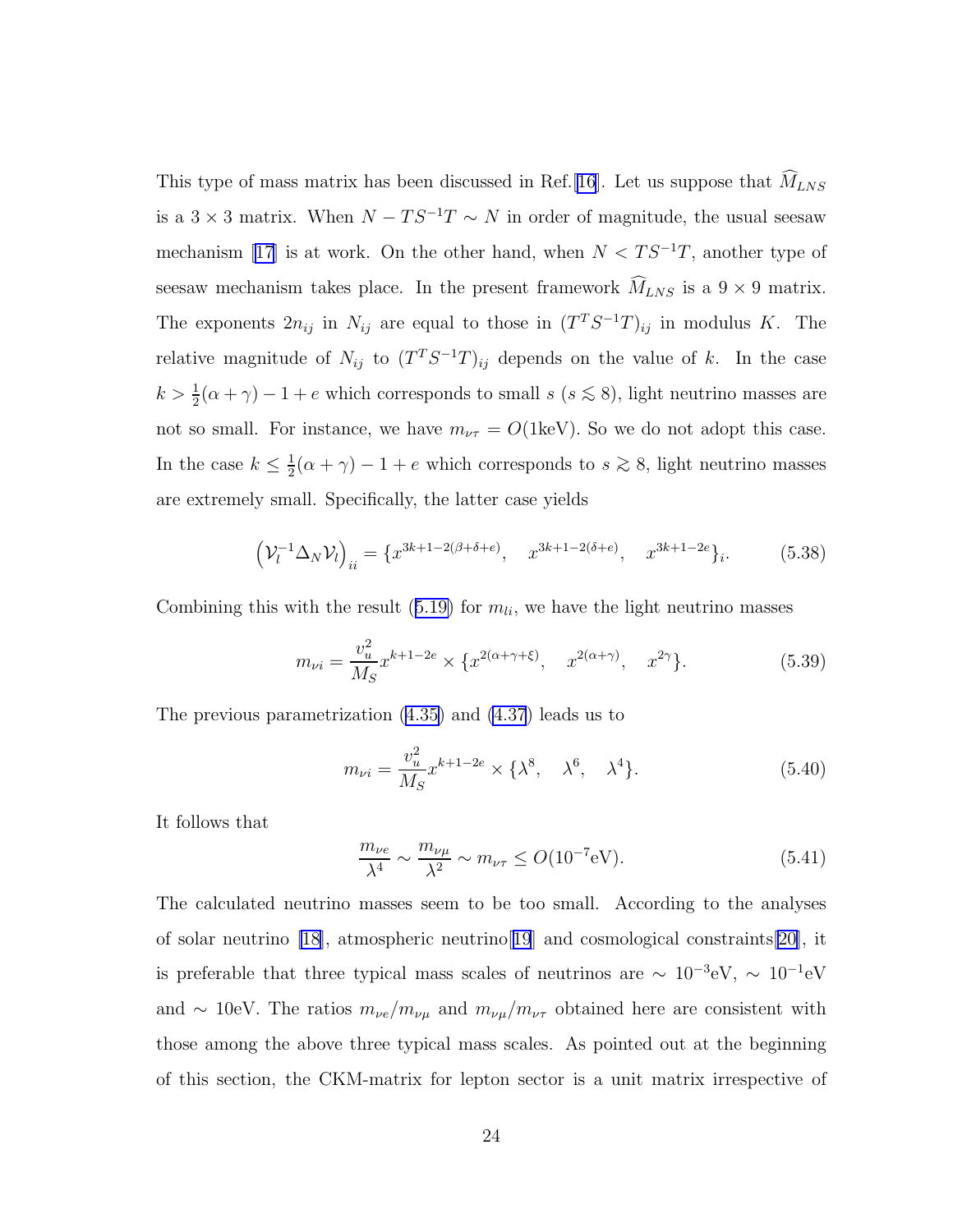the magnitude of L-L ′ mixing. The situation is unchanged even through seesaw mechanism. This is because the fields  $N^c$  and S are  $SU(2)_L$ -singlet. In addition, the components of  $N^c$  and S in light neutrinos are very small. Thus we have no flavorchanging charged currents at tree level. Recently, by introducing discrete symmetries which yield appropriate texture zeros in Yukawa couplings, the hierarchical pattern of neutrino masses has been examined in Ref.[[21](#page-45-0)]. Finally, we touch upon the remaining eigenvalues of Eq.[\(5.34\)](#page-22-0). Three pairs of heavy states which are  $G_{st}$ −neutral have their masses of

$$
M_S x^{-k-1+2e} \times \{x^{\beta+\delta-\alpha-\xi}, \quad x^{\alpha+\gamma}, \quad x^{\alpha+\gamma+\delta+\xi}\}.
$$
 (5.42)

## 6 Proton decay

After studying the particle spectra of down-type colored fields in  $\Phi_0$  and  $\overline{\Phi}$ , we explore the proton stability in this section. Under the discrete  $R$ -symmetry the superpotential of down-type colored fields is of the form

$$
W_g \sim (S_0 \overline{S})^q S_0 g_0 g_0^c + (S_0 \overline{S})^{sk-4-q} (\overline{S} \overline{g} \overline{g}^c + (S_0 \overline{S})^{1-e} N_0^c \overline{S} D_0^c \overline{g}^c) + (S_0 \overline{S})^{sk-1} (g_0 \overline{g} + g_0^c \overline{g}^c + (S_0 \overline{S})^{1-e} g_0 N_0^c D_0^c) + (S_0 \overline{S})^{(s-2)k+e-1} \overline{g} \overline{N}^c \overline{D}^c + (S_0 \overline{S})^{(s-1)k} D_0^c \overline{D}^c + (S_0 \overline{S})^{(s-2)k+q+e+1} S_0 \overline{N}^c g_0^c \overline{D}^c,
$$
(6.1)

where  $q = k + \frac{1}{2}$  $\frac{1}{2}\xi - e - 2$ . When  $S_0$ ,  $\overline{S}$ ,  $N_0^c$  and  $\overline{N}^c$  develop non-zero VEVs, the superpotential induces the mass matrix

$$
M_g = \frac{g_0}{\overline{D}^c} \begin{pmatrix} O(x^{2k-3-2e+\xi}) & \overline{g} & D_0^c \\ O(\rho x^{1-k+\xi}) & O(\rho) & O(\rho x^{k+2-2e}) \\ O(\rho x^{1-k+\xi}) & O(\rho x^{-3k+2e}) & O(\rho x^{-2k+2}) \\ O(\rho) & O(\rho x^{-2k-1+2e-\xi}) & O(\rho x^{-k+1-\xi}) \end{pmatrix}
$$
(6.2)

in  $M_S$  units, where  $\rho = m_{3/2}/M_S = 10^{-(15\sim 16)}$ . This mass matrix is diagonalized by a bi-unitary transformation as

$$
\mathcal{V}_g^{-1} M_g \mathcal{U}_g \tag{6.3}
$$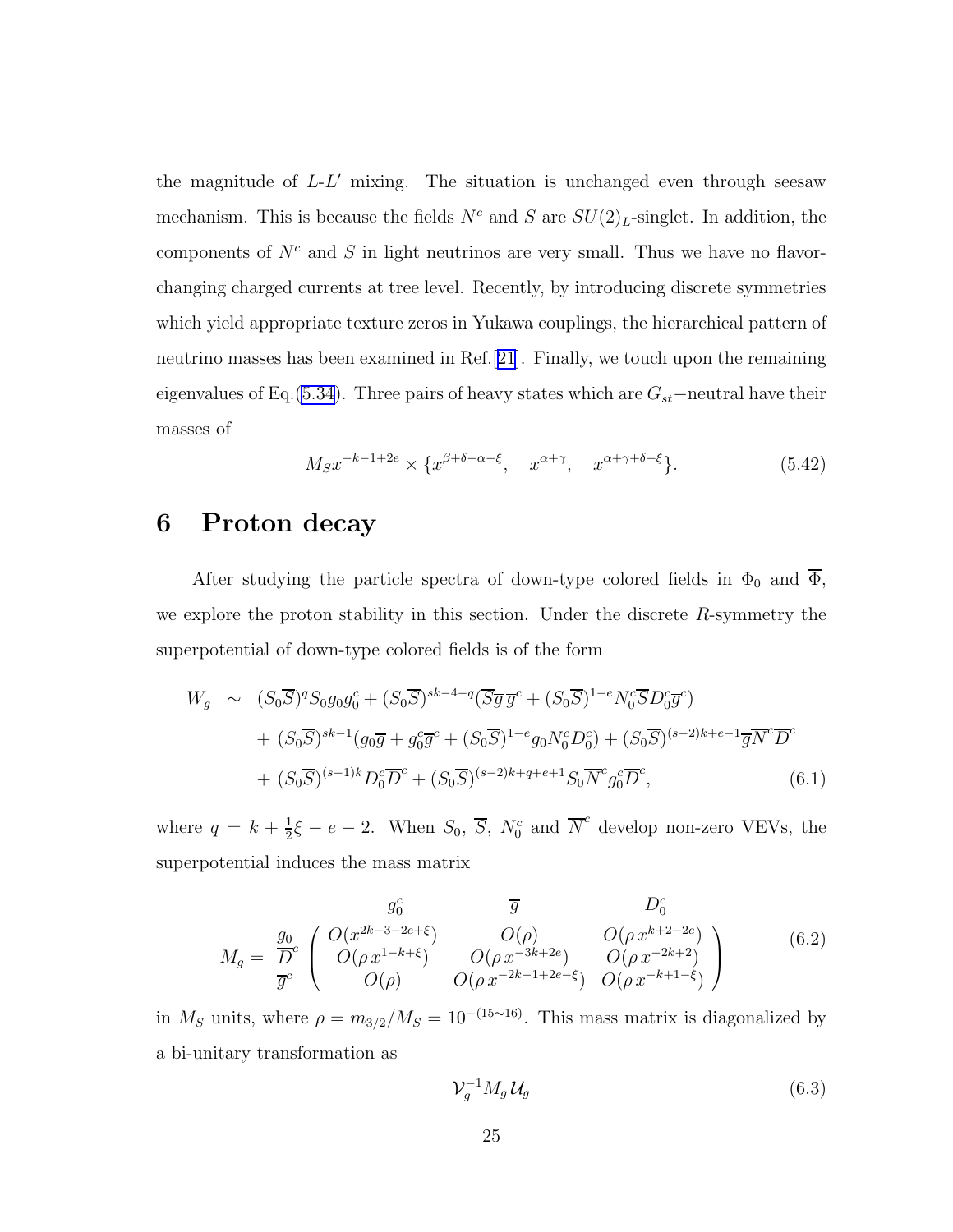with

$$
\mathcal{V}_g = \begin{pmatrix}\n1 & O(\rho x^{-3k+4+2e}) & O(\rho x^{-2k+3+2e-\xi}) \\
O(\rho x^{-3k+4+2e}) & 1 & O(x^{k-1-\xi}) \\
O(\rho x^{-2k+3+2e-\xi}) & O(x^{k-1-\xi}) & 1\n\end{pmatrix},
$$
\n(6.4)  
\n
$$
\mathcal{U}_g = \begin{pmatrix}\n1 & O(\rho x^{-2k+3+2e}) & O(\rho x^{-k+5-\xi}) \\
O(\rho x^{-2k+3+2e}) & 1 & O(x^{k+2-2e}) \\
O(\rho x^{-k+5-\xi}) & O(x^{k+2-2e}) & 1\n\end{pmatrix}.
$$

The eigenvalues are given by

$$
M_{gA} = O(M_S x^{2k-3-2e+\xi}),
$$
  
\n
$$
M_{gB} = O(m_{3/2} x^{-3k+2e}),
$$
  
\n
$$
M_{gC} = O(m_{3/2} x^{-k+1-\xi}).
$$
\n(6.6)

From explicit forms of  $\mathcal{V}_g$  and  $\mathcal{U}_g$  we find that three eigenstates  $g_A \text{-} g_A^c$ ,  $g_B \text{-} g_B^c$  and  $g_C-g_C^c$  are approximately  $g_0-g_0^c$ ,  $\overline{D}^c$ - $\overline{g}$  and  $\overline{g}^c$ - $D_0^c$  states, respectively. In the typical example ([4.41\)](#page-17-0)  $M_{gA}$  is nearly GUT-scale ( $\sim 10^{16} \text{GeV}$ ). By contrast,  $M_{gB}$  and  $M_{gC}$  are as small as  $O(10^{5~6} \text{GeV})$ . Then, at first sight, it seems that dimension-five operators mediated by these rather light colored fields lead to fast proton decay. However, this is not the case. The dimension-five operators mediated by light colored fields are strongly suppressed because of extremely small effective couplings. This is due to the fact that (1,2), (2,1), (1,3) and (3,1) entries of  $V_g$  are  $O(10^{-13})$ . In what follows we explain this situation more explicitly.

Since R-parity of quark and lepton superfields are odd, those of  $SU(2)_L$ -singlet colored superfields mediating proton decay should be even. The relevant superfields are  $g_0$ ,  $g_0^c$ , and  $D_0^c$  which reside in  $\Phi_0(27)$ . Effective trilinear couplings with  $g_0$ ,  $g_0^c$ and  $D_0^c$  are given by

$$
W_g^{eff} \sim (Q^T Z Q + N^{cT} H D^c + E^{cT} H U^c) g_0 + (Q^T Z L + U^{cT} H D^c) g_0^c
$$
  
 
$$
+ (Q^T M L' + D'^T M N^c + D'^{cT} M U^c) D_0^c, \tag{6.7}
$$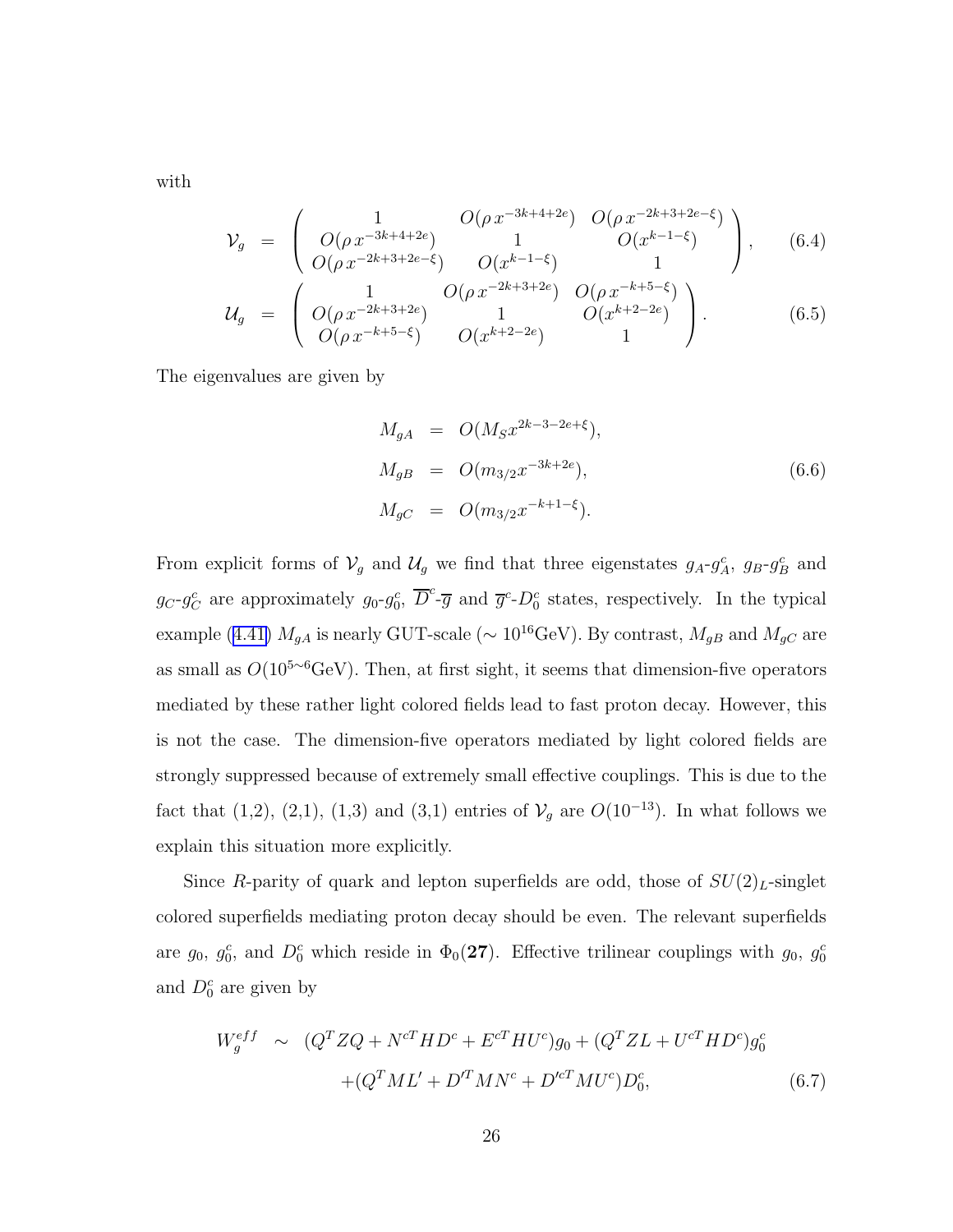<span id="page-26-0"></span>where  $3 \times 3$  matrices Z, H and M have already been determined in sections 4 and 5. Superfields  $g_0$ ,  $g_0^c$  and  $D_0^c$  are expressed in terms of mass eigenstates as

$$
g_0 = V_{g11} g_A + V_{g12} g_B + V_{g13} g_C,
$$
  
\n
$$
g_0^c = U_{g11} g_A^c + U_{g12} g_B^c + U_{g13} g_C^c,
$$
  
\n
$$
D_0^c = U_{g31} g_A^c + U_{g32} g_B^c + U_{g33} g_C^c.
$$
\n(6.8)

Taking  $\mathcal{V}_{g11}$ ,  $\mathcal{U}_{g11} \simeq 1$  and  $\mathcal{U}_{g31} \sim \rho x^{-k+5-\xi}$  into account, we can obtain dominant dimension-five operators from  $g_A - g_A^c$  exchange

$$
\frac{1}{M_S} x^{-2k+3+2e-\xi} (Q^T Z Q + N^{cT} H D^c + E^{cT} H U^c) (Q^T Z L + U^{cT} H D^c).
$$
(6.9)

Similarly, dominant dimension-five operators from  $g_C - g_C^c$  exchange are

$$
\frac{1}{M_S} x^{-k+2+2e} (Q^T Z Q + N^{cT} H D^c + E^{cT} H U^c) (Q^T M L' + D'^T M N^c + D'^{cT} M U^c).
$$
 (6.10)

The prefactor is induced from  $\mathcal{V}_{g13}(M_{gC})^{-1}\mathcal{U}_{g33}$ . In dimension-five operators for  $g_B\text{-}g_B^c$ exchange the prefactor is  $\mathcal{V}_{g12}(M_{g_B})^{-1}\mathcal{U}_{g32}$ , which is smaller than the one for  $g_C-g_C^c$ exchange by the factor  $x^{2k+4(1-e)}$ . Therefore, the study of dimension-five operators coming from  $g_A$ - $g_A^c$  and  $g_C$ - $g_C^c$  exchanges suffices to explore the proton stability.

We now rewrite the above operators in terms of quark and lepton mass eigenstates, which are represented by using the symbol "tilde". In order to implement this rewriting, we can use the transfer

$$
Q \rightarrow \mathcal{V}_u \tilde{Q}' = \begin{pmatrix} \mathcal{V}_u & 0 \\ 0 & \mathcal{V}_u \end{pmatrix} \begin{pmatrix} \tilde{U} \\ V^{CKM} \tilde{D} \end{pmatrix},
$$
  
\n
$$
U^c \rightarrow \mathcal{U}_u \tilde{U}^c, \qquad D^c \rightarrow \hat{\mathcal{U}}_{d22} \tilde{D}^c,
$$
  
\n
$$
D' \rightarrow \mathcal{V}_d \tilde{D}, \qquad D'^c \rightarrow \hat{\mathcal{U}}_{d12} \tilde{D}^c,
$$
  
\n
$$
L \rightarrow \hat{\mathcal{V}}_{l22} \tilde{L}, \qquad L' \rightarrow \hat{\mathcal{V}}_{l12} \tilde{L},
$$
  
\n
$$
E^c \rightarrow \mathcal{V}_l \tilde{E}^c,
$$
  
\n(6.11)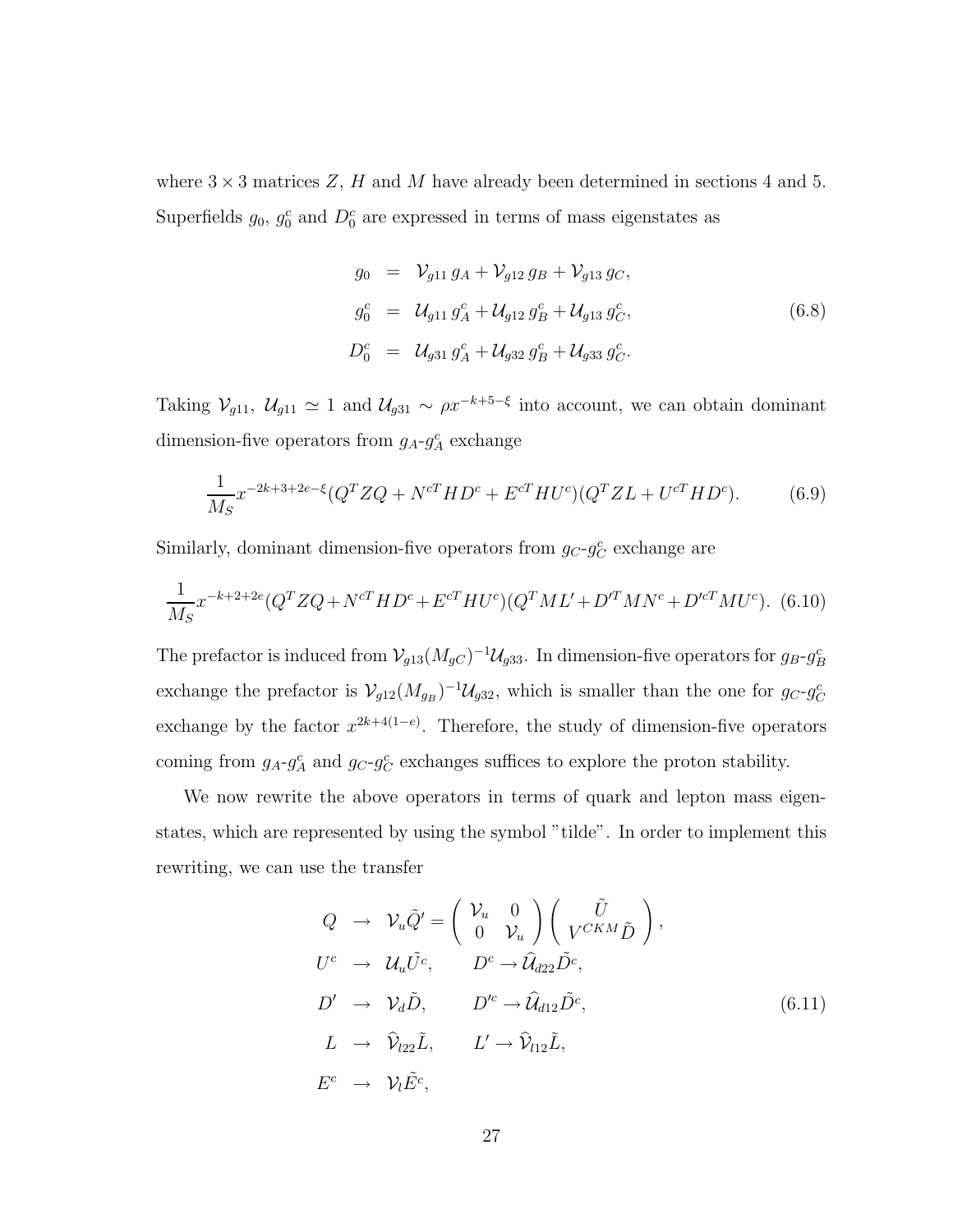<span id="page-27-0"></span>where

$$
\widehat{\mathcal{U}}_{d12} = -(xZ)^{-1} \mathcal{V}_d(\Lambda_d^{(2)})^{1/2}, \tag{6.12}
$$

$$
\widehat{\mathcal{U}}_{d22} = (x^k M)^{-1} \mathcal{V}_d(\Lambda_d^{(2)})^{1/2}, \tag{6.13}
$$

$$
\hat{\mathcal{V}}_{l12} = -(xH^{\dagger})^{-1} \mathcal{V}_l (\Lambda_l^{(2)})^{1/2}, \qquad (6.14)
$$

$$
\widehat{\mathcal{V}}_{l22} = (x^k M^{\dagger})^{-1} \mathcal{V}_l (\Lambda_l^{(2)})^{1/2}, \tag{6.15}
$$

which are three-by-three blocks of matrices given in Eqs.([4.24\)](#page-15-0) and [\(5.13](#page-19-0)). Light component of  $N<sup>c</sup>$  is extremely small and then its contribution to nucleon decay is negligible. Therefore, Eq. [\(6.9](#page-26-0)) is translated into

$$
\frac{1}{M_S} x^{-2k+3+2e-\xi} [\tilde{Q}^{\prime T} (\mathcal{V}_u^T Z \mathcal{V}_u) \tilde{Q}' \times \tilde{Q}^{\prime T} (\mathcal{V}_u^T Z \hat{\mathcal{V}}_{l22}) \tilde{L} \n+ \tilde{E}^{cT} (\mathcal{V}_l^T H \mathcal{U}_u) \tilde{U}^c \times \tilde{U}^{cT} (\mathcal{U}_u^T H \hat{\mathcal{U}}_{d22}) \tilde{D}^c].
$$
\n(6.16)

Similarly, Eq. ([6.10](#page-26-0)) is put into

$$
\frac{1}{M_S} x^{-k+2+2e} [\tilde{Q}^{\prime T} (\mathcal{V}_u^T Z \mathcal{V}_u) \tilde{Q}' \times \tilde{Q}^{\prime T} (\mathcal{V}_u^T M \hat{\mathcal{V}}_{112}) \tilde{L} \n+ \tilde{E}^{\prime T} (\mathcal{V}_l^T H \mathcal{U}_u) \tilde{U}^c \times \tilde{U}^{\prime T} (\mathcal{U}_u^T M^T \hat{\mathcal{U}}_{d12}) \tilde{D}^c].
$$
\n(6.17)

The dimension-five operators result in nucleon decay via gaugino- or Higgsino-dressing processes[[22\]](#page-45-0)[\[23\]](#page-46-0). Among various dressing processes the exchange of charged wino or Higgsino give predominant contributions to nucleon decay. Since  $SU(2)_L$ -singlet states  $\tilde{U}^c$ ,  $\tilde{D}^c$ ,  $\tilde{E}^c$  do not couple to  $SU(2)_L$ -gauginos, dominant dimension-five operators with charged wino-dressing processes turn out to be the first terms in Eqs.(6.16) and (6.17). Thus we have dominant operators incorporating charged wino-dressing processes

$$
\frac{1}{M_S} x^{-2k+3+2e-\xi} \tilde{Q}_1' (\mathcal{V}_u^T Z \mathcal{V}_u)_{11} \tilde{Q}_1' \times \tilde{Q}_2' (\mathcal{V}_u^T Z \hat{\mathcal{V}}_{l22})_{2j} \tilde{L}_j \n+ \frac{1}{M_S} x^{-k+2+2e} \tilde{Q}_1' (\mathcal{V}_u^T Z \mathcal{V}_u)_{11} \tilde{Q}_1' \times \tilde{Q}_2' (\mathcal{V}_u^T M \hat{\mathcal{V}}_{l12})_{2j} \tilde{L}_j.
$$
\n(6.18)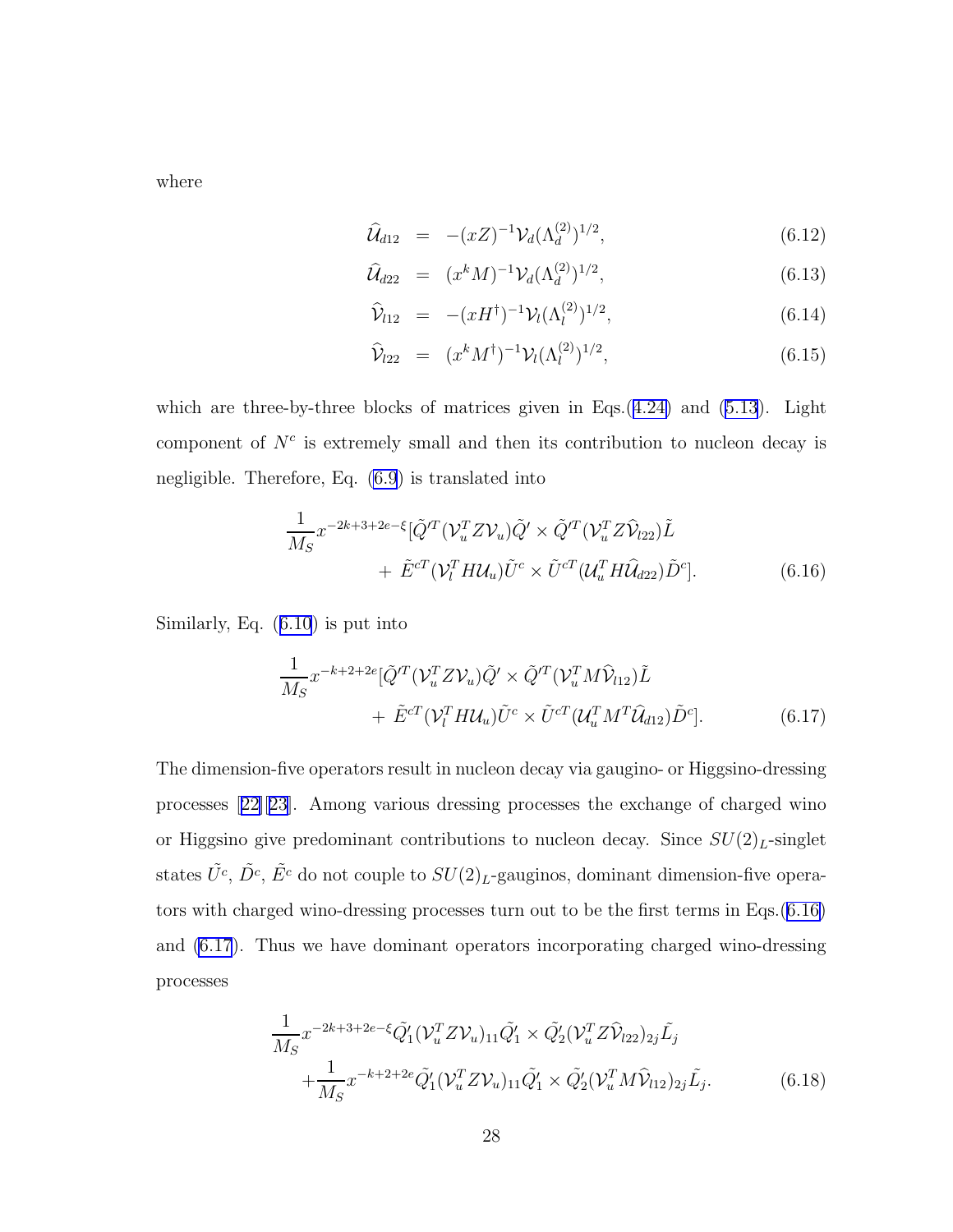Simple calculations yield

$$
(\mathcal{V}_u^T Z \mathcal{V}_u)_{ij} = O(Z_{ij}),
$$
  
\n
$$
(\mathcal{V}_u^T Z \mathcal{V}_{22})_{ij} = O(x^{k-1+\xi}) (\mathcal{V}_u^T M \mathcal{V}_{12})_{ij}
$$
  
\n
$$
= x^{k-1+\beta+\delta} \times \begin{pmatrix} O(x^{\alpha+\gamma+\xi}) & O(x^{\alpha+\gamma}) & O(x^{\gamma}) \\ O(x^{\gamma+\xi}) & O(x^{\gamma}) & O(x^{\gamma-\alpha}) \\ O(x^{\xi}) & O(1) & O(x^{-\alpha}) \end{pmatrix}_{ij}.
$$
 (6.20)

From these relations Eq.[\(6.18](#page-27-0)) becomes

$$
\frac{1}{M_S} (\tilde{Q}_1' \tilde{Q}_1' \tilde{Q}_2' \tilde{L}_j) x^{2(\alpha+\beta+\gamma+\delta)+1+2e-\xi} \times (x^{-\alpha+\xi}, x^{-\alpha}, x^{-2\alpha})_j.
$$
(6.21)

This implies that a dominant mode of proton decay is  $p \to K^0 + \mu^+$ . In this decay mode the magnitude of the dimension-five operator is given by

$$
\frac{1}{M_S} x^{\alpha + 2(\beta + \gamma + \delta) + 1 + 2e - \xi} \simeq \frac{1}{M_S} \lambda^{12} \gtrsim 10^{-(25.5 \sim 26.5)} \text{GeV}^{-1}.
$$
 (6.22)

The second terms in Eqs.([6.16\)](#page-27-0) and [\(6.17](#page-27-0)) contribute to nucleon decay via charged Higgsino-dressing processes. The relevant terms are

$$
\frac{1}{M_S} x^{-2k+3+2e-\xi} \tilde{E}_i^c (\mathcal{V}_l^T H \mathcal{U}_u)_{ij} \tilde{U}_j^c \times \tilde{U}_m^c (\mathcal{U}_u^T H \hat{\mathcal{U}}_{d22})_{m1} \tilde{D}_1^c
$$
\n
$$
+\frac{1}{M_S} x^{-k+2+2e} \tilde{E}_i^c (\mathcal{V}_l^T H \mathcal{U}_u)_{ij} \tilde{U}_j^c \times \tilde{U}_m^c (\mathcal{U}_u^T M \hat{\mathcal{U}}_{d12})_{m1} \tilde{D}_1^c, \tag{6.23}
$$

where  $(j, m) = (1, 2), (2, 1)$ . Using the relations

$$
(\mathcal{V}_l^T H \mathcal{U}_u)_{ij} = O(H_{ij}), \qquad (6.24)
$$

$$
\begin{aligned}\n(\mathcal{U}_u^T H \widehat{\mathcal{U}}_{d22})_{ij} &= O(x^{k-1}) (\mathcal{U}_u^T M \widehat{\mathcal{U}}_{d12})_{ij} \\
&= x^{k-1+\gamma} \times \begin{pmatrix} O(x^{\alpha+\beta+\delta}) & O(x^{\alpha+\beta+\delta}) & O(x^{\beta+\delta}) \\ O(x^{\alpha+\delta}) & O(x^{\alpha+\delta}) & O(x^{\delta}) \\ O(x^{\alpha}) & O(x^{\alpha}) & O(1) \end{pmatrix}_{ij},\n\end{aligned} \tag{6.25}
$$

we obtain the dimension-five operators for  $SU(2)_L$ -singlet fields

$$
\frac{1}{M_S} \left( \tilde{E}_j^c \tilde{U}_2^c \tilde{U}_1^c \tilde{D}_1^c \right) x^{\beta + 2(\alpha + \gamma + \delta) + 1 + 2e} \times (1, x^{-\beta}, x^{-\beta - \delta})_j. \tag{6.26}
$$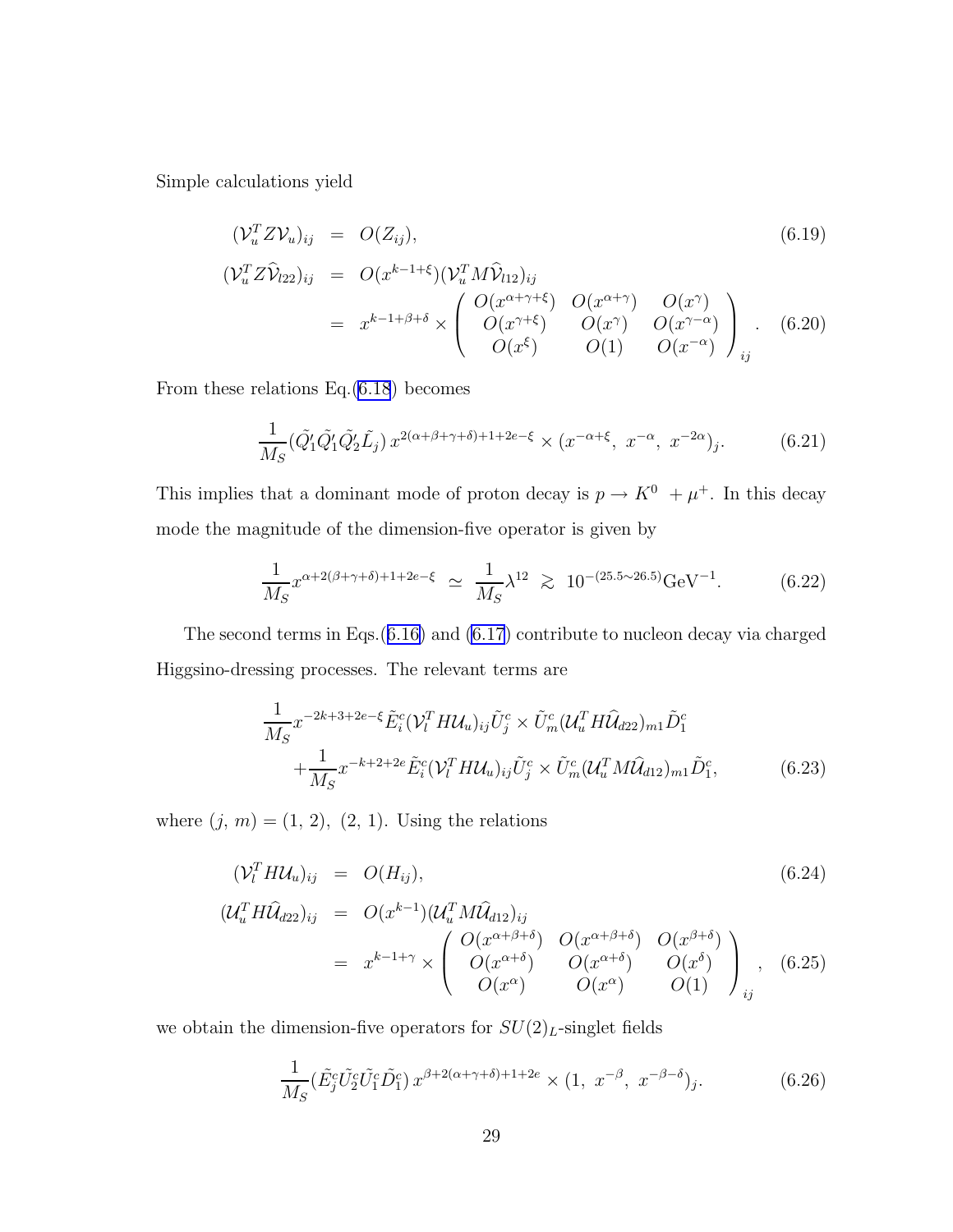In the Higgsino-dressing processes the operators are multiplied by their Yukawa couplings. As a consequence we have a dominant contribution in the case  $j = 3$ . The above operator multiplied by the Yukawa couplings for  $\tilde{E}_3^c$  and  $\tilde{U}_2^c$  becomes

$$
\frac{1}{M_S} x^{2(\alpha+2\gamma+\delta)+1+2e} \simeq \frac{1}{M_S} \lambda^{13},\tag{6.27}
$$

in magnitude and results in the decay  $p \rightarrow K^+ \; + \overline{\nu}_\tau.$ 

In conclusion of this section, the main mode of proton decay is  $p \rightarrow K^0$  +  $\mu^+$ , in which the magnitude of the dimension-five operator is about  $\lambda^{12}/M_S \simeq$  $10^{-(25.5\sim26.5)}$ Gev<sup>-1</sup>. This implies that the proton lifetime is about  $10^{33\sim35}$ yr. This result is consistent with the present experimental data.

## 7 Gauge coupling unification

As is well-known, there is a discrepancy between the string scale  $M<sub>S</sub>$  and the MSSM unification scale  $\sim 2 \times 10^{16} \text{GeV}$ . Main concern here is whether or not we can reconcile this discrepancy in the present model. For this purpose we study the renormalization group evolution of the gauge couplings in the model up to two-loop order.

In the preceding sections particle spectra have been already studied. Unlike the MSSM, in the present model there are many extra intermediate-scale fields, which are tabulated in Table II. In particular, the contributions of  $(H_{u0}, H_{d0}, \overline{H}_u, \overline{H}_d)$  and  $(\overline{g}, \overline{g}^c, \overline{D}^c, D_0^c)$  are significant, because their masses are lying in rather low energy region  $(10^{2\sim7} \text{GeV})$ .

#### Table II

The evolution equations for  $\alpha_i = g_i^2/4\pi$  are generally given up to two-loop order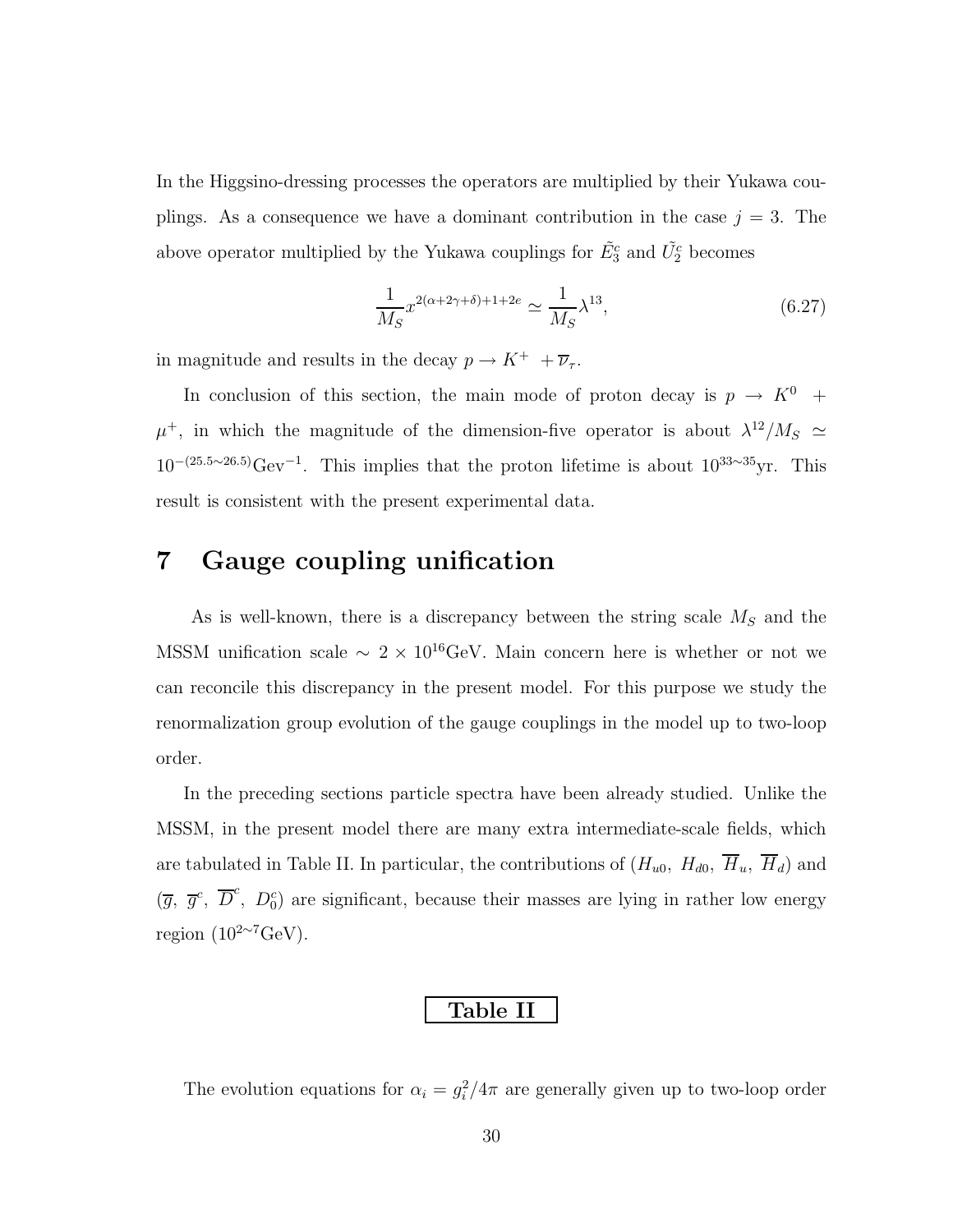by

$$
\mu^2 \frac{d\alpha_i}{d\mu^2} = \frac{1}{4\pi} \left[ b_i + \sum_j \frac{b_{ij}}{4\pi} \alpha_j - \frac{a_i}{4\pi} \right] \alpha_i^2,
$$
\n(7.1)

where  $\mu$  is the running mass scale [\[24\]](#page-46-0). The coefficients  $b_i$ ,  $b_{ij}$  and  $a_i$  are determined by the particle content of the model. The third term in the r.h.s. represents the contribution of Yukawa couplings. In the present calculation we take accout only of the largest Yukawa couplings  $f = M_{33}$ , namely, Yukawa couplings of the third generation  $\Phi_3(15, 1)\Phi_3(6^*, 2)\Phi_0(6^*, 2)$  and for simplicity we neglect the renormalization group evolution of the Yukawa couplings. In our analysis it is assumed that string threshold corrections are negligibly small.

In the region between  $M_S$  and  $\langle S_0 \rangle = M_S x$ , where the gauge symmetry is  $SU(6) \times$  $SU(2)_R$ , we have

$$
b_i = \begin{pmatrix} -8 \\ 9 \end{pmatrix}, \qquad b_{ij} = \begin{pmatrix} 9 & 15 \\ 175 & 81 \end{pmatrix}, \qquad \frac{a_i}{y} = \begin{pmatrix} 28 \\ 60 \end{pmatrix}, \tag{7.2}
$$

where  $y = f^2/4\pi$  is taken to be a constant. In the region between  $M_S x$  and  $\langle N_0^c \rangle =$  $M_S x^k$ , where the gauge symmetry is  $SU(4)_{PS} \times SU(2)_L \times SU(2)_R$ , we get

$$
b_i = \begin{pmatrix} 1 \\ 5 \\ 9 \end{pmatrix}, \qquad b_{ij} = \begin{pmatrix} 118 & 9 & 15 \\ 45 & 53 & 15 \\ 75 & 15 & 81 \end{pmatrix}, \qquad \frac{a_i}{y} = \begin{pmatrix} 36 \\ 32 + 4n(S_3) \\ 56 + 4n(S_3) \end{pmatrix}
$$
(7.3)

with

$$
n(S_3) = \begin{cases} 1 & M_S \ x > \mu \ge M_S \ x^{-k+\gamma+2e-1} \\ 0 & M_S \ x^{-k+\gamma+2e-1} > \mu \ge M_S \ x^k. \end{cases} \tag{7.4}
$$

In the wide energy region ranging from  $M_S x^k$  to  $m_{3/2} = M_S x^{2sk-2}$  the gauge group coincides with the standard model gauge group. From Table II we can calculate the coefficients, which are of the forms

$$
b_i = \begin{pmatrix} -3 \\ 0 \\ 6 \end{pmatrix} + \begin{pmatrix} 1 \\ 0 \\ 2/5 \end{pmatrix} n_g + \begin{pmatrix} 0 \\ 1 \\ 3/5 \end{pmatrix} n_H, \tag{7.5}
$$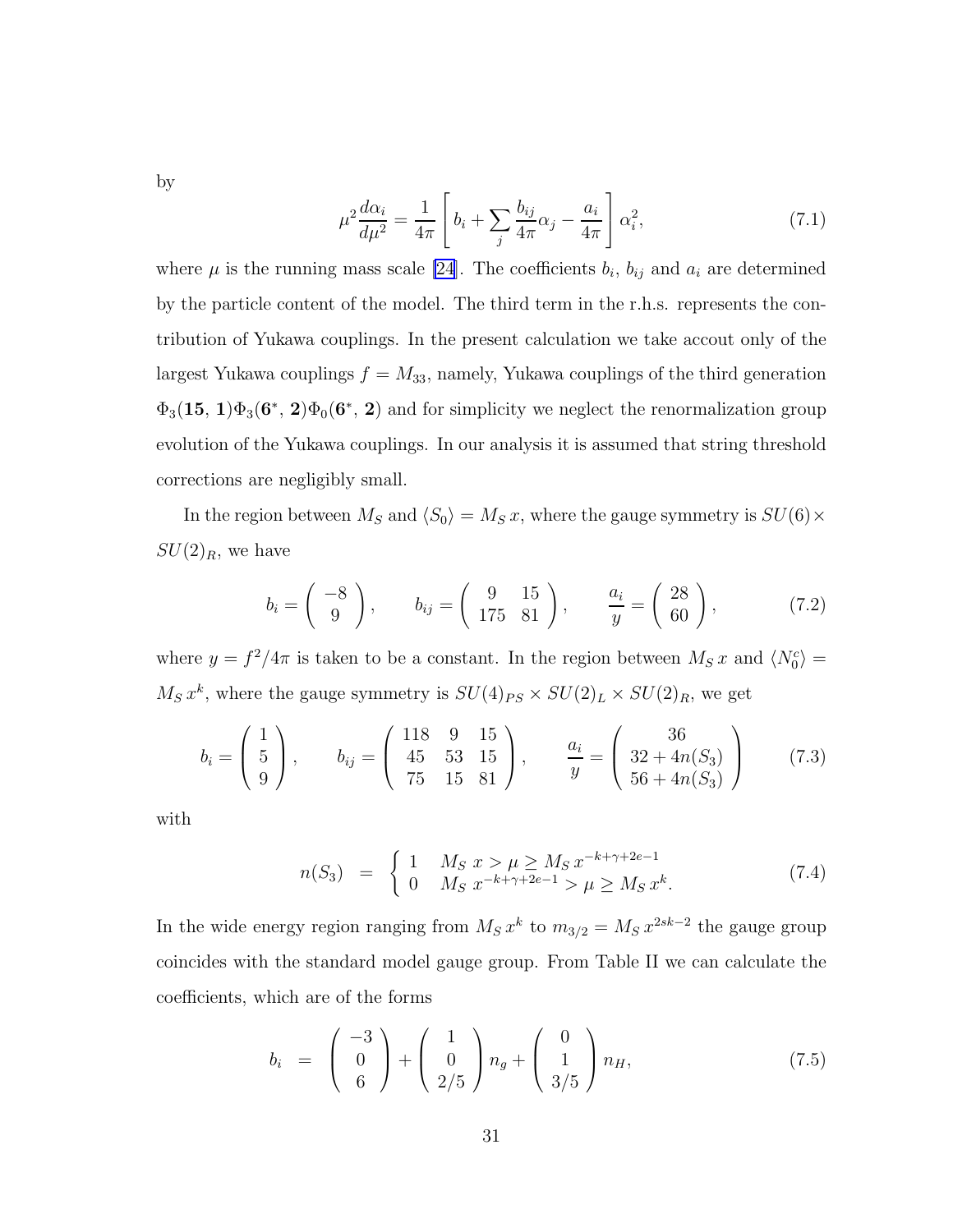$$
b_{ij} = \begin{pmatrix} 14 & 9 & 11/5 \\ 24 & 18 & 6/5 \\ 88/5 & 18/5 & 38/5 \end{pmatrix} + \begin{pmatrix} 34/3 & 0 & 4/15 \\ 0 & 0 & 0 \\ 32/15 & 0 & 8/75 \end{pmatrix} n_g
$$
  
+ 
$$
\begin{pmatrix} 0 & 0 & 0 \\ 0 & 7 & 3/5 \\ 0 & 9/5 & 9/25 \end{pmatrix} n_H,
$$
(7.6)  

$$
\frac{a_i}{y} = \begin{pmatrix} 4 \\ 8 \\ 44/5 \end{pmatrix} + \begin{pmatrix} 4 \\ 6 \\ 14/5 \end{pmatrix} n(D_3^c) + \begin{pmatrix} 8 \\ 3 \\ 31/5 \end{pmatrix} n(D_0^c)
$$
  
+ 
$$
\begin{pmatrix} 0 \\ 2 \\ 6/5 \end{pmatrix} n(N_3^c).
$$
(7.7)

In these expressions  $n_H$  and  $n_g$  stand for the numbers of doublet Higgses and extra down-type colored fields, respectively and are given by

$$
n_{H} = \begin{cases} 4 & M_{S} x^{k} > \mu \ge M_{S} x^{k+\delta} \\ 3 & M_{S} x^{k+\delta} > \mu \ge M_{S} x^{k+\beta+2\delta} \\ 2 & M_{S} x^{k+\beta+2\delta} > \mu \ge M_{S} x^{2sk-4k+2e-1} \\ 1 & M_{S} x^{2sk-4k+2e-1} > \mu \ge M_{S} x^{2sk-2}, \end{cases}
$$
(7.8)  

$$
n_{g} = \begin{cases} 5 & M_{S} x^{k} > \mu \ge M_{S} x^{2k-3-2e+\xi} \\ 4 & M_{S} x^{2k-3-2e+\xi} > \mu \ge M_{S} x^{k+\beta+\delta-\alpha} \\ 3 & M_{S} x^{k+\beta+\delta-\alpha} > \mu \ge M_{S} x^{k+\alpha+\gamma+\delta} \\ 2 & M_{S} x^{k+\alpha+\gamma+\delta} > \mu \ge M_{S} x^{2sk-3k+2e-2} \\ 1 & M_{S} x^{2sk-3k+2e-2} > \mu \ge M_{S} x^{2sk-k-1-\xi} \\ 0 & M_{S} x^{2sk-k-1-\xi} > \mu \ge M_{S} x^{2sk-2}. \end{cases}
$$
(7.9)

 $n(D_3^c)$ ,  $n(D_0^c)$  and  $n(N_3^c)$  are

$$
n(D_3^c) = \begin{cases} 1 & M_S x^k > \mu \ge M_S x^{k+\beta+\delta-\alpha} \\ 0 & M_S x^{k+\beta+\delta-\alpha} > \mu \ge M_S x^{2sk-2}, \end{cases}
$$
(7.10)

$$
n(D_0^c) = \begin{cases} 1 & M_S x^k > \mu \ge M_S x^{2sk - k - 1 + \xi} \\ 0 & M_S x^{2sk - k - 1 + \xi} > \mu \ge M_S x^{2sk - 2}, \end{cases}
$$
(7.11)

$$
n(N_3^c) = \begin{cases} 1 & M_S x^k > \mu \ge M_S x^{\alpha + \gamma - k + 2e - 1} \\ 0 & M_S x^{\alpha + \gamma - k + 2e - 1} > \mu \ge M_S x^{2sk - 2} . \end{cases}
$$
(7.12)

It should be noted that in the present model we obtain  $n_H - n_g = 0$  over rather wide energy range. By contrast, in the MSSM we have  $n_H - n_g = 1$ . In the region between  $m_{3/2}$  and  $M_Z$  where supersymmetry is broken, all superparticles except for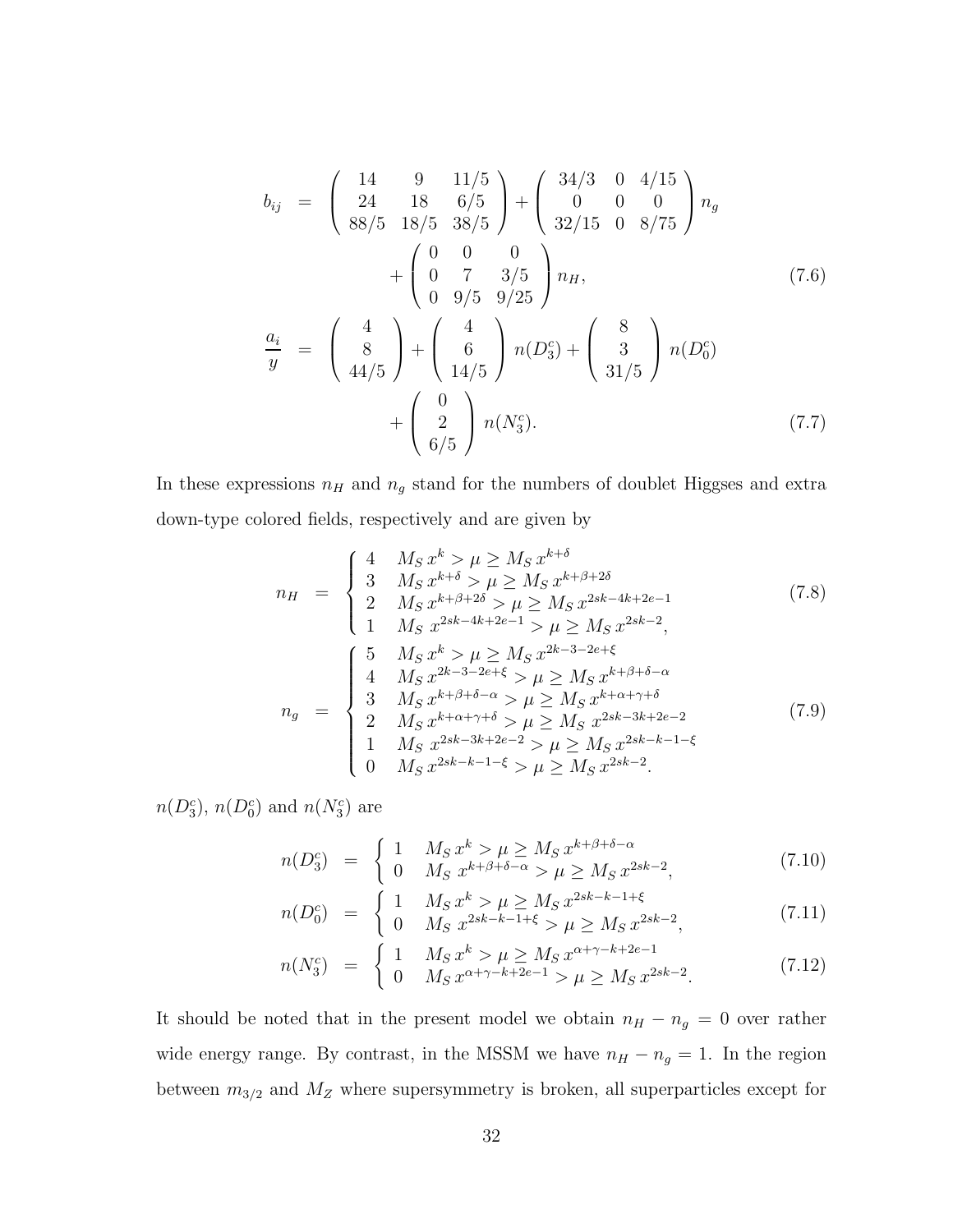light Higgses do not contribute the evolution equations. This leads us to

$$
b_i = \begin{pmatrix} -7 \\ -7/3 \\ 23/5 \end{pmatrix}, \qquad b_{ij} = \begin{pmatrix} -26 & 9/2 & 11/10 \\ 12 & 97/6 & 3/2 \\ 44/5 & 9/2 & 217/50 \end{pmatrix}, \qquad \frac{a_i}{y} = \begin{pmatrix} 2 \\ 2 \\ 16/5 \end{pmatrix}. \tag{7.13}
$$

We are now in a position to solve the evolution equation numerically. The behavior of the renormalization group flow is shown in Fig.1, in which we choose a typical example ([4.41\)](#page-17-0). In the present calculation the parameters are taken as

$$
M_S = 0.5 \times 10^{18} \text{GeV}, \quad m_{3/2} = 200 \text{GeV}, \quad \alpha_{string}^{-1} = 14.0, \quad f = 1.7,
$$
 (7.14)

where  $\alpha_{string}$  represents the unified gauge coupling at the string scale. Resulting values of  $\alpha_i^{-1}(M_Z)$  are

$$
\alpha_1^{-1}(M_Z) = 58.96, \quad \alpha_2^{-1}(M_Z) = 26.03, \quad \alpha_3^{-1}(M_Z) = 8.66. \tag{7.15}
$$

Compared with the present experimental values [\[25](#page-46-0)]

$$
\alpha_1^{-1}(M_Z) = 58.95 \pm 0.08, \quad \alpha_2^{-1}(M_Z) = 29.66 \pm 0.07, \quad \alpha_3^{-1}(M_Z) = 8.48 \pm 0.43, \tag{7.16}
$$

the calculated  $\alpha_1^{-1}(M_Z)$  and  $\alpha_3^{-1}(M_Z)$  are consistent with the data, while the calculated  $\alpha_2^{-1}(M_Z)$  is smaller than the observed one by ~ 3.5. Consequently, our analysis shows that the gauge coupling unification is not achieved at the string scale. This suggests that we are not successful in getting proper particle spectra of extra intermediate-scale matter.

$$
\vphantom{\Bigg(}\text{Fig. 1}
$$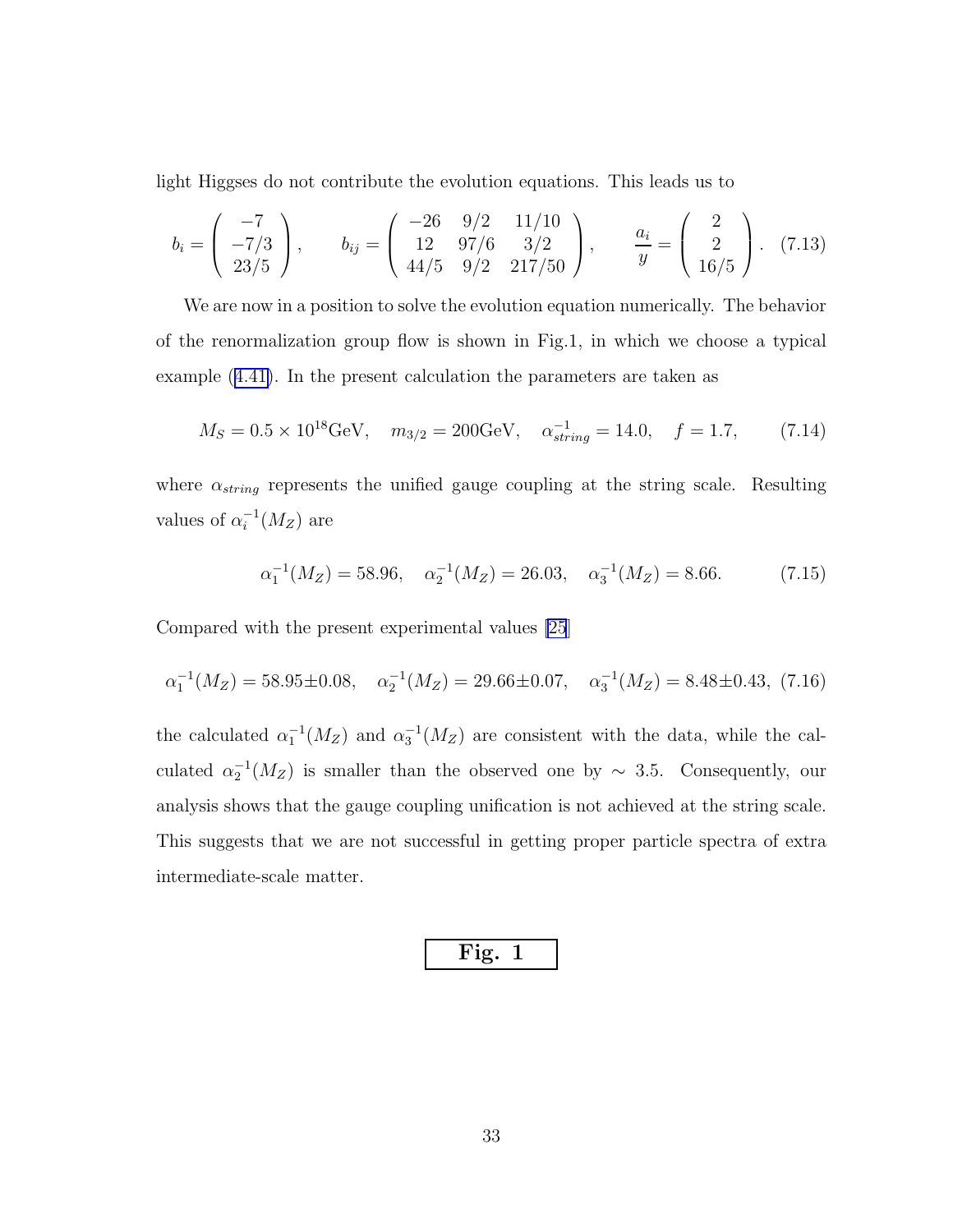### 8 Summary

In the context of level-one string model we have explored a possibility that characteristic pattern of quark-lepton masses and the CKM matrix have their origin in the discrete  $R$ -symmetry and mixing mechanism. In this paper we have chosen  $Z_K \times Z_2$  symmetry with  $K = sk + 1$  as an example of the discrete R-symmetry. The  $Z_2$ -symmetry is assumed so as to be in accord with the R-parity in the MSSM and is unbroken down to the electroweak scale. The vector-like multiplets  $\Phi_0$ ,  $\overline{\Phi}$  and the chiral multiplets  $\Phi_i$  (i = 1, 2, 3) are assigned to even and odd R-parity, respectively. Under this assignment no mixing occurs between the vector-like multiplets and the chiral multiplets. The  $Z_K$  symmetry is used as a horizontal symmetry. The  $Z_K$ symmetry controls a large hierarchy of the energy scales of the symmetry breaking and particle spectra. Triplet-doublet splitting problem and the  $\mu$ -problem are solved as a result of the discrete symmetry. The assignment of  $Z_K$ -charges to chiral multiplets is of great importance in explaining the observed hierarchical pattern of quark-lepton masses.

The mass hierarchy of up-type quarks is a direct result of the horizontal discrete symmetry. On the other hand, for down-type quarks there appears a mixing between  $D<sup>c</sup>$  and  $D'<sup>c</sup> (= g<sup>c</sup>)$ . Due to the maximal mixing mass pattern of down-type quarks is different from that of up-type quarks. The mass hierarchy obtained here is

$$
m_u = O(v_u x^{\alpha + \beta + \gamma + \delta}), \quad m_c = O(v_u x^{\gamma + \delta}), \quad m_t = O(v_u), \tag{8.1}
$$

$$
m_d = O(v_d x^{\alpha + \beta + \gamma + \delta}), \quad m_s = O(v_d x^{\beta + \gamma + \delta}), \quad m_b = O(v_d x^{-\alpha + \beta + \delta}). \tag{8.2}
$$

These results are consistent with observations under the parametrization  $\alpha = w, \beta =$ 2.5w,  $\gamma = 2w$ ,  $\delta = 1.5w$  and  $x^w = \lambda \sim 0.22$ . Further we obtain a phenomenologically viable CKM matrix. In lepton sector  $L-L' (= H_d)$  mixing occurs. Hence, mass pattern of charged leptons is also changed from that of up-type quarks under a large mixing.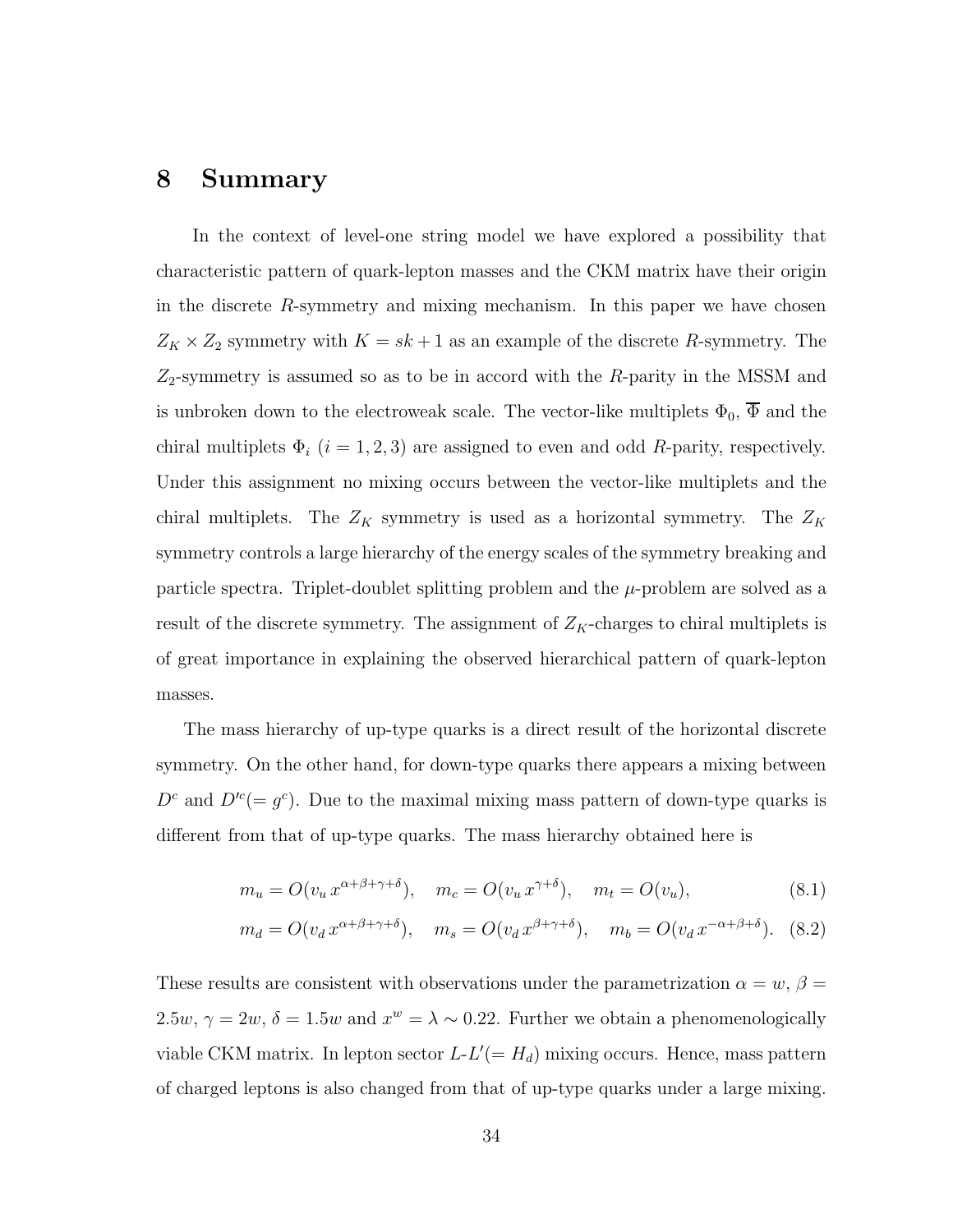The obtained mass hierachy for leptons is

$$
m_e = O(v_d x^{\alpha + \beta + \gamma + \delta + \xi}), \quad m_\mu = O(v_d x^{\alpha + \gamma + \delta}), \quad m_\tau = O(v_d x^\gamma). \tag{8.3}
$$

The CKM matrix in lepton sector amounts to a unit matrix irrespectively of the magnitude of  $L$ - $L'$ (=  $H_d$ ) mixing. This is because both L and  $L'$ (=  $H_d$ ) are  $SU(2)_{L}$ doublets. Therefore, lepton flavor violating processes are extremely suppressed. Seesaw mechanism is at work for neutrinos. For large  $s$  ( $s \geq 8$ ) light neutrino masses are

$$
m_{\nu e} = \frac{v_u^2}{M_S} O(x^{k+1-2e+2(\alpha+\gamma+\xi)}),
$$
  
\n
$$
m_{\nu\mu} = \frac{v_u^2}{M_S} O(x^{k+1-2e+2(\alpha+\gamma)}),
$$
  
\n
$$
m_{\nu\tau} = \frac{v_u^2}{M_S} O(x^{k+1-2e+2\gamma}).
$$
\n(8.4)

These masses seem to be too small compared with those expected from solar neutrino and atmospheric neutrino data. In the present framework the proton lifetime is 10<sup>33</sup>∼<sup>35</sup>yr, which is long enough to be consistent with experimental data. The suppression of the dimension-five operators occurs because of the superheavy mass of the mediating particle for certain processes and because of the extremely small couplings for the other processes. On the other hand, we are not succesfull in achieving the unification of gauge couplings at the string scale. Nevertheless, it is suggestive that the obtained numerical value  $\alpha_{string}^{-1} \sim 14$  corresponds nearly to the self-dual point  $g_{string} = 1$  with respect to S-duality (strong/weak duality).

Both in  $D^c$ - $D'^c$  =  $g^c$ ) and  $L$ - $L'$  =  $H_d$ ) mixings the mass differences between heavy states and light states are extremely large in order of magnitudes. This implies that these mixings do not practically bring about flavor-changing neutral current processes. In addition, flavor-changing neutral current processes via superparticle exchanges at loop level are also suppressed enough to be consistent with experimental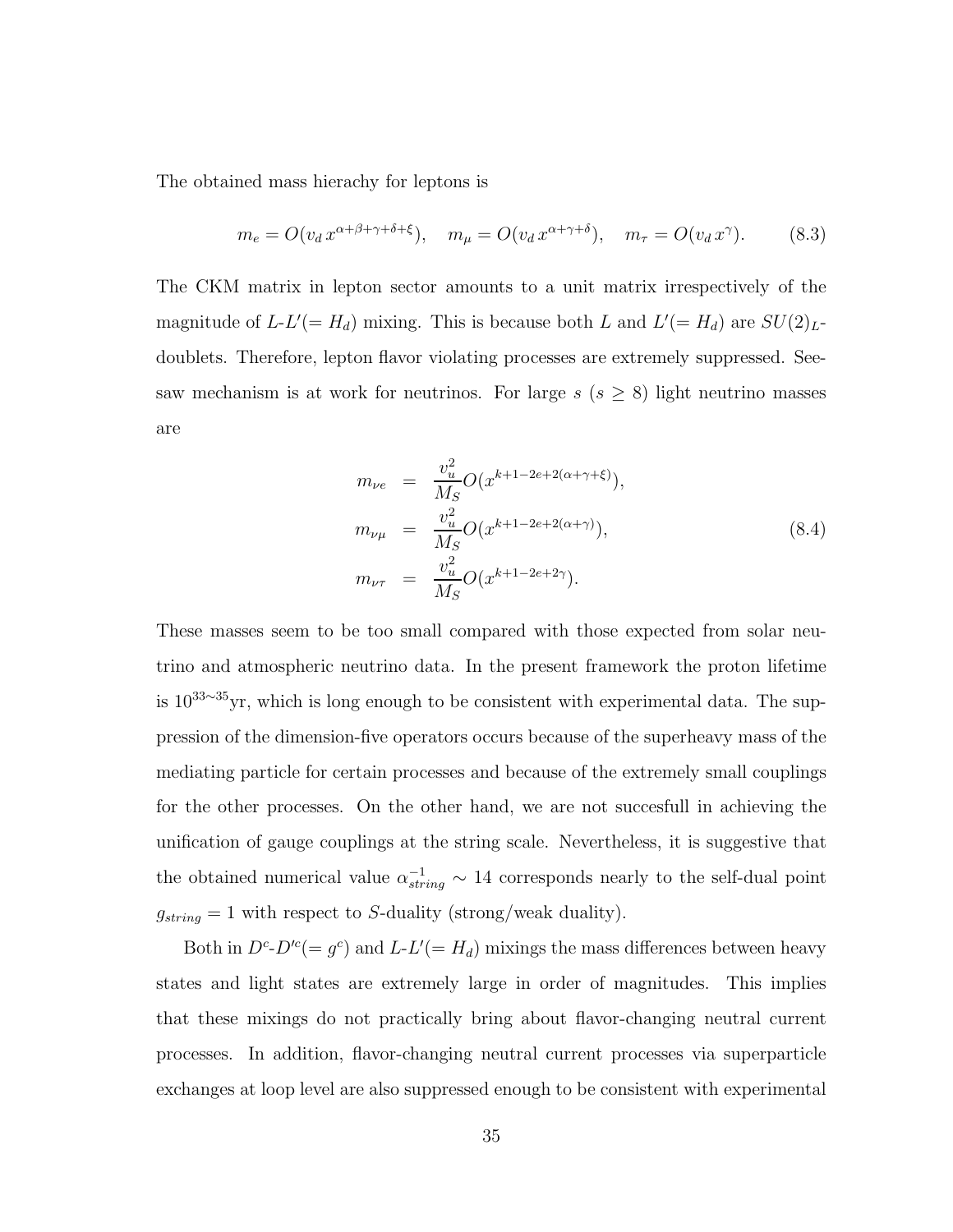data, provided that the soft SUSY breaking parameters are universal at the string scale. More explicitly, the most stringent experimental bound on the mass difference of squarks  $\tilde{d}$  and  $\tilde{s}$  is derived from the  $K^0$ - $\bar{K}^0$  mixing. As pointed out in section 4,  $SU(2)_L$ -singlet components of down-type quarks d, s and b are nearly  $O(1)D_1^c$  +  $O(1)D_2^c$ ,  $D_1^{\prime c}$  and  $D_3^{\prime c}$ , respectively. Although  $D^c$  and  $D^{\prime c}$  are indistinguishable from each other under the standard model gauge group,  $D<sup>c</sup>$  and  $D<sup>/c</sup>$  reside in  $(6^*, 2)$  and (15, 1) of  $SU(6) \times SU(2)_R$ , respectively. Further,  $D<sup>c</sup>$  and  $D<sup>/c</sup>$  reside in  $(4^*, 1, 2)$  and  $(6, 1, 1)$  of  $SU(4)_{PS} \times SU(2)_L \times SU(2)_R$ , respectively. Therefore, gauge interactions cause soft SUSY breaking masses of  $\tilde{d}_R^c$  and  $\tilde{s}_R^c$  to evolve differently through radiative corrections in the energy region ranging from  $M_S$  to  $M_S x^k$ . However, in the present model this energy range is rather nallow. In fact,  $x^k$  is about  $10^{-0.8}$  in a typical example. Consequently, it can be shown that the difference  $\delta m^2 = m^2(\tilde{d}_R^c) - m^2(\tilde{s}_R^c)$ remains small at low energies. Let us estimate numerically the difference  $\delta m^2$  in a typical example. When we assume  $\delta m^2(M_S) = 0$ , the difference at the scale  $M_S x$  $(=\langle S_0 \rangle)$  becomes

$$
\delta m^2(M_S x) \simeq -0.016 \times M_A^2 \tag{8.5}
$$

through the RG evolution, where  $M_A$  is an averaged gaugino mass. Subsequently, the RG evolution from  $M_S x$  to  $M_S x^k$  (=  $\langle N_0^c \rangle$ ) leads to

$$
\delta m^2(M_S x^k) - \delta m^2(M_S x) \simeq 0.008 \times M_A^2. \tag{8.6}
$$

Combining these two results, we obtain

$$
\delta m^2(M_S x^k) \simeq -0.008 \times M_A^2. \tag{8.7}
$$

Since Yukawa couplings of down-type quarks are tiny in case of  $\tan \beta \sim 1$ , the contributions of Yukawa interactions to  $\delta m^2(m_{3/2})$  are small compared with  $\delta m^2(M_S x^k)$ . It follows that  $\delta m^2(m_{3/2}) \simeq \delta m^2(M_S x^k)$ , which is consistent with a bound on  $\delta m^2(m_{3/2})$ given in Ref.[\[26](#page-46-0)].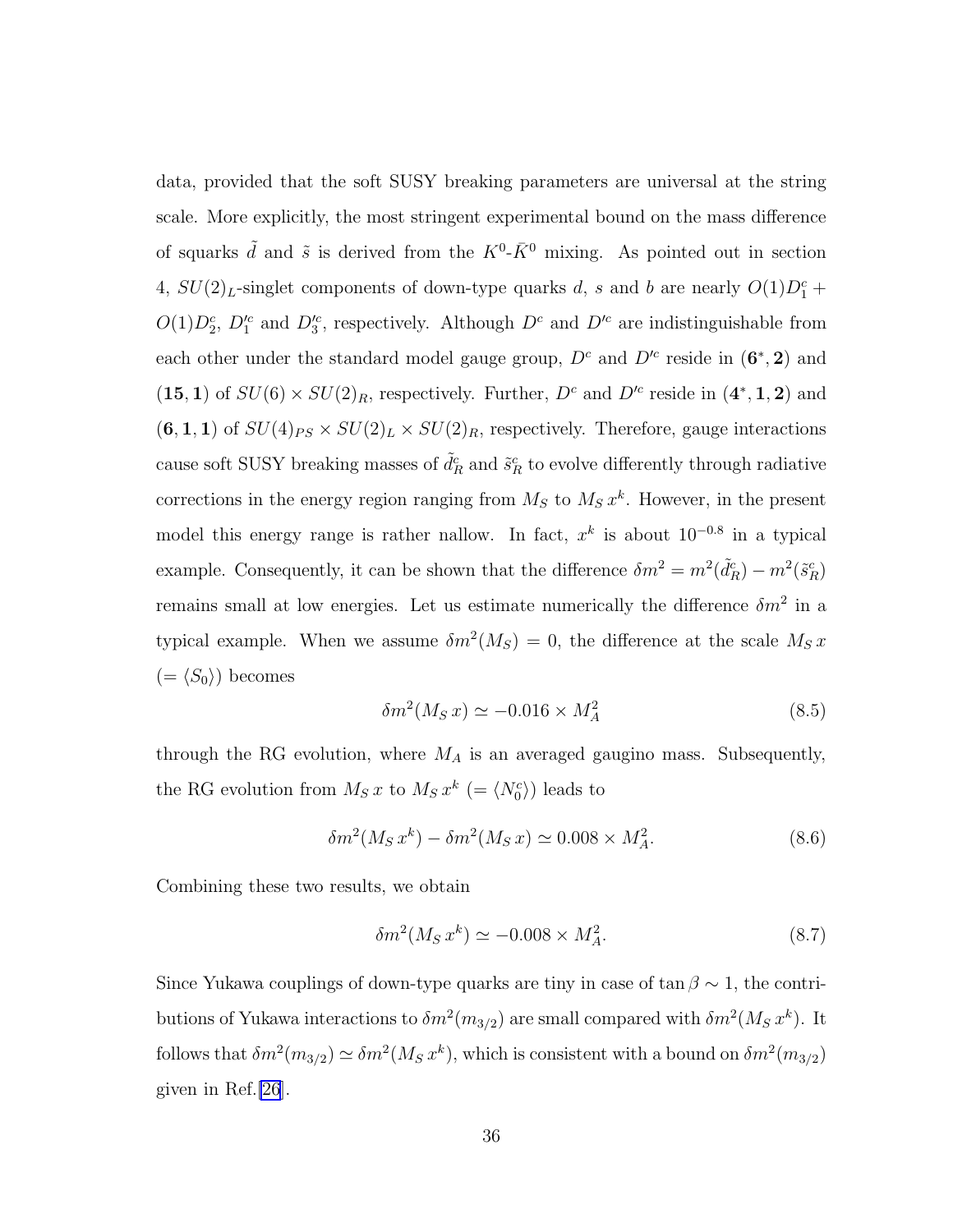Although we did not deal with CP-violation, there are two possibilities of introducing the CP-phase in the present framework. One possibility is that the CP-phase comes from complex VEVs of moduli fields. In this case the coefficients of the terms in the string-scale superpotential are complex in general. Another possibility is the case that the coefficients in the superpotential are all real but VEVs  $\langle S_0 \rangle$ ,  $\langle \overline{S} \rangle$ ,  $\langle N_0^c \rangle$ and  $\langle \overline{N}^c \rangle$ , are complex. When we take the relative phase of  $\langle N_0^c \rangle \langle \overline{N}^c \rangle$  to  $\langle S_0 \rangle \langle \overline{S} \rangle$  into account, there appears CP-violating phase in the model.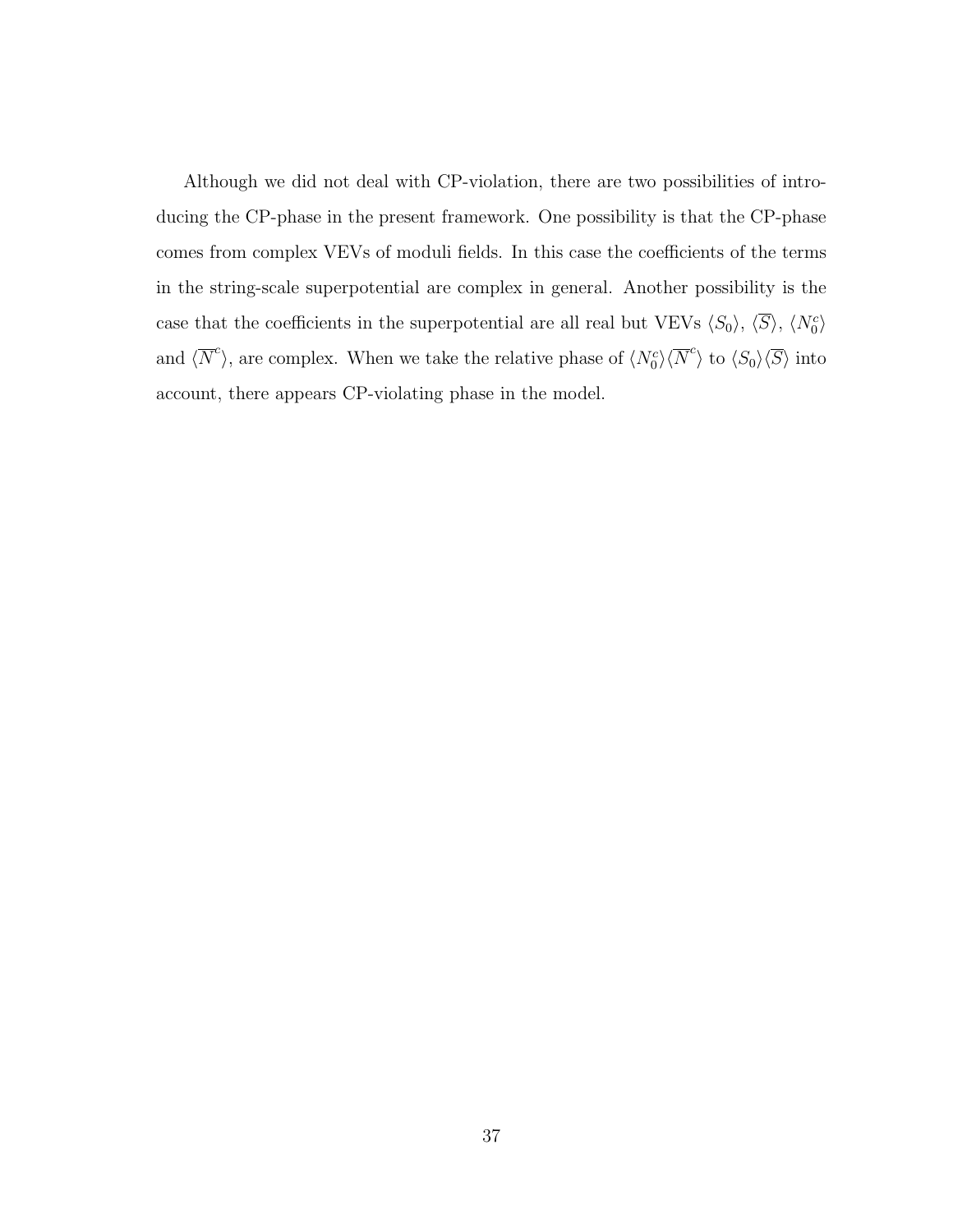# Appendix A

In this appendix we show that the minimization of the scalar potential yields treelevel breaking of the gauge symmetry under an appropriate condition on soft SUSY breaking parameters. In minimal supergravity model the soft SUSY breaking terms are given by[[27\]](#page-46-0)

$$
\mathcal{L}_{soft} = \int d^4\theta \, \Phi^{\dagger} \left[ m_{3/2} \, \theta^2 B + m_{3/2} \, \overline{\theta}^2 B^* - m_{3/2}^2 \, \theta^2 \overline{\theta}^2 C \right] \exp(2gV) \Phi - \left[ \int d^2\theta \, m_{3/2} \, \theta^2 A \, W + \text{h. c.} \right]. \tag{A.1}
$$

Here  $m_{3/2}$  is supposed to be  $O(1 \text{TeV})$ . The universal soft SUSY breaking parameters A, B and C are generally zero or order unity. Although A and B are generally complex numbers, C is a real one. This type of  $\mathcal{L}_{soft}$  leads to the scalar potential

$$
V = \sum_{i} \left| \frac{\partial W}{\partial \phi_{i}} \right|^{2} + m_{3/2} (AW + A^{*} W^{*})
$$
  
+  $m_{3/2} \sum_{i} \left( B \phi_{i} \frac{\partial W}{\partial \phi_{i}} + B^{*} \phi_{i}^{*} \frac{\partial W^{*}}{\partial \phi_{i}^{*}} \right)$   
+  $m_{3/2}^{2} (C + |B|^{2}) \sum_{i} |\phi_{i}|^{2} + (D - \text{term}),$  (A.2)

where  $\phi_i$  is a scalar component of the chiral superfield  $\Phi_i$ . In the above expression it is assumed that the terms of higher powers of  $1/M_{pl}$  are negligibly small. We will shortly show that this assumption is justified.

For illustration, we take one set of vector-like multiplet  $\Phi$  and  $\overline{\Phi}$ , whose scalar components are denoted as  $\phi$  and  $\overline{\phi}$ , respectively. Let us consider the case that the nonrenormalizable interaction

$$
W = \lambda M_S^{3-2n} (\Phi \overline{\Phi})^n \tag{A.3}
$$

is compatible with the discrete symmetry, where  $\lambda$  is a positive  $O(1)$  constant and n is a large positive integer. In a typical example  $(4.41)$  we put  $n = sk = 50$ . For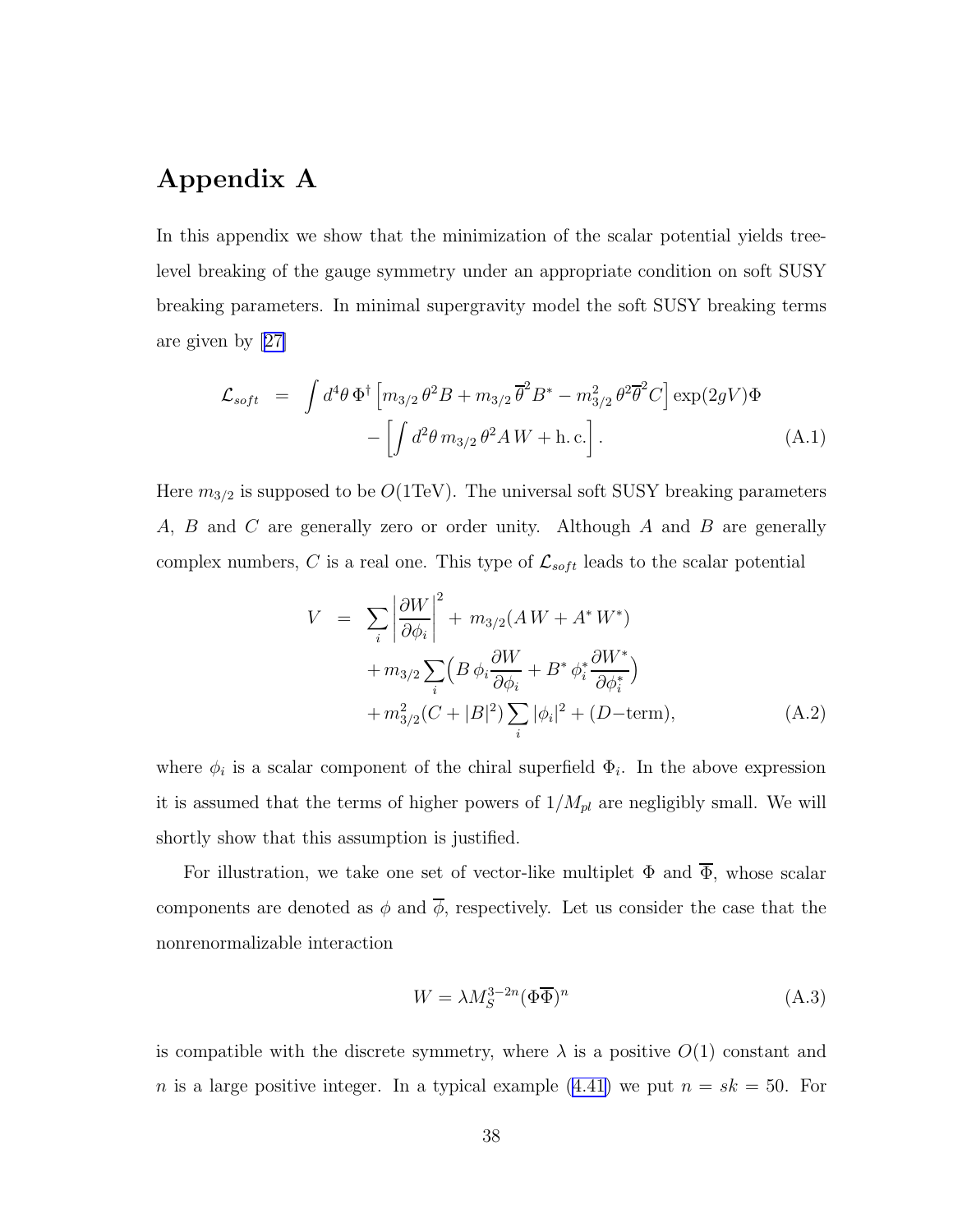simplicity we denote dimensinless quantities  $V/M_S^4$  and  $\phi/M_S$  by the same letters as the original V and  $\phi$ . Thus

$$
V = n^2 \lambda^2 \left\{ \left| \phi^{n-1} \overline{\phi}^n \right|^2 + \left| \phi^n \overline{\phi}^{n-1} \right|^2 \right\} + \rho \lambda \left\{ (A + 2n) (\phi \overline{\phi})^n + (A^* + 2n) (\phi^* \overline{\phi}^*)^n \right\} + \rho^2 (C + |B|^2) (\left| \phi \right|^2 + \left| \overline{\phi} \right|^2) + (D - \text{term})
$$
(A.4)

with  $\rho = m_{3/2}/M_S$ . Minimization of V leads to the D-flat direction

$$
|\langle \phi \rangle| = |\langle \overline{\phi} \rangle| = x. \tag{A.5}
$$

Writing the phase factor of VEVs explicitly as

$$
\langle \phi \rangle \langle \overline{\phi} \rangle = x^2 e^{i\theta}, \tag{A.6}
$$

we have the scalar potential

$$
V = 2n^2\lambda^2 x^{4n-2} + 2\rho |A + 2nB| \lambda x^{2n} \cos \delta + 2\rho^2 (C + |B|^2) x^2,
$$
 (A.7)

where  $\delta = n\theta + \arg(A + 2nB)$ . From the stationary condition  $\partial V/\partial \delta = 0$  and  $x \ge 0$ the phase  $\theta$  is determined as  $\cos \delta = -1$ . Therefore, the dependence of V on x is given by

$$
V = 2\left[n\lambda x^{2n-1} - \rho \left| B + \frac{A}{2n} \right| x\right]^2 - 2\rho^2 \left[ \left| B + \frac{A}{2n} \right|^2 - C - |B|^2 \right] x^2.
$$
 (A.8)

Consequently, if the inequality

$$
\left| B + \frac{A}{2n} \right|^2 > C + |B|^2 \tag{A.9}
$$

holds, *V* is minimized at a nonzero value of x, namely at  $x \sim \rho^{1/(2n-2)}$ . If  $C \le 0$ , the above inequality is satisfied, for example, in the case  $|\arg(A B^*)| < \pi/2$  even for large n. It is worth emphasizing that the soft SUSY breaking mass parameter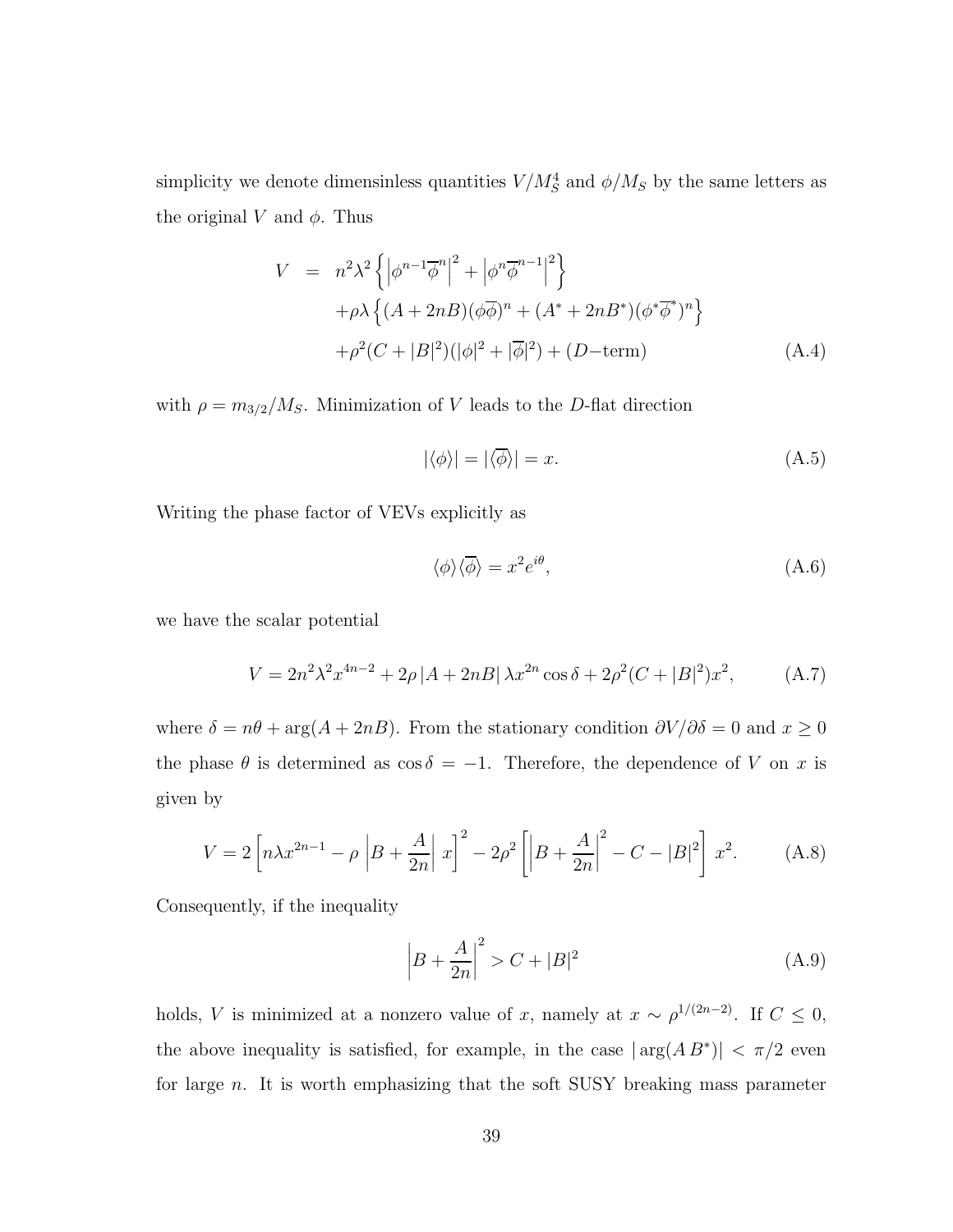$(C + |B|^2)$  is not necessarily negative. If only the above inequality is satisfied, the gauge symmtry is spontaneously broken at tree level. It is not necessary for us to rely on the radiative symmetry breaking mechanism. In this paper the exponent  $n$ is taken to be rather large. The larger n implies the larger VEV  $|\langle \phi \rangle| = M_S x$ . The large value of  $|\langle \phi \rangle|$  is consistent with the tree-level symmtry breaking.

In supergravity theory with canonical Kähler potential the supersymmetric term of the scalar potential is expressed as

$$
V = e^{K/M^2} \left[ \sum_i \left| \frac{\partial W}{\partial \phi_i} + \frac{\phi_i^*}{M^2} W \right|^2 - \frac{3}{M^2} |W|^2 \right] + (D - \text{term}) \tag{A.10}
$$

with  $M = M_{pl}/\sqrt{8\pi} \gtrsim M_S$ . In the present model we get

$$
\begin{aligned}\n\left| \langle \frac{\partial W}{\partial \phi} \rangle \right| &\simeq n\lambda x^{2n-1} M_S^2, \\
\left| \langle \frac{\phi^*}{M^2} W \rangle \right| &\simeq \lambda x^{2n+1} (\frac{M_S}{M})^2 M_S^2, \\
\left| \langle \frac{1}{M} W \rangle \right| &\simeq \lambda x^{2n} (\frac{M_S}{M}) M_S^2.\n\end{aligned} \tag{A.11}
$$

Since *n* is large and  $x < 1$ ,  $M_s/M \le 1$ , V is dominated by  $\partial W/\partial \phi$ . The overall factor  $\langle \exp(K/M^2) \rangle$  is order unity. Therefore, the above analysis is relevant to the issue of the symmetry breaking.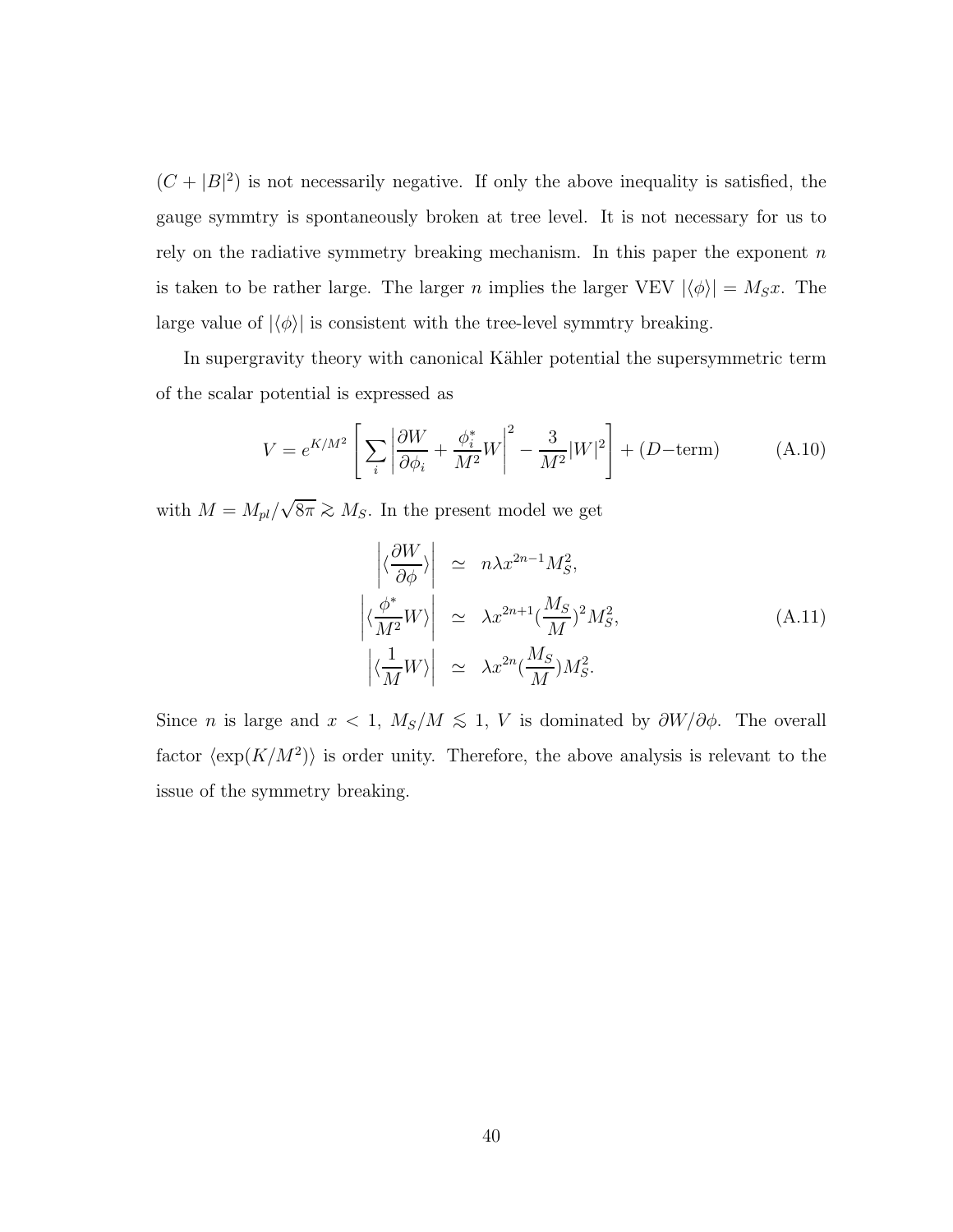# Appendix B

In this appendix we address to the issue of R-parity conservation within the present framework. It is shown that if eigenvalues of the mass matrix

$$
\widehat{M}_{NS} = \begin{pmatrix} x^{2k}N & x^{k+1}T^T \\ x^{k+1}T^T & x^2S \end{pmatrix}
$$
\n(B.1)

in  $M<sub>S</sub>$  units are sufficiently large compared with  $m<sub>3/2</sub>$ , the scalar potential is minimized along the direction where R-parity is conserved. The mass matrix  $\widehat{M}_{NS}$  is a submatrix of  $\widehat{M}_{LNS}$  given in section 5 and yields masses of R-parity odd and  $G_{st}$ neutral superfields. It has already been found in section 5 that the above condition is satisfied for the solutions discussed in the text.

The superpotential can be separated as

$$
W = W_1 + W_2,\tag{B.2}
$$

where  $W_1$  is a function only of R-parity even fields  $S_0$ ,  $\overline{S}$ ,  $N_0^c$  and  $\overline{N}^c$ , while each term of  $W_2$  contains R-parity odd fields  $\Phi_i = S_j$ ,  $N_j^c$   $(i = 1, \dots, 6; j = 1, 2, 3)$ . In the same manner as the notations in appendix A, we now use dimensionless quatities in  $M_S$  units. Due to the  $Z_K \times Z_2$  symmetry the explicit form of  $W_1$  is given by

$$
W_1 = \sum_{r=0}^{s} c_r (S_0 \overline{S})^{(s-r)k} (N_0^c \overline{N}^c)^r,
$$
\n(B.3)

where  $c_r$  are  $O(1)$  constants in  $M<sub>S</sub>$  units. This superpotential satisfies a relation

$$
W_1 = \frac{1}{2sk} \left[ S_0 \frac{\partial W_1}{\partial S_0} + \overline{S} \frac{\partial W_1}{\partial \overline{S}} \right] + \frac{1}{2s} \left[ N_0^c \frac{\partial W_1}{\partial N_0^c} + \overline{N}^c \frac{\partial W_1}{\partial \overline{N}^c} \right].
$$
 (B.4)

 $W_2$  is a even function of  $\Phi_i$ . Consequently, the scalar potential is of the form

$$
V = V_1 + V_2 \tag{B.5}
$$

with

$$
V_1 = \left| \frac{\partial W}{\partial S_0} + \rho (B + \frac{A}{2sk})^* S_0^* \right|^2 + \left| (S_0 \rightarrow \overline{S}) \right|^2
$$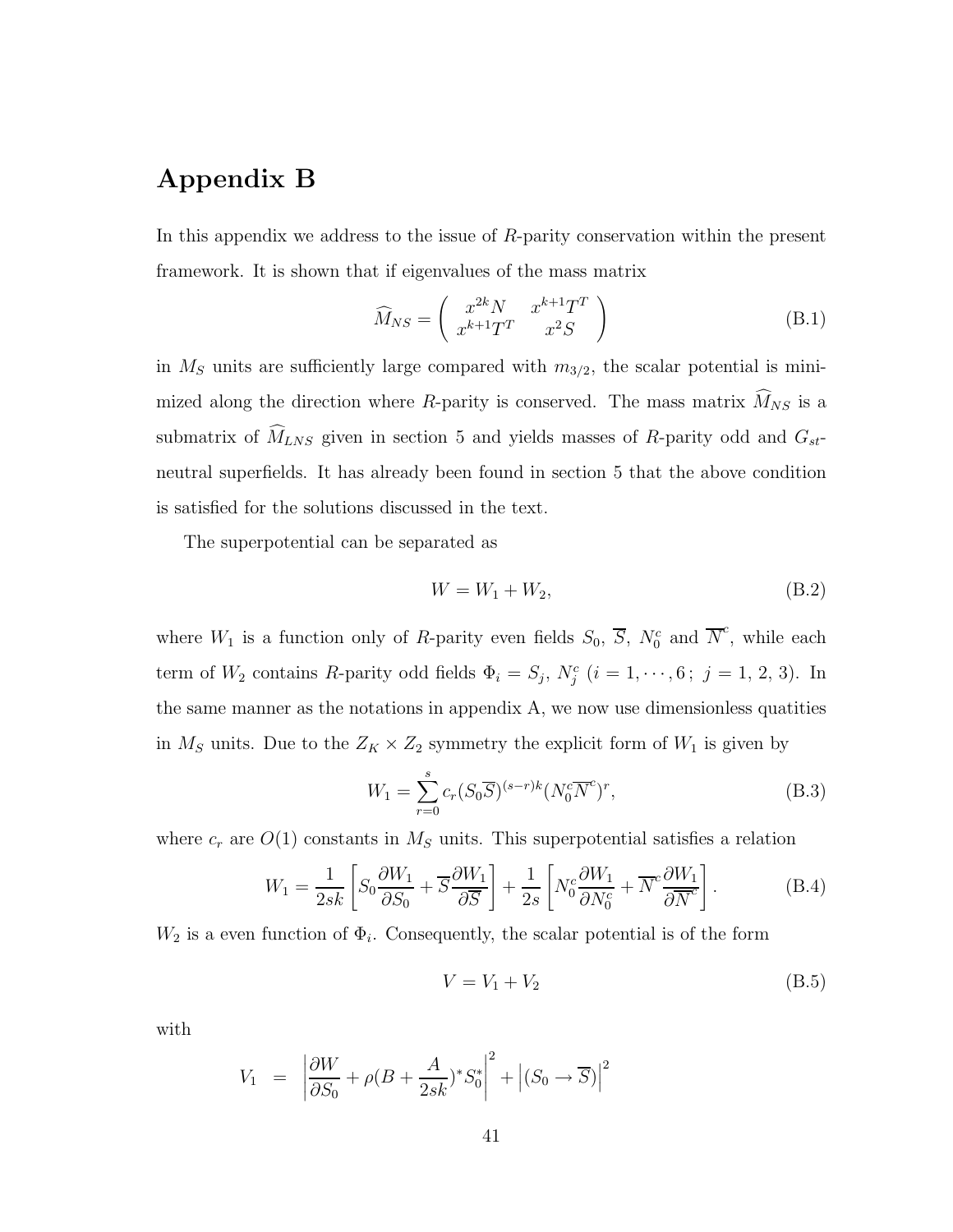$$
+\left|\frac{\partial W}{\partial N_0^c} + \rho (B + \frac{A}{2s})^* N_0^{c*}\right|^2 + \left| (N_0^c \to \overline{N}^c) \right|^2 -\rho^2 \left( \left| B + \frac{A}{2sk} \right|^2 - C - |B|^2 \right) \left( |S_0|^2 + |\overline{S}|^2 \right) -\rho^2 \left( \left| B + \frac{A}{2s} \right|^2 - C - |B|^2 \right) \left( |N_0^c|^2 + |\overline{N}^c|^2 \right),
$$
(B.6)

$$
V_2 = \sum_{i=1}^{6} \left| \frac{\partial W_2}{\partial \phi_i} + \rho B^* \phi_i^* \right|^2 + \rho (A \tilde{W}_2 + A^* \tilde{W}_2^*) + \rho^2 C \sum_{i=1}^{6} |\phi_i|^2.
$$
 (B.7)

Here  $\phi_i$ 's  $(i = 1, \dots, 6)$  represent scalar components of  $S_j$  and  $N_j^c$   $(j = 1, 2, 3)$  and  $\tilde{W_2}$  is defined by

$$
\tilde{W_2} = W_2 - \frac{1}{2sk} \left[ S_0 \frac{\partial W_2}{\partial S_0} + \overline{S} \frac{\partial W_2}{\partial \overline{S}} \right] - \frac{1}{2s} \left[ N_0^c \frac{\partial W_2}{\partial N_0^c} + \overline{N}^c \frac{\partial W_2}{\partial \overline{N}^c} \right].
$$
 (B.8)

Scalar components of  $S_0$ ,  $\overline{S}$ ,  $N_0^c$  and  $\overline{N}^c$  are denoted by the same letters as the superfields themselves. As discussed in appendix A, under the assumption

$$
\left| B + \frac{A}{2sk} \right|^2, \ \left| B + \frac{A}{2s} \right|^2 > C + |B|^2,\tag{B.9}
$$

 $S_0$ ,  $\overline{S}$ ,  $N_0^c$  and  $\overline{N}^c$  develop nonzero VEVs and then the gauge symmetry is spontaneously broken at tree level. The stationary condition is satisfied at nonzero values of  $S_0$ ,  $\overline{S}$ ,  $N_0^c$  and  $\overline{N}^c$  and vanishing  $\langle \phi_i \rangle$ . At this stationary point we get a negative value of the scalar potential

$$
V = V_1 = -O(\rho^2 \langle S_0 \rangle^2). \tag{B.10}
$$

The question here is whether this point is the absolute minimum or not.

Let us suppose that some of  $\phi_i$  develop nonzero VEVs at the absolute minimum point. For such  $\phi_i$ , if

$$
\left| \langle \frac{\partial W_2}{\partial \phi_i} \rangle \right| \gg \rho |\langle \phi_i \rangle|, \tag{B.11}
$$

then  $V_2$  is dominated as

$$
V_2 \simeq \sum_{i} \left| \langle \frac{\partial W_2}{\partial \phi_i} \rangle \right|^2 \gg \rho^2 \sum_{i} |\langle \phi_i \rangle|^2
$$
 (B.12)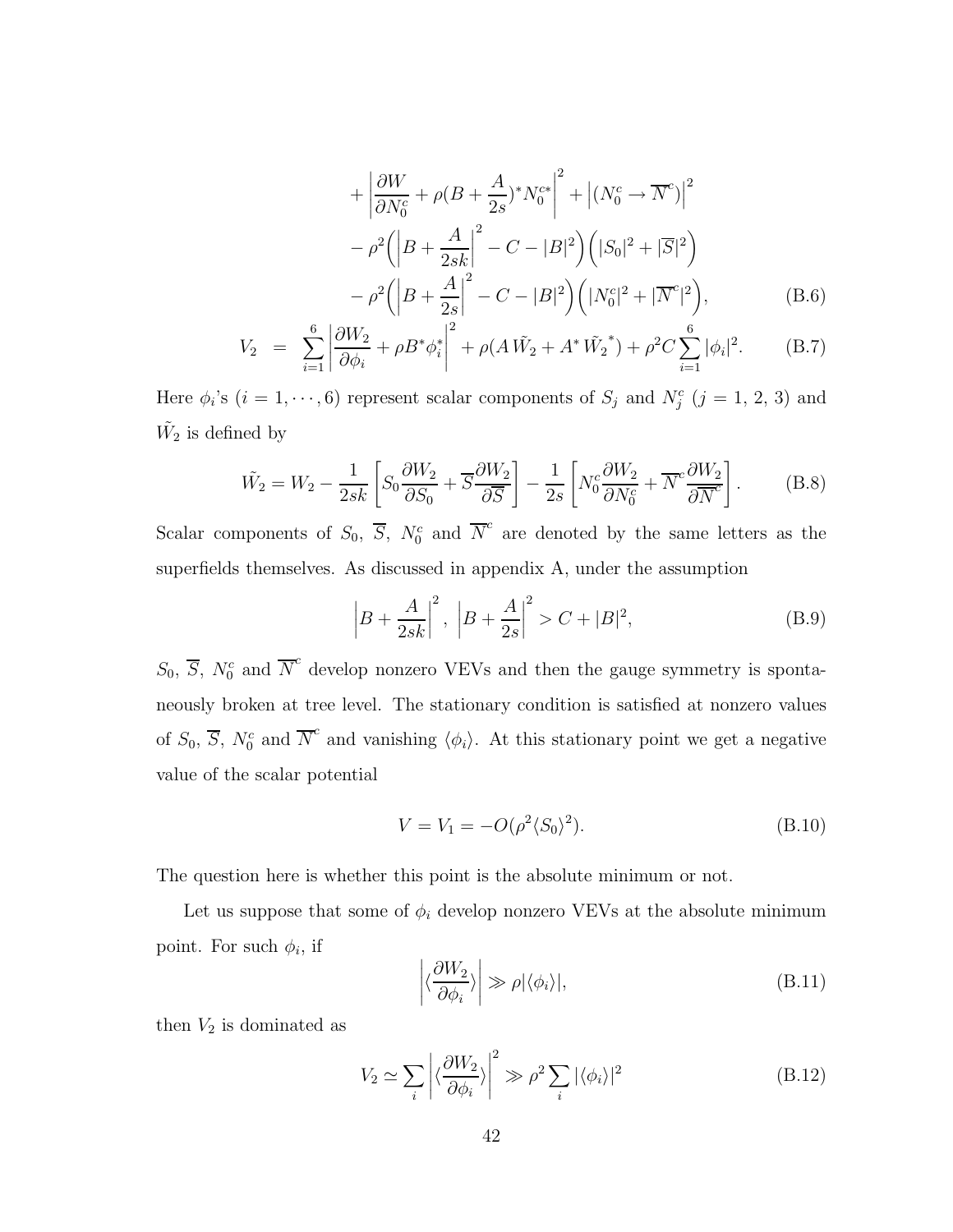and lifts up the scalar potential  $V$ . It follows that this point can not be the absolute minimun. Therefore, the relation

$$
\left| \langle \frac{\partial W_2}{\partial \phi_i} \rangle \right| \lesssim \rho |\langle \phi_i \rangle| \tag{B.13}
$$

should be satisfied for all i. On the other hand, the mass matrix of  $\phi_i(\Phi_i)$  is given by

$$
\langle \frac{\partial^2 W_2}{\partial \phi_i \partial \phi_j} \rangle = \left( \widehat{M}_{NS} \right)_{ij}.
$$
 (B.14)

This matrix yields masses of R-parity odd and  $G_{st}$ -neutral superfields, which are assumed to be sufficiently larger than  $\rho = m_{3/2}/M_S$ . Namely, when we introduce a unitary matrix  $U_{NS}$  which diagonalizes  $M_{NS}$ , this assumption is expressed as

$$
\sum_{j,k} \left(\hat{U}_{NS}^{-1}\right)_{ij} \langle \frac{\partial^2 W_2}{\partial \phi_j \partial \phi_k} \rangle \left(\hat{U}_{NS}\right)_{ki} \gg \rho \tag{B.15}
$$

for all i. Although we have six unknown parameters  $\langle \phi_i \rangle$ , there are twelve constraints (B.13) and (B.15) on  $\langle \phi_i \rangle$  in which the orders of magnitude are quite different. Since we have too much constraints on  $\langle \phi_i \rangle$ , in generic case there are no consistent solutions except for  $\langle \phi_i \rangle = 0$  for all i. Consequently the absolute minimum of V is achieved at  $\langle \phi_i \rangle = 0$ . This means that R-parity is conserved.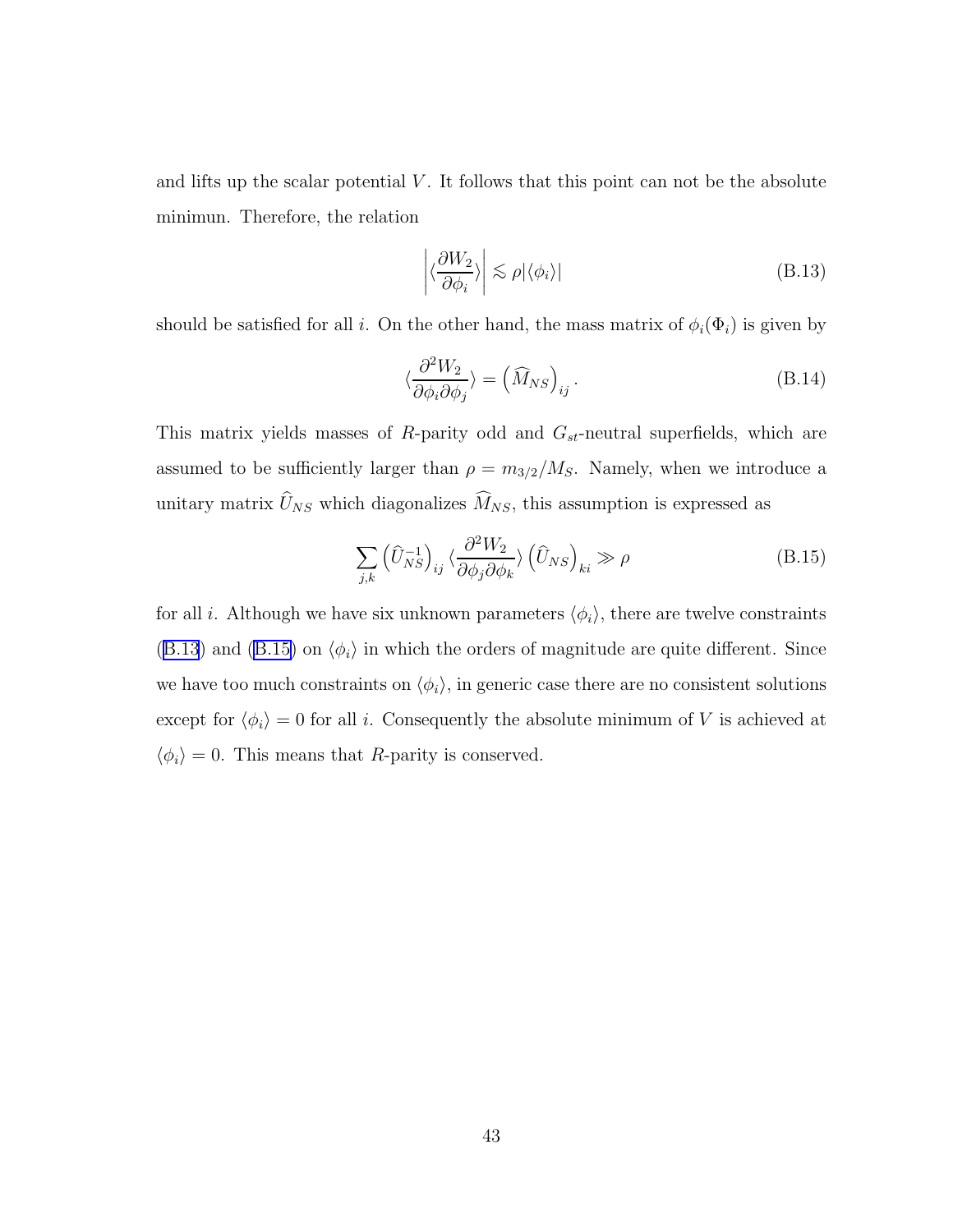# <span id="page-43-0"></span>References

- [1] C. Froggatt and H. B. Nielsen, Nucl. Phys. B147 (1979) 277.
- [2] M. Leurer, Y. Nir and N. Seiberg, Nucl. Phys. B398 (1993) 319. L. Ibáñez and G. G. Ross, Phys. Lett. **B332** (1994) 100. P. Binétruy and P. Ramond, Phys. Lett. **B350** (1995) 49. V. Jain and R. Schrock, Phys. Lett. B352 (1995) 83.
- [3] L. J. Hall and L. Randall, Phys. Rev. Lett. 65 (1990) 2939. M. Dine, R. Leigh and A. Kagan, Phys. Rev. D48 (1993) 4269. Y. Nir and N. Seiberg, Phys. Lett. B309 (1993) 337. P. Pouliot and N. Seiberg, Phys. Lett. B318 (1993) 169. M. Leurer, Y. Nir and N. Seiberg, Nucl. Phys. B420 (1994) 468. D. B. Kaplan and M. Schmaltz, Phys. Rev. D49 (1994) 3741. L. J. Hall and H. Murayama, Phys. Rev. Lett. 75 (1995) 3985. C. D. Carone, L. J. Hall and H. Murayama, LBL-38047(1995), [hep-ph/9512399](http://arXiv.org/abs/hep-ph/9512399); LBL-38380(1996), UCB-PTH-96/06, [hep-ph/9602364](http://arXiv.org/abs/hep-ph/9602364).
- [4] T. Kobayashi, Phys. Lett. B354 (1995) 264; ibid. B358 (1995) 253.
- [5] G. Anderson, S. Dimopoulos, L. Hall, S. Raby and G. Starkman, Phys. Rev. D49 (1994) 3660. K. S. Babu and R. N. Mohapatra, Phys. Rev. Lett. 74 (1995) 2418.
- [6] Y. Nambu, preprint EFI 92-37. P. Binétruy and E. Dudas, Phys. Lett. **B338** (1994) 23; Nucl. Phys. **B442** (1995) 21.
	- G. Kounnas, I. Pavel and F. Zwirner, Phys. Lett. B335 (1994) 403.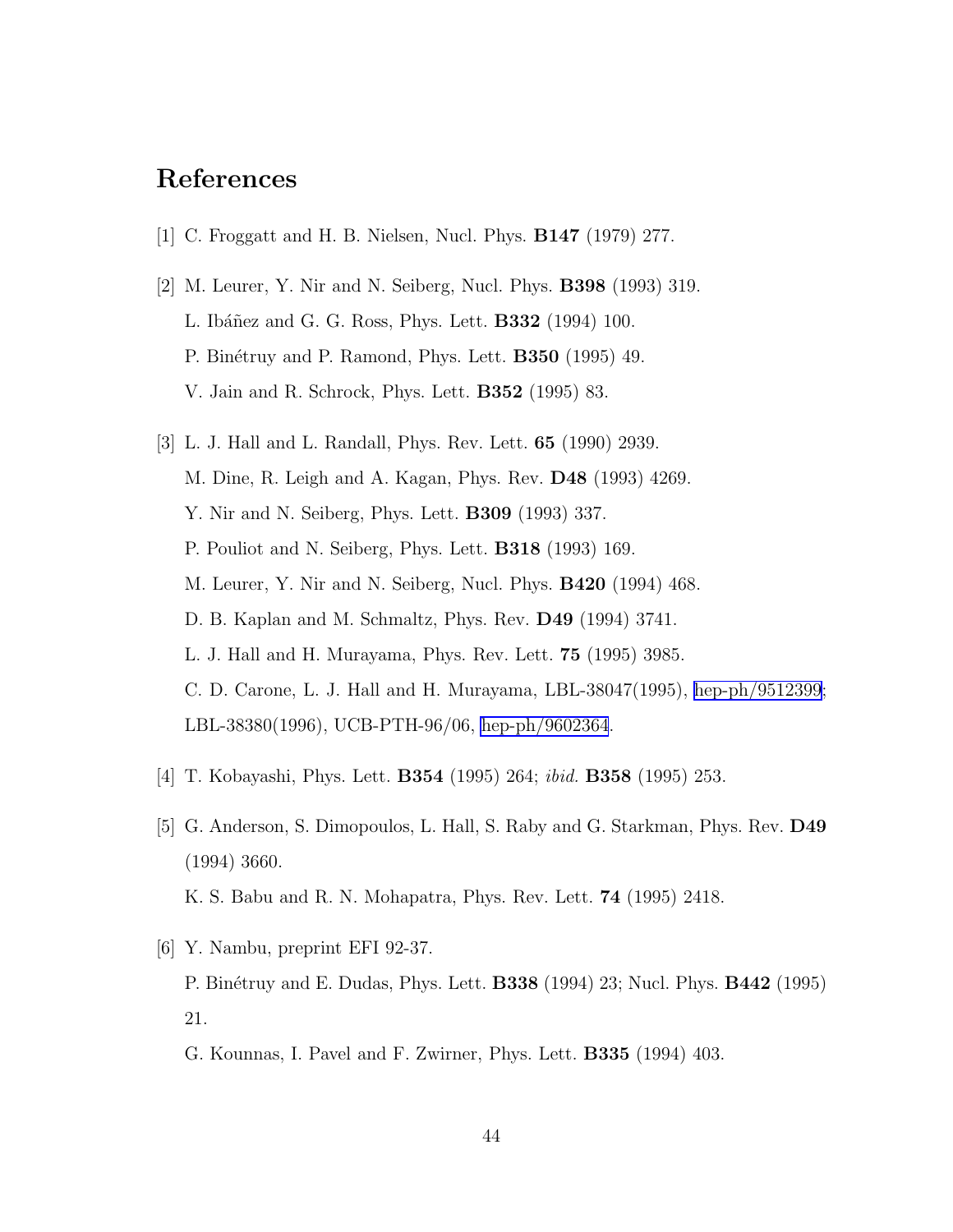- <span id="page-44-0"></span>G. Kounnas, I. Pavel, G. Ridolfi and F. Zwirner, Phys. Lett. B354 (1995) 322. P. Binétruy and E. Dudas, Nucl. Phys. **B451** (1995) 31.
- [7] M. Lanzagorta and G. G. Ross, Phys. Lett. B349 (1995) 319.
- [8] N. Haba, C. Hattori, M. Matsuda, T. Matsuoka and D. Mochinaga, Prog. Theor. Phys. 94 (1995) 233.
- [9] D. Gepner, Phys. Lett. 199B (1987) 380; Nucl. Phys. B296 (1988) 757.
- [10] C. A. Lütkin and G. G. Ross, Phys. Lett. **214B** (1988) 357. C. Hattori, M. Matsuda, T. Matsuoka and H. Mino, Prog. Theor. Phys. 82 (1989) 599.
- [11] N. Haba, C. Hattori, M. Matsuda, T. Matsuoka and D. Mochinaga, Phys. Lett. B337 (1994) 63; Prog. Theor. Phys. 92 (1994) 153.
- [12] N. Haba, C. Hattori, M. Matsuda, T. Matsuoka and D. Mochinaga, Prog. Theor. Phys. 95 (1996) 191.
- [13] J. C. Pati and A. Salam, Phys. Rev. D10 (1974) 275.
- [14] J. E. Kim and H. P. Nilles, Phys. Lett. 138B (1984) 150. G. F. Giudice and A. Masiero, Phys. Lett. B206 (1988) 480. J. A. Casas and C. Muñoz, Phys. Lett. **B306** (1993) 288. J. E. Kim and H. P. Nilles, Mod. Phys. Lett. A9 (1994) 3575.
- [15] J. Hisano, H. Murayama and T. Yanagida, Phys. Rev. D49 (1994) 4966.
- [16] G. K. Leontaris and J. D. Vergados, Phys. Lett. B258 (1991) 111. E. Papageorgiu and S. Ranfone, Phys. Lett. B282 (1992) 89.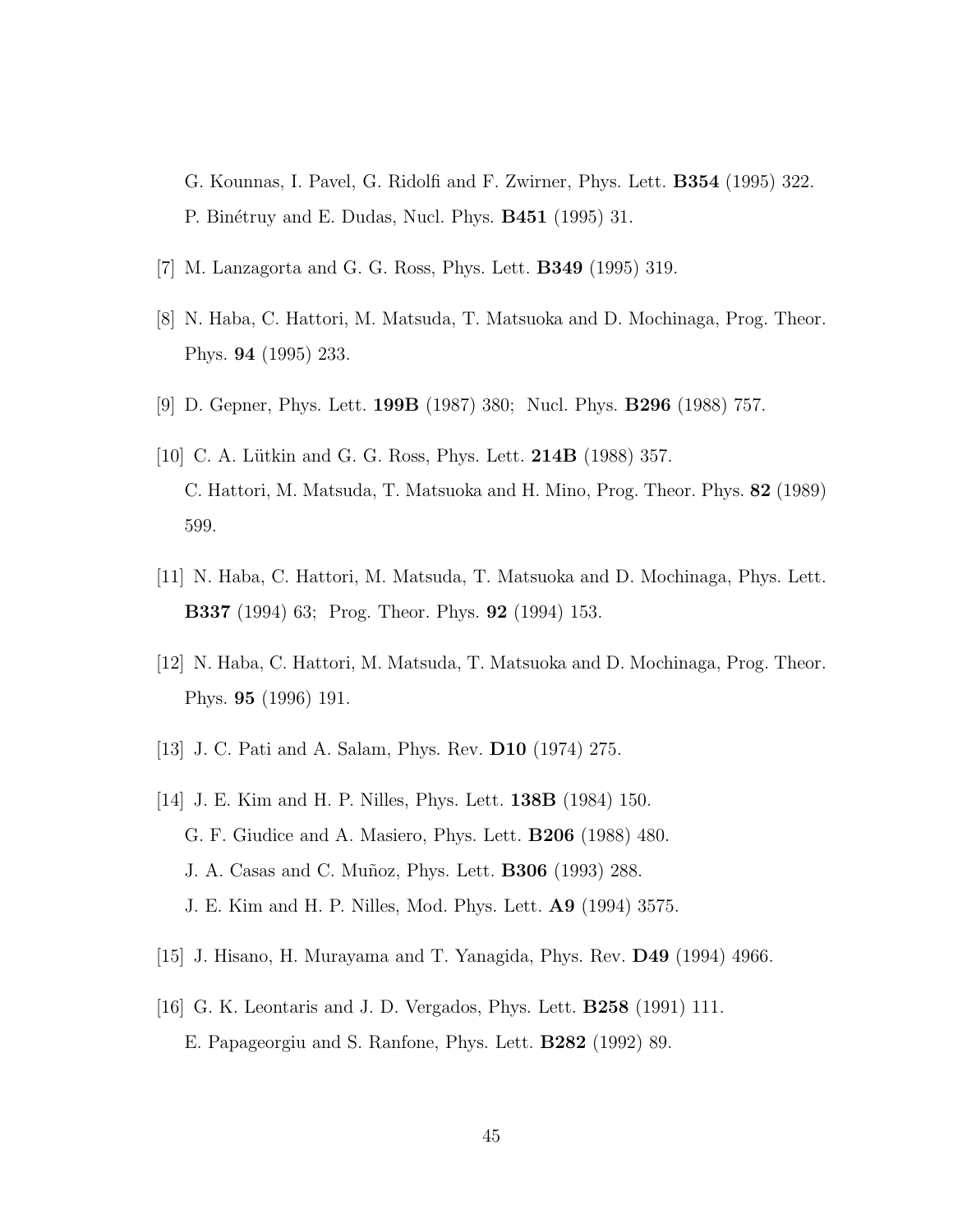<span id="page-45-0"></span>[17] M. Gell-Mann, P. Ramond and S. Slansky, in Supergravity, ed. D. Freedman et al. (North-Holland, Amsterdam, 1979). T. Yanagida, KEK Lectures, ed. O. Sawada et al. (1980) 912; Phys. Rev. D23

R. Mohapatra and S. Senjanović, Phys. Rev. Lett. 44 (1980) 912.

(1981) 196.

- [18] R. Davis, Jr. et al., in Proc. of the 21st International Cosmic Ray Conference, Adelaide, Australia, 1989, ed. R. J. Protheroe (Univ. of Adelaide Press, Adelaide, 1990), 12 143. K. S. Hirata *et al.*, Phys. Rev. Lett. **65** (1990) 1297; *ibid.* **66** (1990) 9. GALLEX collab., Phys. Lett. B285 (1992) 376; 390. SAGE collab., Phys. Rev. Lett. 67 (1991) 3332; Phys. Lett. B328 (1994) 234.
- [19] K. S. Hirata et al., Phys. Lett. B205 (1988) 416; ibid. B280 (1992) 146. Y. Fukuda *et al.*, Phys. Lett. **B335** (1994) 237. D. Casper *et al.*, Phys. Rev. Lett. **66** (1991) 2561. R. Becker-Szendy et al., Phys. Rev. D46 (1992) 3720.
- [20] E. L. Wright et al., Astrophys. J. 396 (1992) L13. M. Davis, F. J. Summers and D. Schlegal, Nature 359 (1992) 393. A. N. Taylor and M. Rowan-Robinson, Nature 359 (1992) 396. J. A. Holtzman and J. R. Primack, Astrophys. J. 405 (1993) 428.
- [21] D. Suematsu, preprint (1996) KANAZAWA-96-05, [hep-ph/9604257.](http://arXiv.org/abs/hep-ph/9604257)
- [22] N. Sakai and T. Yanagida, Nucl. Phys. B402 (1982) 533. S. Weinberg, Phys. Rev. D26 (1982) 287. J. Ellis, D. V. Nanopoulos and S. Rudaz, Nucl. Phys. B202 (1982) 43. P. Nath, A. H. Chamseddine and R. Arnowitt, Phys. Rev. D32 (1985) 2348.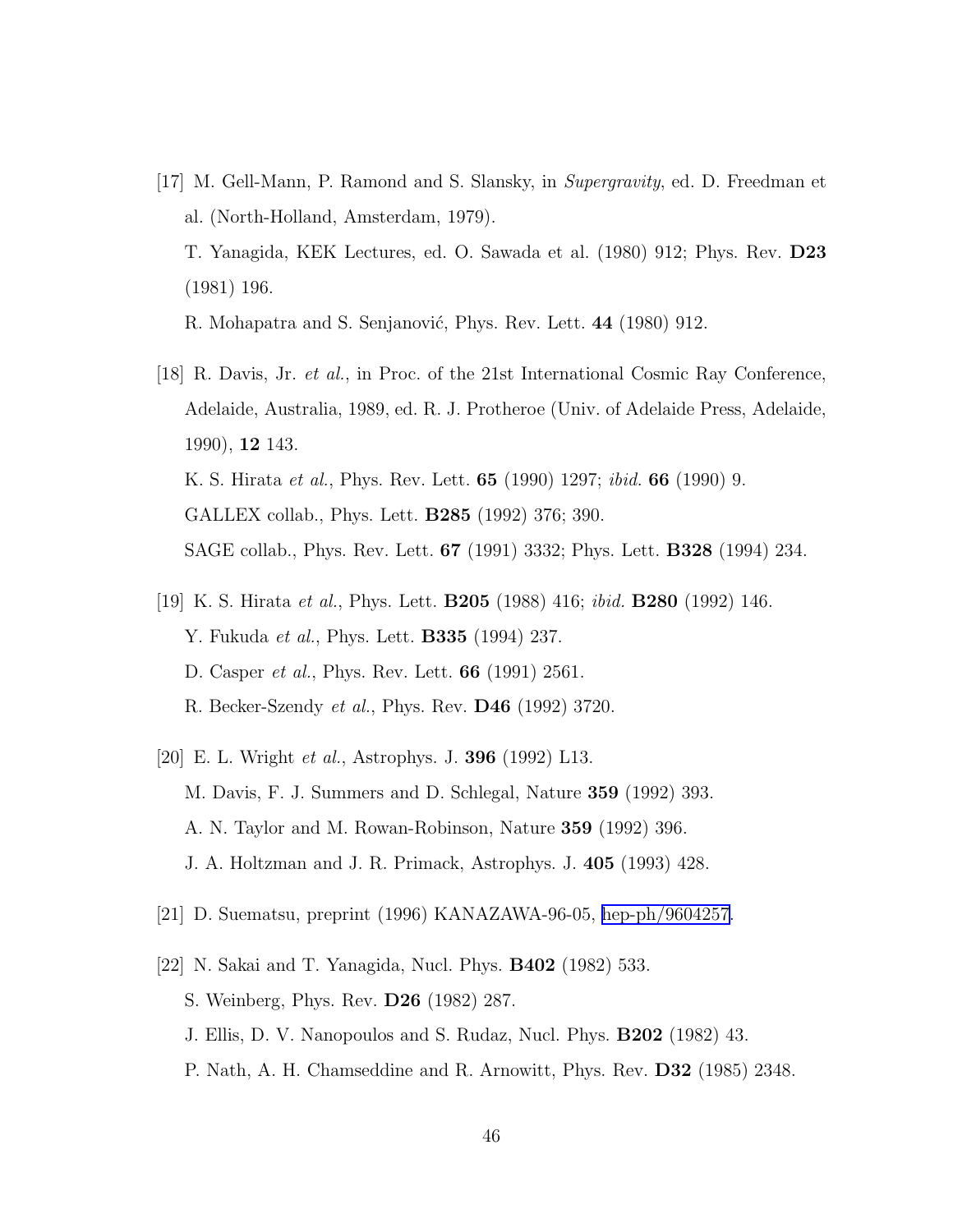<span id="page-46-0"></span>[23] R. Arnowitt and P. Nath, Phys. Rev. Lett. 69 (1992) 725. P. Nath and R. Arnowitt, Phys. Lett. B287 (1992) 89.

J. L. Lopez, D. V. Nanopoulos and H. Pois, Phys. Rev. D47 (1993) 46. J. L. Lopez, D. V. Nanopoulos, H. Pois and A. Zichichi, Phys. Lett. B299 (1993) 262.

- J. Hisano, H. Murayama and T. Yanagida, Nucl. Phys. B402 (1993) 46.
- R. Arnowitt and P. Nath, Phys. Rev. D49 (1994) 1479.
- [24] M. E. Machacek and M. T. Vaughn, Nucl. Phys. B222 (1983) 83. D. R. T. Jones, Phys. Rev. D25 (1982) 581. D. R. T. Jones and L. Mezincescu, Phys. Lett. 136B (1984) 242. A. Parkes and P. West, Phys. Lett. 138B (1984) 99. P. West, Phys. Lett. 137B (1984) 371. D. R. T. Jones and L. Mezincescu, Phys. Lett. 138B (1984) 293. J. E. Bjorkman and D. R. T. Jones, Nucl.Phys. B259 (1985) 533.
- [25] Particle Data Group, Phys. Rev. D50 (1994) 1173.
- [26] F. Gabbiani and A. Masiero, Nucl. Phys. B322 (1989) 235. J. S. Hagelin, S. Kelly and T. Tanaka, Nucl. Phys. B415 (1994) 293. S. Dimopoulos and D. Sutter, Nucl. Phys. B452 (1995) 496.
- [27] L. J. Hall, J. Lykken and S. Weinberg, Phys. Rev. D27 (1983) 2359. A. Sen, Phys. Rev. **D30** (1984) 2608; *ibid* **D32** (1985) 411. G. F. Giudice and E. Roulet, Phys. Lett. B315 (1993) 107. Y. Kawamura, H. Murayama and M. Yamaguchi, Phys. Rev. D51 (1995) 1337.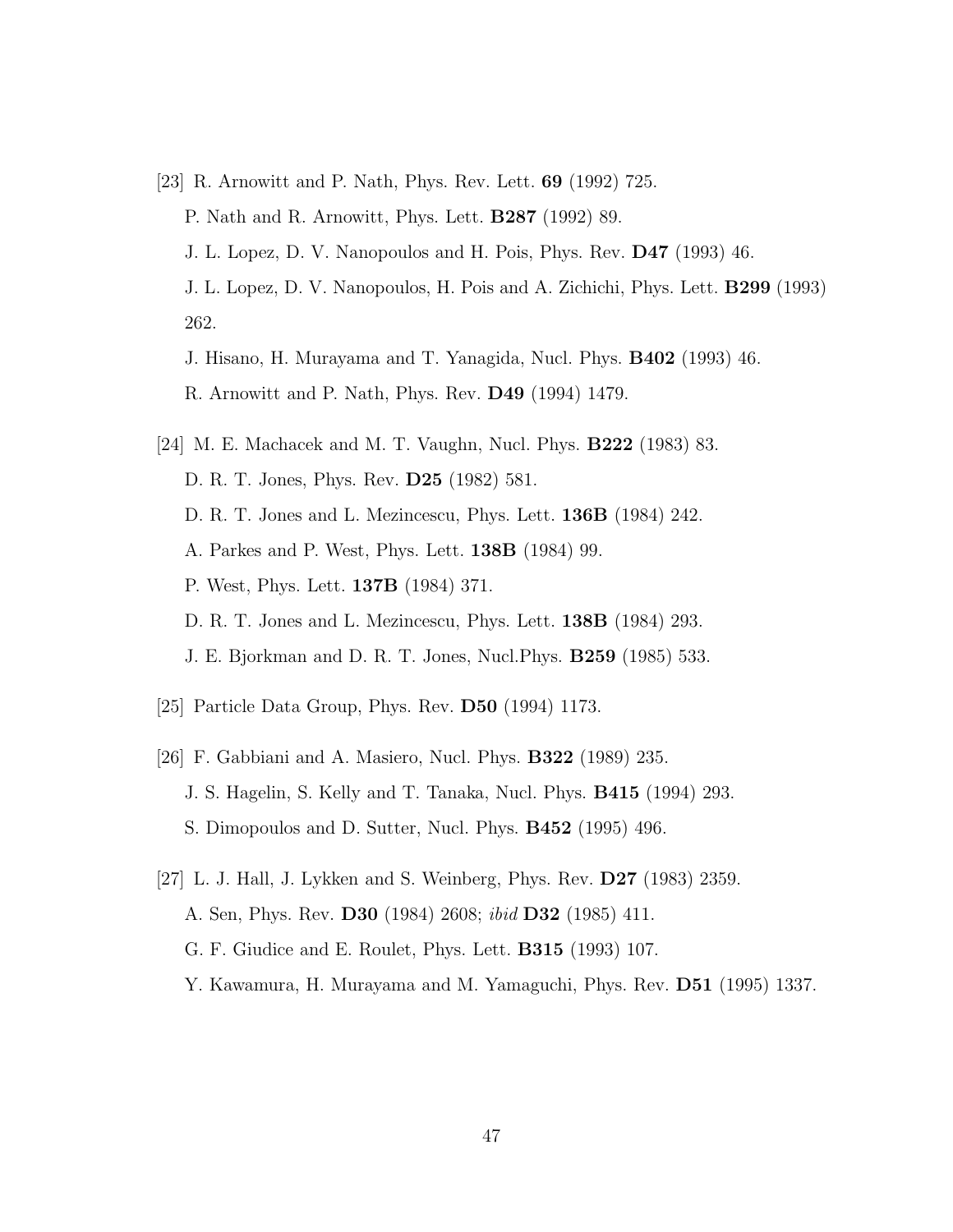|  | $\overline{\Phi}$ $\Phi_0$ $\Phi_1$ $\Phi_2$ $\Phi_3$                   |  |
|--|-------------------------------------------------------------------------|--|
|  | (15, 1) $(\overline{a}, +)$ $(a_0, +)$ $(a_1, -)$ $(a_2, -)$ $(a_3, -)$ |  |
|  |                                                                         |  |

Table II

| <i>R</i> -parity | Matter fields                                                            | X (mass scale: $m = O(M_S x^X)$ )                      |
|------------------|--------------------------------------------------------------------------|--------------------------------------------------------|
|                  | $Q_0, L_0, Q, \overline{L},$<br>$\frac{1}{\sqrt{2}}(S_0 - \overline{S})$ | 1                                                      |
|                  | $U_0^c, E_0^c, \overline{U}^c, \overline{E}^c,$                          | k                                                      |
|                  | $\frac{1}{\sqrt{2}}(N_0^c - \overline{N}^c)$                             |                                                        |
|                  | $\frac{1}{\sqrt{2}}(S_0+\overline{S})$                                   | $2sk-2$                                                |
| $^{+}$           | $\frac{1}{\sqrt{2}}(N_0^c + \overline{N}^c)$                             | $2sk-2k$                                               |
|                  | $H_{u0}, H_{d0}, \overline{H}_u, \overline{H}_d,$                        | $2sk-4k+2e-1$ ,                                        |
|                  |                                                                          | $2sk - 2e + 1$                                         |
|                  |                                                                          | $2k - 2e - 3$ ,                                        |
|                  | $g_0, g_0^c, D_0^c, \overline{g}, \overline{g}^c, \overline{D}^c$        | $2sk - 3k + 2e - 2$                                    |
|                  |                                                                          | $2sk - k - 1 - \xi$                                    |
|                  | $H_{ui}$ , $\tilde{L}'_i$                                                | $k+\beta+2\delta$ , $k+\delta$ , k                     |
|                  | $D_i', \tilde{D}_i'^c$                                                   | $k+\alpha+\gamma+\delta$ , $k+\beta+\delta-\alpha$ , k |
|                  |                                                                          | $-k + \gamma + 2e - 1$ ,                               |
|                  | $N_i^c$ , $S_i$                                                          | $-k+\alpha+\gamma+2e-1,$                               |
|                  |                                                                          | $-k+\beta+2\delta+2e-1$                                |
|                  | $Q_i, U_i^c, D_i^c, L_i, E_i^c$                                          | $> 2sk - 2$                                            |